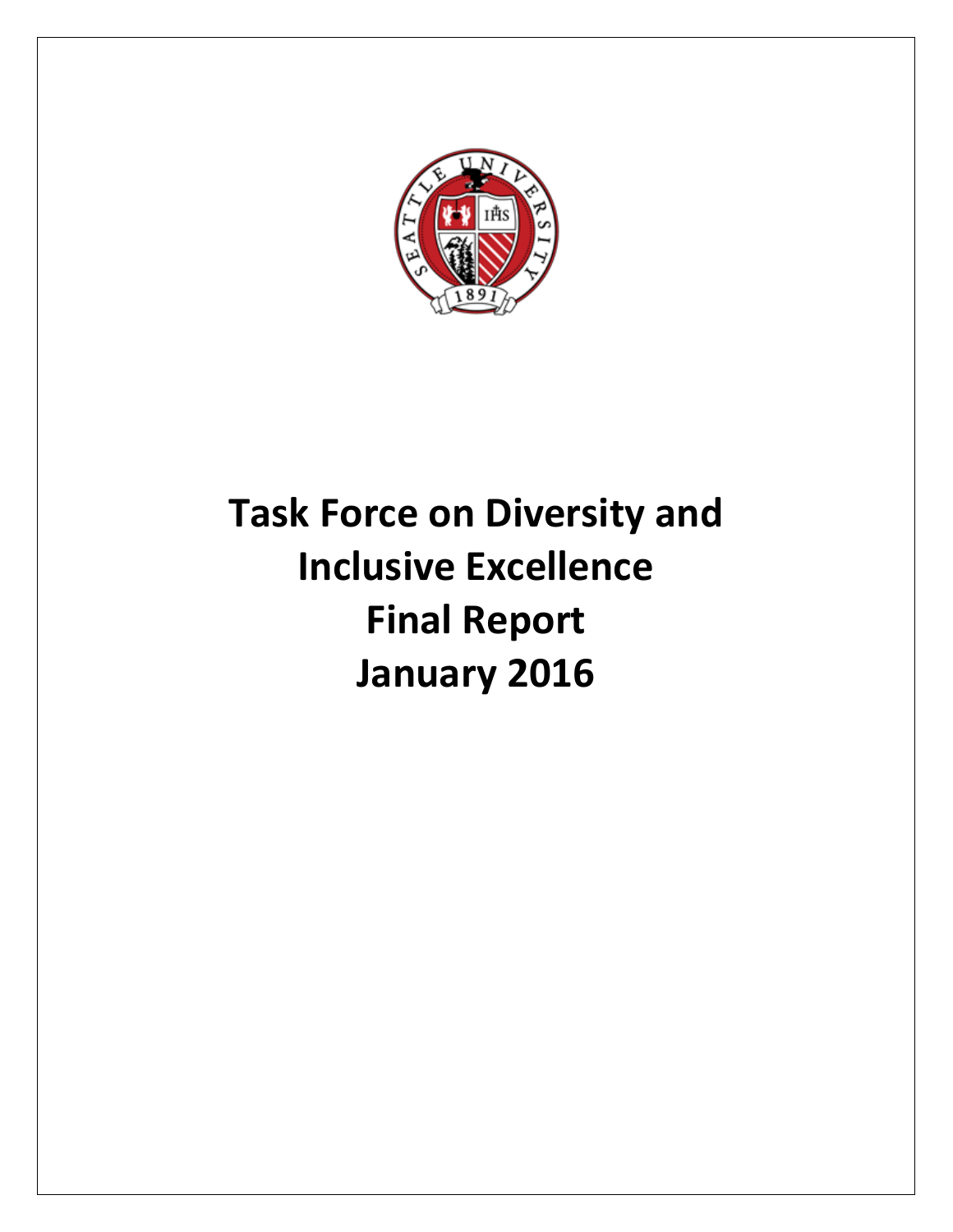# **TABLE OF CONTENTS**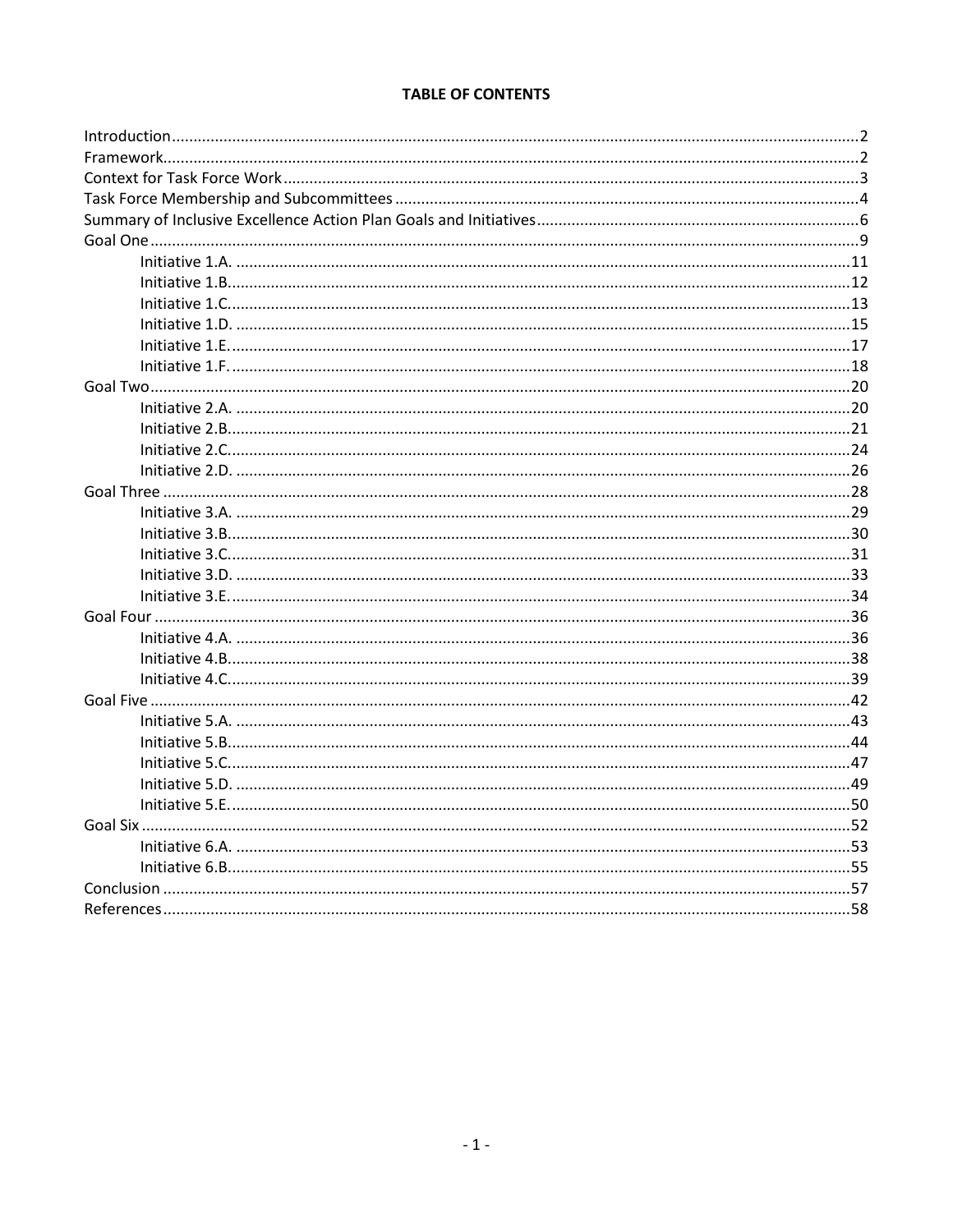#### **Introduction**

Seattle University's sense of mission is as solid as its history of excellence. As a college of distinction, we are dedicated to excellent teaching, creation and application of knowledge, and engagement in and outside of the classroom. Academic rigor, sustainability, community service, and social justice are among Seattle University's touchstones of excellence. As the needs of our constituents and stakeholders have changed, so has Seattle University, continuously evolving over 124 years to keep pace with the challenges and opportunities presented by teaching and supporting an increasingly diverse student body in an interconnected world.

Building on our Jesuit Catholic roots and heritage, and embracing excellence in a comprehensive range of disciplines and co-curricular programs, we have cultivated curiosity and created an academic stronghold devoted to discovering and applying innovative solutions to societal problems at the local, state, national, and global levels through both curricular and co-curricular offerings. Our work is rooted in mission and deeply connected to our Jesuit Catholic character. Decree Four of the 34<sup>th</sup> General Congregation of the Society of Jesus (1995) states:

It is part of our Jesuit tradition to be involved in the transformation of every human culture, as human beings begin to reshape their patterns of social relations, their cultural perspectives on religion, truth, and morality, their whole scientific and technological understanding of themselves, and the world in which we live. We commit ourselves to accompany people, in different contexts, as they and their culture make difficult transitions. (p. 9)

Diversity is among the institution's core values. The Seattle University Statement on Diversity recognizes the diversity of our community as "an integral component of educational excellence," and emphasizes the educational benefits of diversity. Seattle University aspires to create and maintain an inclusive learning environment in which campus life reflects a diverse, inclusive, multicultural, and international worldview. The Seattle University community recognizes the multiplicity of similarities and differences among individuals and groups including, but not limited to race, color, national origin, gender identity and expression, sex, age, religious beliefs, sexual orientation, political ideology, veteran status, and physical and mental ability.

We are committed to preparing our students to understand, live among, and work in an inherently diverse and multidimensional country and world. Seattle University is a place that invites our community members to learn and grow from one another's experiences. To do this well, the institution must commit to fostering a learning and working community that not only values diversity, but also models the principles of inclusive excellence throughout the university. The goal is an institutional culture where there is no false dichotomy between our values of diversity and inclusion, and our goals of educational quality and excellence.

Engaging our diversity toward deeper, more connected, and meaningful learning has provided the foundation for the work of the Task Force on Diversity and Inclusive Excellence, appointed in September 2013.

#### **Framework**

Early in its conversations, the task force aligned its work with an initiative of the Association of American Colleges and Universities (AAC&U) called Making Excellence Inclusive. This initiative builds upon decades of campus commitment to build more inclusive communities and aims to link equity and inclusion initiatives so closely to educational mission "that to ignore them in everyday practice would jeopardize institutional vitality" (Williams, Berger, & McClendon, 2005, p. viii). The mission of Seattle University to educate the whole person, to professional formation, and to empower leaders for a just and humane world naturally connects with the Making Excellence Inclusive initiative and has provided the framework for the task force's work to help the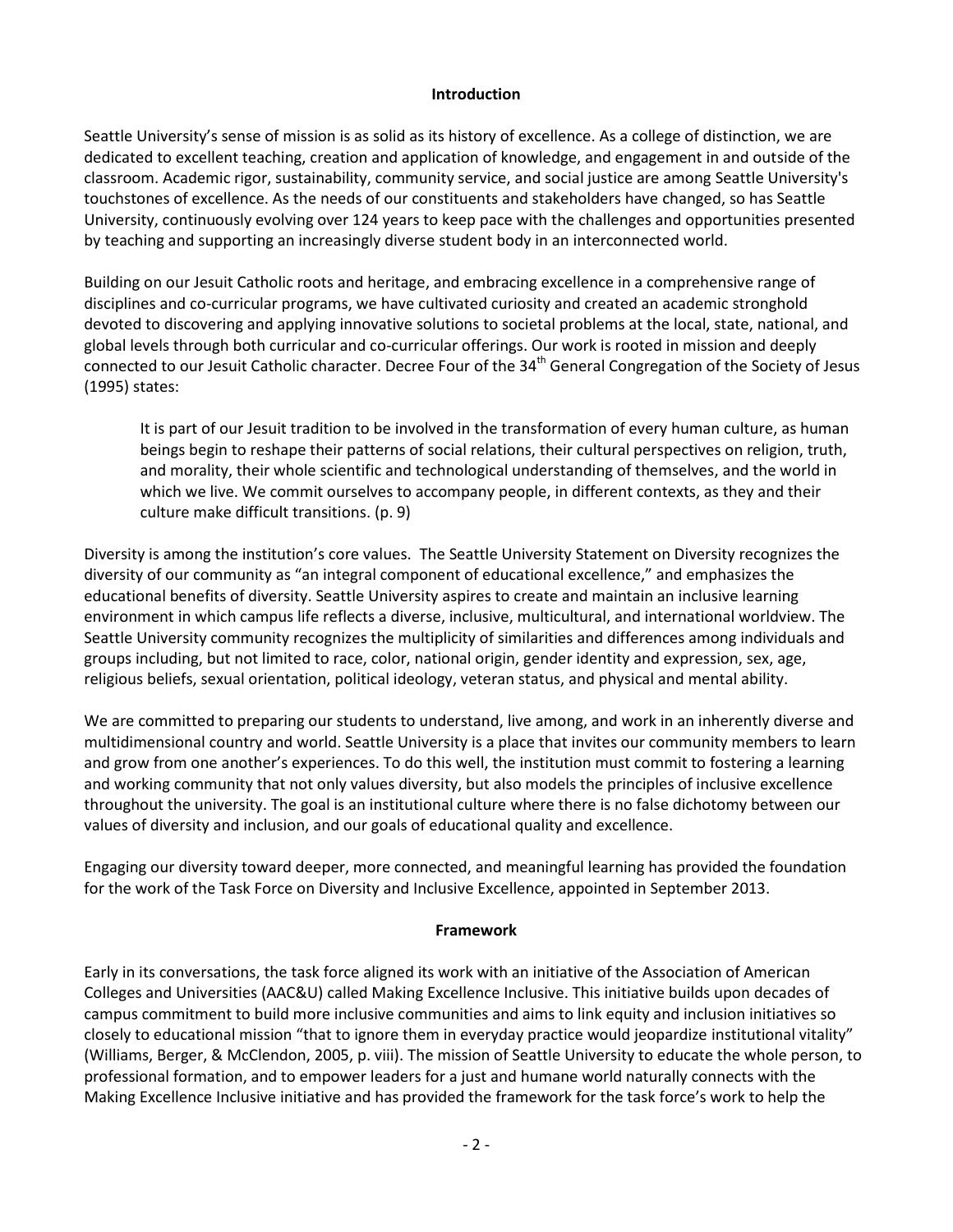university to think beyond our mission and value statements and to develop a way forward that will make an appreciable difference in the experiences of our students, faculty, and staff toward true representation, access, equity, and thriving.

Assumed in the Inclusive Excellence framework is a commitment to growth as a community, acknowledgement of our shortcomings, investment in areas of success, and development of strategic initiatives to facilitate genuine inclusion and respect. Adoption of the framework has created pathways to pursue second-order changes that extend beyond the routine and surface level into more robust, deep, systemic, and enduring change that deals with core values and norms, organizational processes, and behavioral patterns. Williams, Berger, and McClendon (2005) suggest:

Inclusive Excellence re-envisions both quality and diversity. It reflects a striving for excellence in higher education that has been made more inclusive by decades of work to infuse diversity into recruiting, admissions, and hiring; into the curriculum and co-curriculum; and into administrative structures and practices. It also embraces newer forms of excellence, and expanded ways to measure excellence, that take into account research on learning and brain functioning, the assessment movement, and more nuanced accountability structures. Likewise, diversity and inclusion efforts move beyond numbers of students or numbers of programs as end goals. Instead, they are multilayered processes through which we achieve excellence in learning; research and teaching; student development; local and global community engagement; workforce development; and more. (p. iii)

This framework aligns with the work of prior institutional task forces focused on inclusion, which the current task force integrated into its understanding of the campus context. The 2008 Engaging Our Diversity Task Force Report described five interconnected elements influencing the campus climate for racial and ethnic diversity: 1) the institution's *historical legacy* of inclusion and exclusion as reflected in its mission, policies, and actions; 2) its *compositional diversity*, represented in the numerical representation of diverse groups who are recruited and retained; 3) the school's *psychological climate* of group perceptions and attitudes; 4) the *behavioral dimension* of campus and classroom intergroup relations; and 5) an *organizational dimension* that considers the degree to which benefits for some groups have been embedded in the institution's structures and practices (Hurtado, Milem, Clayton-Pedersen, & Allen, 1999; Milem, Chang, & Antonio, 2005). These five elements were considered throughout the current task force's work.

# **Context for Task Force Work**

The task force is aware of the longstanding, ongoing work and commitment from university leaders, faculty, staff, students, alumni, and community members to embrace the complexity of inclusion and equity issues at Seattle University. This work includes a long history of services, speakers, classes, teach-ins, research opportunities, retreats, spiritual programs, and town halls. While many universities talk about the value of diversity, Seattle University has a long résumé of wrestling with what it means to value, support, and engage with our diversity. It is this willingness to extend, expand, and explore our diversity, enlivened by our Jesuit and Catholic foundation, which distinguishes us among our higher education colleagues. The opportunity is upon us to take advantage of our strengths to deepen our commitment to equity.

Diversity at Seattle University and across higher education is set in a strategic context shaped by several external forces (Williams, Berger, & McClendon, 2005):

 Shifting demographics in Washington, the United States, and around the world, resulting in a dramatic increase in the diversity of people, ideas, and world-views seeking access to higher education and the global workforce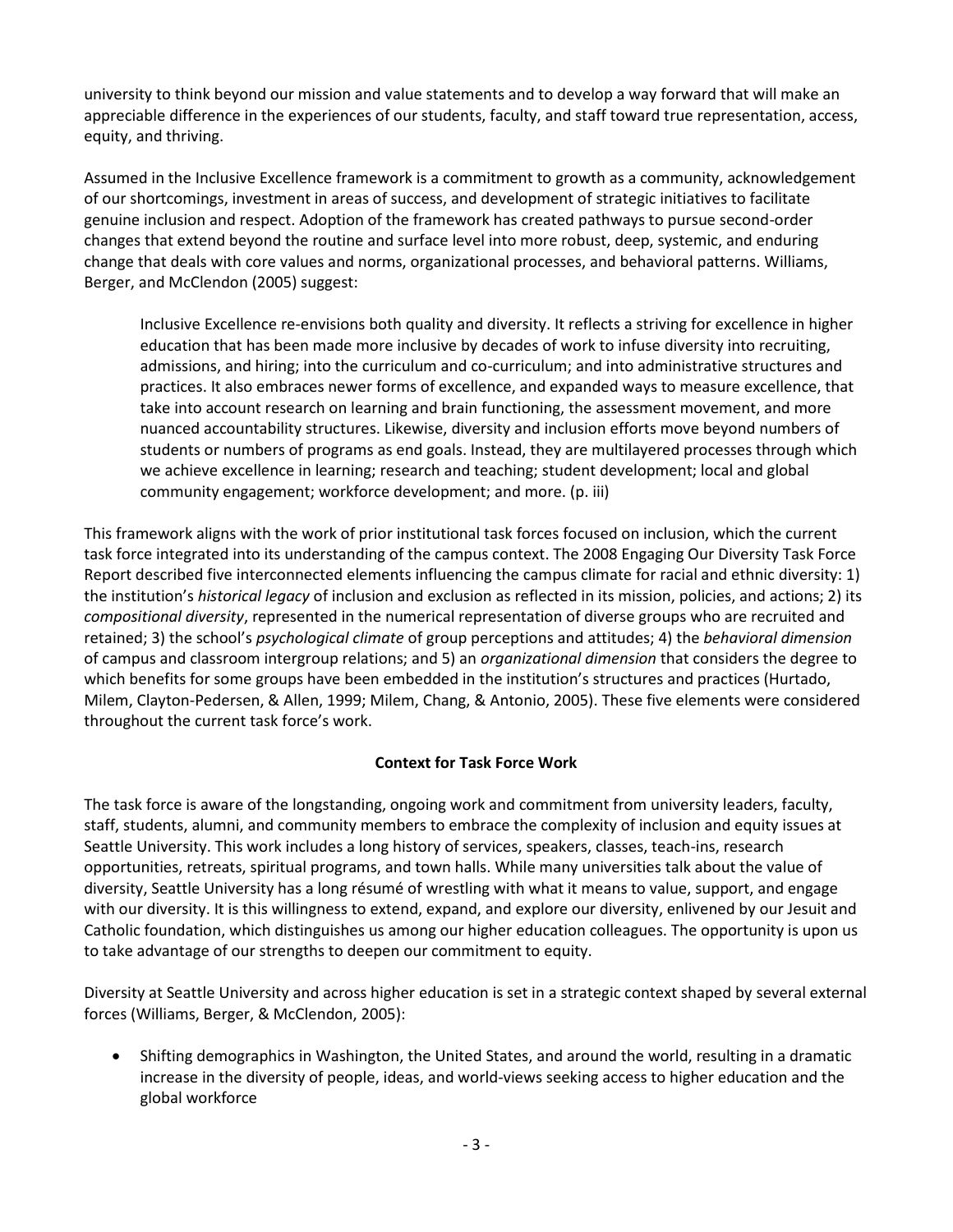- Historical and continuing social inequalities and discrimination, resulting in significant and persistent intellectual and economic achievement gaps between demographic groups across the region, nation, and world
- The need for producing a diverse workforce in which individuals are technically savvy and capable of complex thinking, problem solving, and communicating and working with people different from themselves
- Increasing legal and political pressures across the United States and higher education to eliminate affirmative action and race-sensitive programs

Seattle University is just about halfway through the time frame for its 2013-2018 strategic plan, "Fulfilling Our Mission in a Changing World." The Task Force for Diversity and Inclusive Excellence considered its findings and recommendations in the context of the university's strategic goals to: 1) strengthen our capacity to provide a high-quality and transformational education rooted in the Jesuit tradition; 2) prepare our graduates to lead meaningful and successful professional lives; 3) meet the challenges and opportunities of the changing educational and economic environment; and 4) realize an infrastructure that supports excellence and innovation in all facets of our education.

The significance of national conversations about race and equity on college campuses has left a deep imprint on the task force. We must be aware of the national zeitgeist of backlash and blame against those who experience oppression as somehow responsible for their own exclusion. We must listen with deep empathy and, even more critically, respond with courage and commitment to sustainable change. The incidents occurring at other institutions are not isolated or particular to those places. We know – and have known – that they take place at Seattle University, and they affect the learning, working, and living environment for everyone who works and learns on this campus. This confluence of circumstances presents an opportunity to address inequity at a time when Seattle University students, staff, and faculty are paying close attention, and while they feel a positive connection with the institution's commitment to holistic education and creating a more just and humane world, including on our own campus.

## **Task Force Membership and Subcommittees**

The task force comprised representation from across the institution and included faculty, staff, and students, which allowed for an informed and collaborative process, extended the reach of the task force, and yielded broad-ranging recommendations to create a more inclusively excellent university.

# Table 1 *Task Force Members*

| Natasha Martin, Co-chair   | Faculty                 | School of Law                                   |
|----------------------------|-------------------------|-------------------------------------------------|
| Alvin Sturdivant, Co-chair | Staff                   | <b>Student Development</b>                      |
| Lori Bannai                | Faculty                 | School of Law                                   |
| Monica Chan                | Undergraduate Student   | <b>Student Government of Seattle University</b> |
| Thorne Clayton-Falls       | Staff                   | <b>Arts and Sciences</b>                        |
| Vinay Datar                | Faculty                 | Albers                                          |
| Mariquita de Mira          | <b>Graduate Student</b> | <b>Graduate Student Council</b>                 |
| Leandra Ebreo              | Law Student             | <b>Student Bar Association</b>                  |
| <b>Tiffany Gray</b>        | Staff                   | Student Development                             |
| Ryan Greene                | Staff                   | <b>Student Development</b>                      |
| <b>Francisco Guerrero</b>  | Faculty                 | <b>Arts and Sciences</b>                        |
| Angelique Jenkins          | Staff                   | <b>Academic Affairs</b>                         |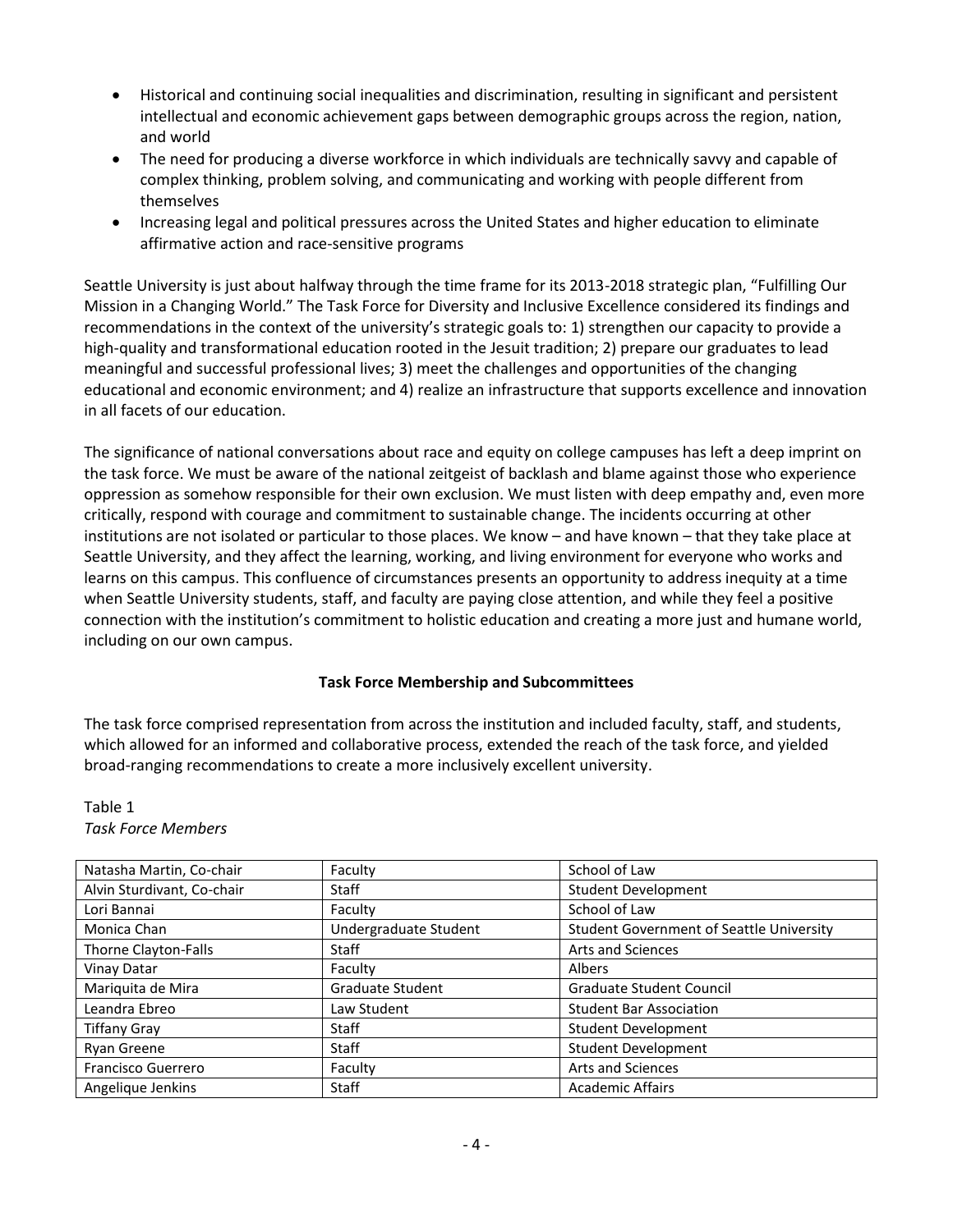| Keenan Kurihara          | Undergraduate Student          | <b>Student Government of Seattle University</b> |
|--------------------------|--------------------------------|-------------------------------------------------|
| <b>Bernie Liang</b>      | Staff                          | <b>Student Development</b>                      |
| Tamara Long              | <b>Staff</b>                   | <b>Enrollment Services</b>                      |
| Katie Myers-Wiesen       | <b>Graduate Student</b>        | Graduate Student Council                        |
| Monica Nixon             | Staff                          | <b>Student Development</b>                      |
| Jodi O'Brien             | Faculty                        | <b>Arts and Sciences</b>                        |
| Czarina Ramsay           | <b>Staff</b>                   | <b>Student Development</b>                      |
| <b>Stephenie Simmons</b> | Undergraduate Student          | <b>Student Government of Seattle University</b> |
| Kathy Ybarra             | Staff (administrative support) | Office of the President                         |

The task force divided into five subcommittees, charged with 1) exploring factors that drive and constrain the university's capacity to move toward inclusive excellence, including shifting demographics, institutional inequities, workforce needs, political and legal dynamics, and 2) developing recommendations to embed inclusion into the everyday relationships, business, and processes of the institution. Each subcommittee gathered data, identified gaps in information, inventoried current practices, and consulted with university partners to understand current practice and develop recommendations. Below is a summary of the membership and work of the five task force subcommittees.

#### Table 2 *Task Force Subcommittee Work*

| Subcommittee<br><b>Areas of Focus</b>                                                                                                                                     |                                                                                                                                                                                                                                                                                                                                       | <b>Subcommittee's Work</b>                                                                                                                                                                                                                                                                                                                                                                         |  |
|---------------------------------------------------------------------------------------------------------------------------------------------------------------------------|---------------------------------------------------------------------------------------------------------------------------------------------------------------------------------------------------------------------------------------------------------------------------------------------------------------------------------------|----------------------------------------------------------------------------------------------------------------------------------------------------------------------------------------------------------------------------------------------------------------------------------------------------------------------------------------------------------------------------------------------------|--|
| <b>Access and Equity</b><br>Tamara Long, Chair<br>Katie Myers-Wiesen<br>Ryan Greene<br><b>Tiffany Gray</b><br>Mariquita de Mira                                           | compositional numbers and success levels<br>of minoritized students, faculty, and staff<br>in higher education<br>perceptions from external constituencies<br>and surrounding communities<br>student recruitment and retention<br>$\bullet$<br>financial aid, scholarships, and cost<br>structures for students<br>barriers to access | surveyed and met with neighborhood<br>councils about perceptions of the<br>university<br>reviewed enrollment and retention data<br>and current institutional practices<br>met with university departments that<br>$\bullet$<br>focus on external relations<br>researched successful practices from other<br>institutions<br>analyzed alignment of subcommittee<br>findings with climate study data |  |
| Diversity in the Formal<br>and Informal Curriculum<br>Bernie Liang, Chair<br>Leandra Ebreo<br>Francisco Guerrero<br>Clark Huey<br>Sabina Neem<br><b>Stephenie Simmons</b> | diversity content in and support for<br>٠<br>courses, programs, and initiatives in both<br>curricular and co-curricular experiences<br>examination of experiences of minoritized<br>students                                                                                                                                          | conducted focus groups and meetings with<br>$\bullet$<br>students, staff, and faculty<br>analyzed alignment of subcommittee<br>findings with climate study data                                                                                                                                                                                                                                    |  |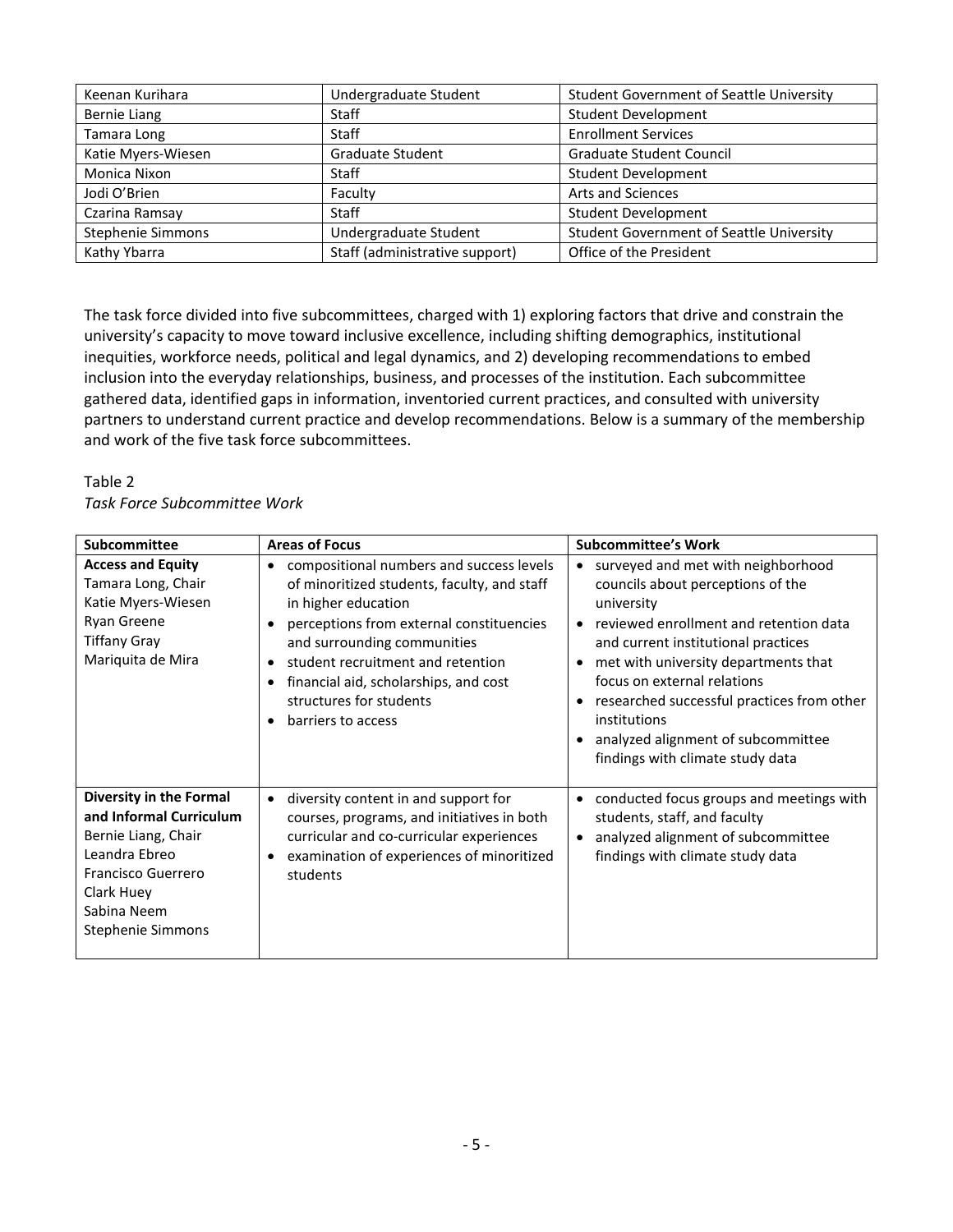| Subcommittee                                                                                                                                                                                                                                                                                                                                                                                                              | <b>Areas of Focus</b>                                                                                                                                                                            | <b>Subcommittee's Work</b>                                                                                                                                                                                                                                                                           |
|---------------------------------------------------------------------------------------------------------------------------------------------------------------------------------------------------------------------------------------------------------------------------------------------------------------------------------------------------------------------------------------------------------------------------|--------------------------------------------------------------------------------------------------------------------------------------------------------------------------------------------------|------------------------------------------------------------------------------------------------------------------------------------------------------------------------------------------------------------------------------------------------------------------------------------------------------|
| <b>Teaching and Learning</b><br><b>Environment</b><br>Jodi O'Brien, Chair<br>Angelique Jenkins<br>Jacquelyn Miller<br>Alvin Sturdivant                                                                                                                                                                                                                                                                                    | pedagogical diversity and inclusion<br>$\bullet$<br>faculty development and evaluation<br>$\bullet$<br>assessment of learning outcomes                                                           | • hosted faculty focus groups and<br>pedagogical diversity forum<br>• reviewed programming materials from<br>Center for Faculty Development, centers<br>for excellence<br>conducted dialogues with students and<br>faculty<br>analyzed alignment of subcommittee<br>findings with climate study data |
| SU as a Workplace<br>Lori Bannai, Chair<br>Angelique Davis<br>Thorne Clayton-Falls<br>Natasha Martin<br>Czarina Ramsay<br>Diane Schmitz<br>Frank Shih                                                                                                                                                                                                                                                                     | campus climate for faculty and staff at<br>$\bullet$<br>Seattle University<br>workplace conditions and culture<br>$\bullet$<br>staff and faculty recruitment, hiring, and<br>retention           | • reviewed existing data about workplace<br>satisfaction<br>• consulted with Human Resources, Faculty<br>Services, Institutional Research, and<br>faculty ombudsperson<br>analyzed alignment of subcommittee<br>findings with climate study data                                                     |
| <b>Campus Climate</b><br>Gabriella Gutiérrez y<br>Muhs, Co-chair<br>Monica Nixon, Co-chair<br>Nora Almunif<br>Lori Bannai<br>Monica Chan<br>Isa Chong<br>Leandra Ebreo<br>Shawn Farrell<br>David Green<br><b>Bobby Helton</b><br>Jean Jacoby<br>Josh Krawczyk<br><b>Bernie Liang</b><br>Tamara Long<br>Jodi O'Brien<br>Kianna Parker<br>Joelle Pretty<br><b>Frank Shih</b><br>Alex Stoffel<br>Mike Thee<br>Erica Yamamura | baseline understanding of present campus<br>$\bullet$<br>climate for students, staff, and faculty<br>critical examination of experiences,<br>$\bullet$<br>perceptions, and institutional actions | • identified external consultant to conduct<br>campus climate study<br>developed and implemented climate study<br>to inform task force work                                                                                                                                                          |

# **Summary of Inclusive Excellence Action Plan Goals and Initiatives**

The Task Force for Diversity and Inclusive Excellence identified six goals, each supported by several initiatives, that will propel the university's commitment to equity, access, and community. It is important to preface this action plan by elucidating the interconnectedness of all six of the goals and proposed initiatives in creating a fertile environment for inclusion, respect, and community building. Below is a summary of the goals and initiatives.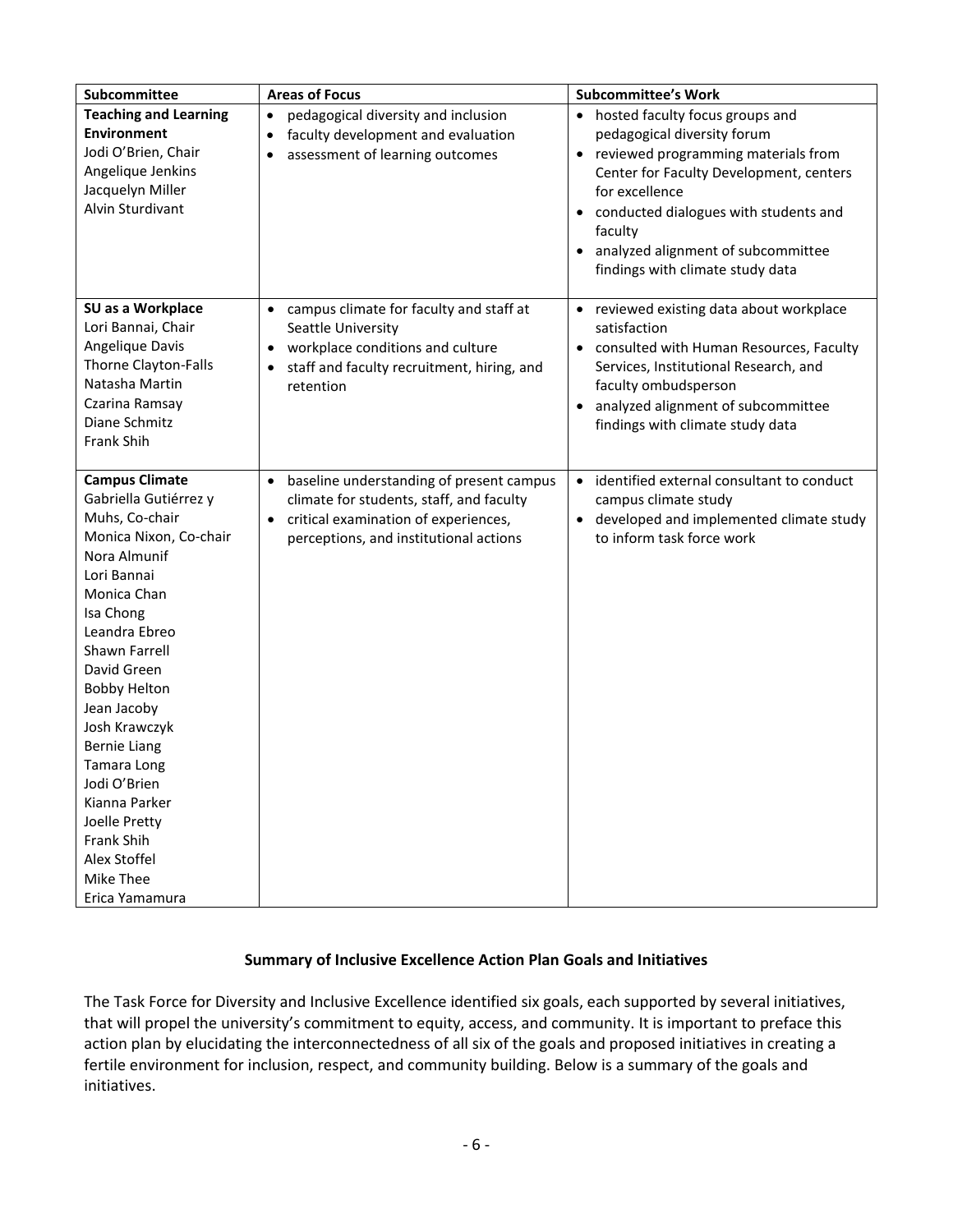# **Goal One**

**Realize an organizational infrastructure that embeds inclusive excellence in all aspects of the Seattle University experience**

- **Initiative 1.A.** To elevate inclusive excellence priorities and embed them across the institution, the university will create a senior-level Chief Diversity Officer (CDO) with institutional scope, staffing, reporting units, and material resources to effect transformational change
- **Initiative 1.B.** To build institutional diversity capacity and investment across the institution, the university will create a standing Diversity Council, comprised of faculty and staff from all divisions, schools, and colleges, governance bodies, and undergraduate, graduate, and law students
- **Initiative 1.C.** To embed institution-wide accountability and sustainability, the university will create an Inclusive Excellence Strategic Plan, with goals, assessment, and dashboards for all units
- **Initiative 1.D.** To cultivate sense of belonging and care for all students, faculty, and staff and to maintain regulatory compliance, the university will establish, publicize, and use transparent protocols and provide adequate resources for reporting and responding to discrimination and sexual misconduct
- **Initiative 1.E.** To respond effectively to incidents and communicate diversity commitment and success, the university will create communication strategies for on- and off-campus stakeholders
- **Initiative 1.F.** To communicate inclusive excellence in visible ways to campus and surrounding communities, the university will evaluate its physical space and develop plans for renovation and new construction that support healthier climate

# **Goal Two**

# **Integrate inclusive excellence across curricular and co-curricular offerings**

- **Initiative 2.A.** To energize the development of new course offerings, the university will inventory and publicize current diversity and inclusion offerings in the curriculum
- **Initiative 2.B.** To adequately prepare students for engagement in a diverse society and ensure the infusion of diversity and inclusion into the curriculum and disciplines across all schools and colleges, the university will explore development of enhanced inclusive excellence curricular offering(s) and the adaptation of existing courses and programs
- **Initiative 2.C.** To address retention and climate concerns, the university will focus attention to services and programs for students who are minoritized and/or drastically underserved, including but not limited to students of color, queer students, students with disabilities, undocumented students, trans students, first generation students, international students, parenting students, and veterans
- **Initiative 2.D.** To ensure Seattle University fosters an inclusive and respectful environment that honors our diverse campus community and operationalizes our commitment to diversity, the university will scale up and make strategic investments toward providing access to key co-curricular initiatives focused on diversity, inclusion, and equity for undergraduate, graduate, and law students

# **Goal Three**

# **Build and sustain the capacity of students, staff, and faculty to engage, teach, and lead through an inclusive excellence lens**

- **Initiative 3.A.** To enhance consistency and build skills of students, faculty, staff, and administrators, the university will develop common language and a working understanding of key concepts related to inclusive excellence
- **Initiative 3.B.** To provide a foundation for their institutional diversity leadership, the Cabinet, Council of Deans, and Board of Trustees will participate in ongoing awareness and development opportunities related to inclusive excellence
- **Initiative 3.C.** To facilitate healthy classroom climate, transformative student learning, and innovative research, the university will enhance faculty development opportunities around inclusive teaching,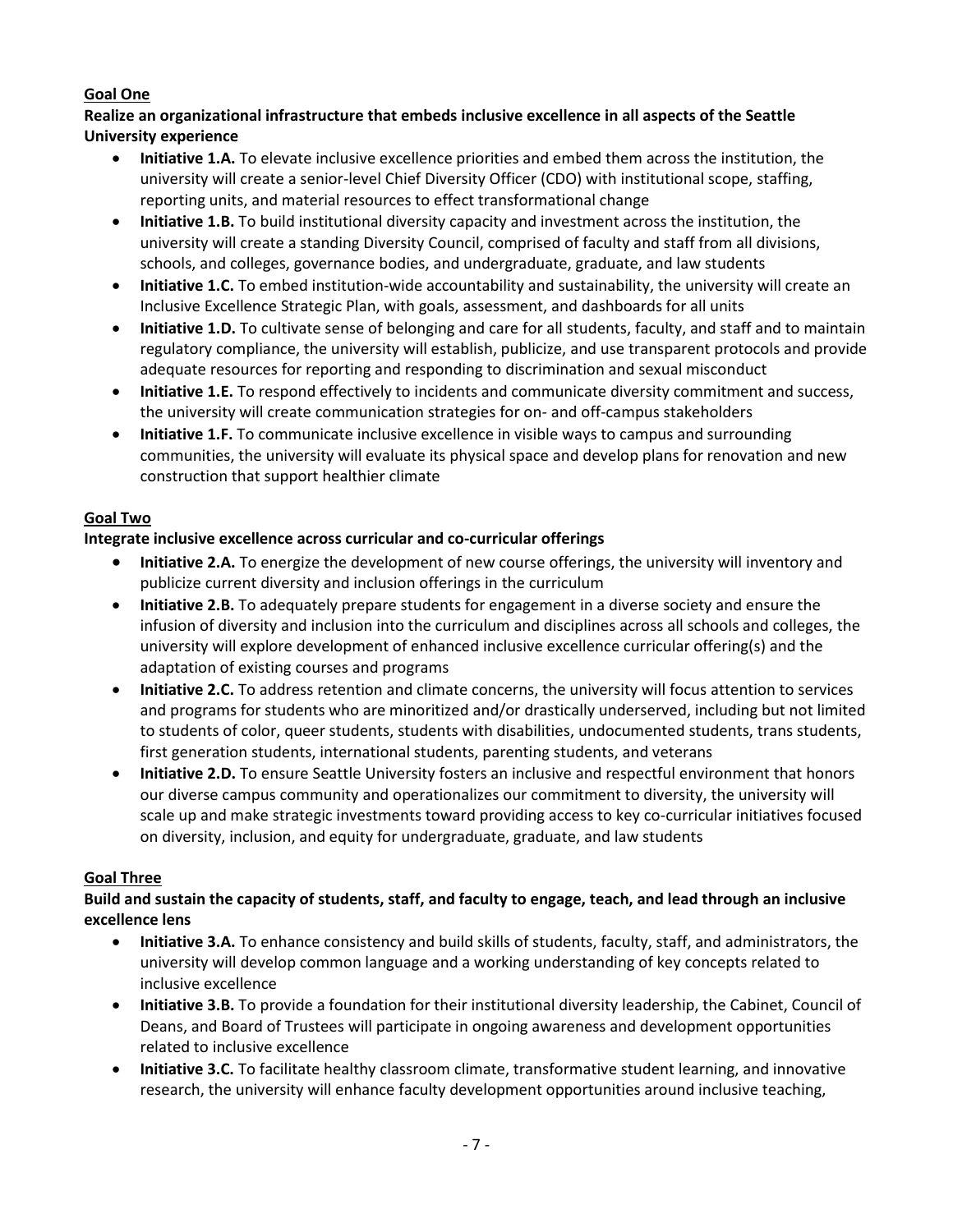learning, and research that are discipline-specific, academically-oriented, and focused on increased pedagogical effectiveness

- **Initiative 3.D.** To build capacity of staff across the institution to be involved with and lead inclusive excellence efforts, the university will establish a Staff Development Series with courses, seminars, reading groups, and workshops aimed at increasing awareness, knowledge, skills, and networks to navigate the university
- **Initiative 3.E.** To expand and broaden access to training and development opportunities for students, the university will create and offer consistent, developmentally-sequenced workshops and programs aimed at increasing awareness, knowledge, and skills and preparing students to lead in a changing world

# **Goal Four**

# **Meet the challenges and opportunities of recruiting and graduating a diverse student body**

- **Initiative 4.A.** To respond to the competitive and global marketplace and to the external forces impacting higher education, the university will develop a strategic recruitment plan aimed at increasing the diversity of the student body
- **Initiative 4.B.** To address the affordability of Seattle University and the impact of financial distress on students, the university will develop and expand strategies for assisting low-income students and students experiencing financial hardship
- **Initiative 4.C.** To address needs related to student retention and persistence to graduation, the university will increase resources for wellness- and retention-related services

# **Goal Five**

# **Meet the challenges and opportunities of recruiting and retaining talented faculty and staff**

- **Initiative 5.A.** To enhance workplace climate for faculty and staff, the university will require greater accountability of all faculty, staff, and administrators for executing the diversity and inclusive excellence mission
- **Initiative 5.B.** To foster inclusive excellence as a core professional value and provide our students with a transformative educational experience, the university will improve our capacity to attract outstanding, diverse faculty and staff
- **Initiative 5.C.** To enhance our capacity to retain outstanding diverse faculty, the university will improve the working conditions and climate to foster greater workplace tranquility and facilitate professional development opportunities
- **Initiative 5.D.** To enhance our capacity to retain outstanding diverse staff, the university will take affirmative steps to improve the working conditions and climate for staff
- **Initiative 5.E.** To enhance departmental ownership and investment in inclusive excellence, the university will identify and train departmental Equity Advisers

# **Goal Six**

# **Maximize the university's capacity for social change in the local community**

- **Initiative 6.A.** To deepen student learning in alignment with our mission of educating the whole person, the university will support current campus initiatives to further student and faculty learning, engagement and commitment to social justice
- **Initiative 6.B.** To expand our capacity to pursue social justice in our local community, the university will strengthen relationships with external communities to foster greater understanding of our place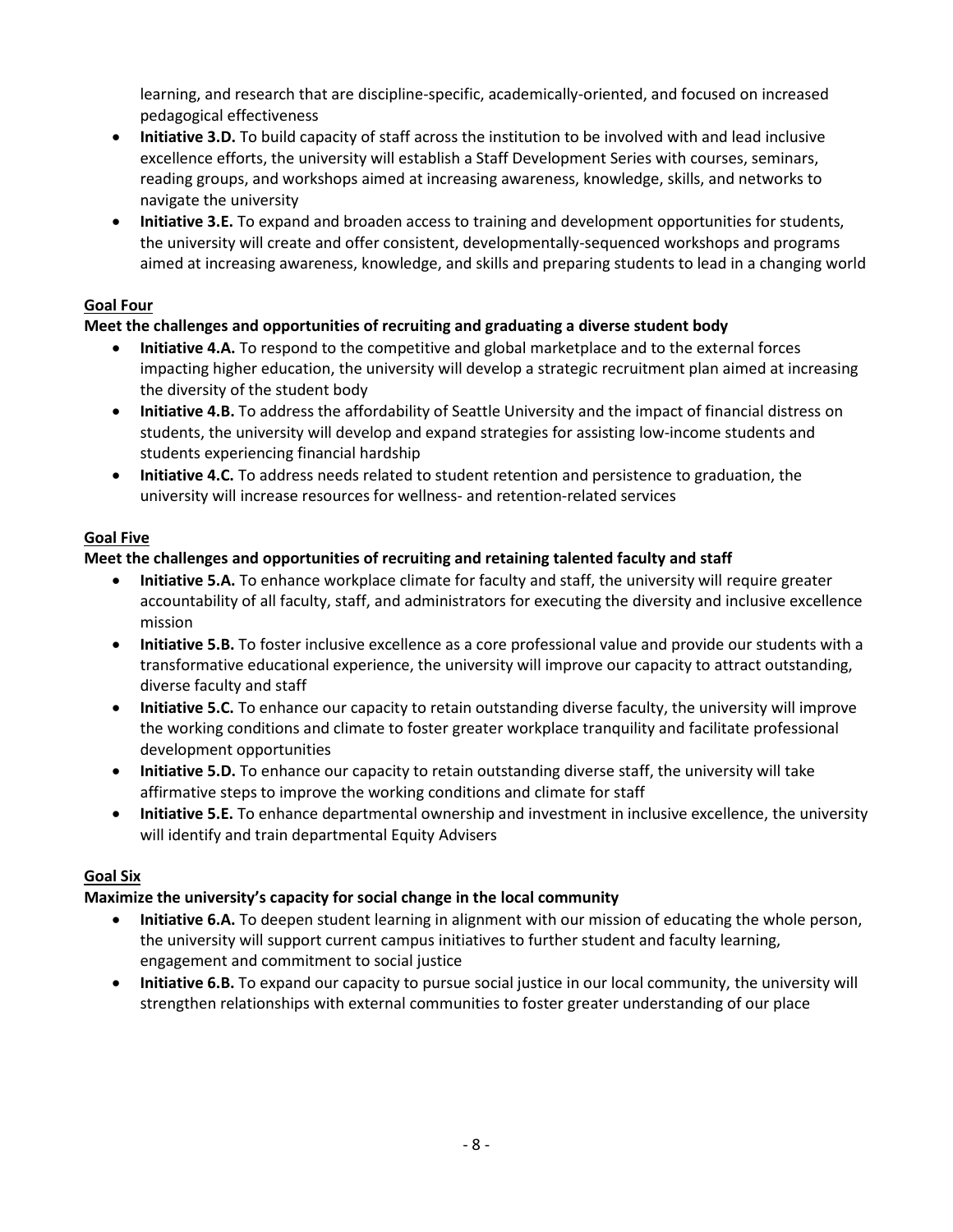## **GOAL ONE**

# **Realize an organizational infrastructure that embeds inclusive excellence in all aspects of the Seattle University experience**

The AAC&U Making Excellence Inclusive framework integrates existing organizational diversity models that focus on demographic diversity, elimination of discriminatory practices, supporting diverse constituents, fostering intergroup understanding, curricular and co-curricular infusion, global engagement, and the learning enterprise (Williams, 2013).

Williams (2013) offers a Dynamic Diversity DNA staged model to assist institutions with intentional planning to build diversity capacity into their organizational infrastructure. The model describes four stages of institutional development: 1) start-up, 2) transitional, 3) mature implementation, and 4) inclusive excellence. See Table 3 for a summary of the model's dimensions and developmental characteristics.

| <b>Dimension</b> | Start-Up             | <b>Transitional</b>    | Mature Implementation        | Inclusive Excellence         |
|------------------|----------------------|------------------------|------------------------------|------------------------------|
| The Diversity    | Diversity is neither | Diversity is           | Diversity is an idea that    | Diversity is defined broadly |
| Idea             | defined nor a        | beginning to           | has been defined in broad    | and exists at the highest    |
|                  | priority.            | emerge as a point of   | and inclusive terms and is   | level of institutional       |
|                  |                      | conversation, but is   | a priority on campus         | importance as foundational   |
|                  |                      | narrowly defined       | across a range of different  | to mission fulfillment and   |
|                  |                      | and still not a high   | diversity dimensions.        | institutional excellence. It |
|                  |                      | priority               |                              | has become a widely          |
|                  |                      |                        |                              | embraced cultural value      |
|                  |                      |                        |                              | that manifests itself in     |
|                  |                      |                        |                              | myriad ways.                 |
| Diversity        | The campus has few   | A handful of campus    | Several diversity units and  | Diversity may be part of the |
| Infrastructure   | if any dedicated     | diversity offices,     | initiatives exist across the | formal curriculum, and       |
|                  | infrastructure       | initiatives, and       | university, although they    | faculty may engage in        |
|                  | resources focused on | systems may exist,     | may be vulnerable to         | robust diversity-themed      |
|                  | issues of diversity. | but are limited and    | budget cuts in difficult     | research. A CDO role exists  |
|                  |                      | marginalized. Some     | economic times. A Chief      | to support the vision of the |
|                  |                      | typical                | Diversity Officer role may   | president and provides       |
|                  |                      | infrastructures        | exist, although how it is    | broad collaborative          |
|                  |                      | included               | defined, resourced, and      | leadership to the campus     |
|                  |                      | underfunded            | positioned varies.           | diversity agenda. A campus-  |
|                  |                      | cultural centers and   |                              | wide governance committee    |
|                  |                      | affirmative action     |                              | exists to guide and develop  |
|                  |                      | offices, but little    |                              | campus diversity efforts. A  |
|                  |                      | else. Diversity issues |                              | host of access and inclusion |
|                  |                      | are not formally       |                              | learning and diversity       |
|                  |                      | part of the            |                              | efforts are coordinated as   |
|                  |                      | educational            |                              | diversity capacity is        |
|                  |                      | curriculum,            |                              | substantively integrated     |
|                  |                      | although they may      |                              | into the curriculum and co-  |
|                  |                      | exist in isolated      |                              | curriculum.                  |
|                  |                      | courses on campus.     |                              |                              |

## Table 3 *Dynamic Diversity DNA Staged Model*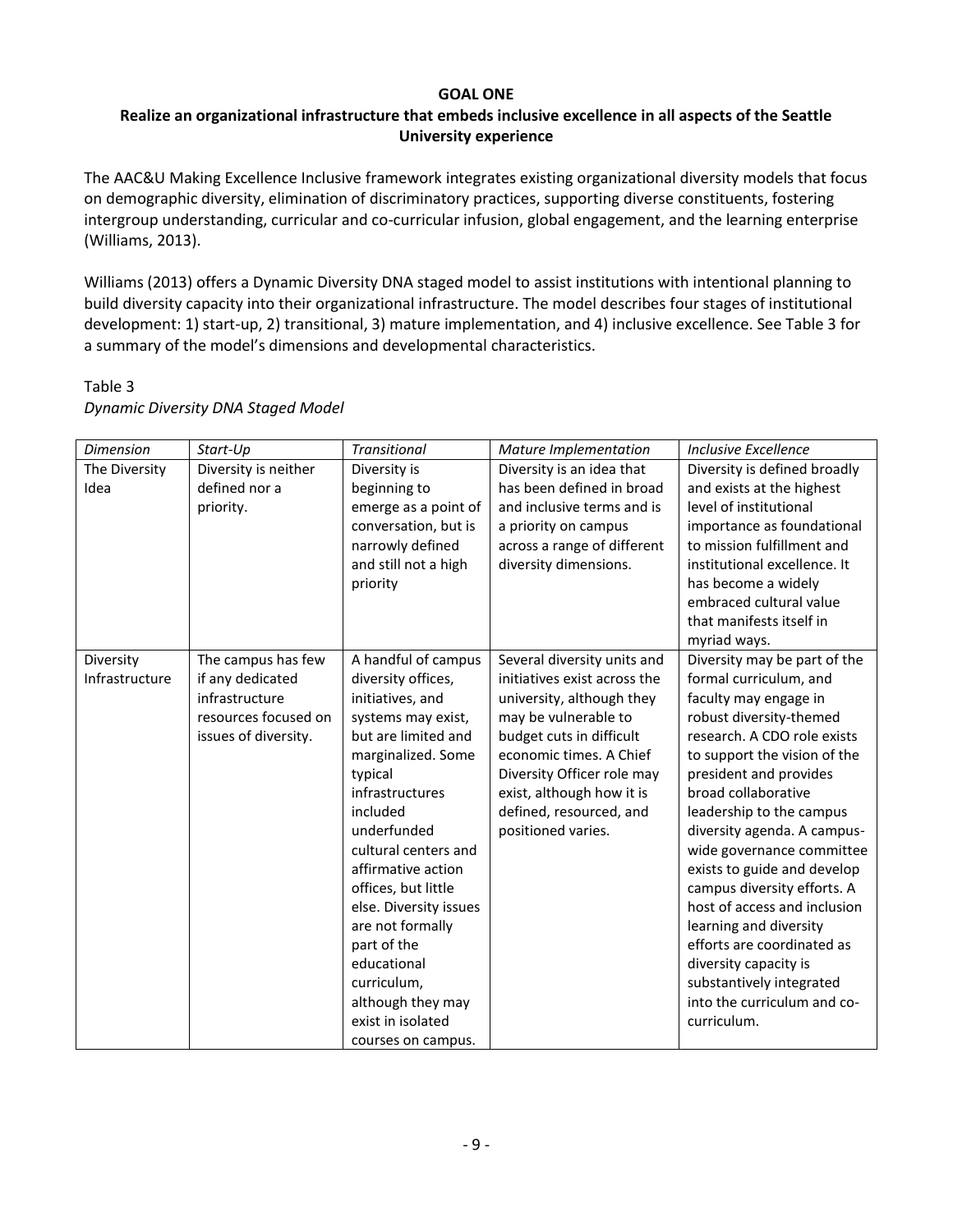| <b>Dimension</b> | Start-Up              | Transitional              | Mature Implementation                              | <b>Inclusive Excellence</b>                          |
|------------------|-----------------------|---------------------------|----------------------------------------------------|------------------------------------------------------|
| Senior           | Diversity is not on   | Senior leadership is      | Senior leaders generally                           | Senior leadership advocates                          |
| Leadership       | the radar of senior   | beginning to              | have a strong awareness                            | vocally and materially for                           |
| Support          | leaders, and they put | engage; however,          | of diversity issues,                               | campus diversity priorities,                         |
|                  | minimal if any energy | they have a limited       | particularly traditional                           | broadly defined. They lead                           |
|                  | into accomplishing    | knowledge and are         | issues of access and equity                        | the discussion, empower                              |
|                  | campus diversity      | slow to provide           | for historically                                   | others, direct resources,                            |
|                  | goals and priorities. | resources beyond          | underrepresented                                   | and generally move the                               |
|                  |                       | symbolic support.         | minorities and women.                              | campus's strategic diversity                         |
|                  |                       |                           | They use their authority to                        | agenda as a part of their                            |
|                  |                       |                           | provide attention and                              | efforts to ensure academic                           |
|                  |                       |                           | resources, although their                          | excellence, drive                                    |
|                  |                       |                           | efforts may be uneven                              | fundraising, build alumni                            |
|                  |                       |                           | across all dimensions of                           | relations, and develop                               |
|                  |                       |                           | their institution's diversity                      | strategic partnerships.                              |
|                  |                       |                           | agenda. Leadership drift                           |                                                      |
|                  |                       |                           | may set in as transitions                          |                                                      |
|                  |                       |                           | occur.                                             |                                                      |
| Planning         | No diversity plans    | A major goal is to        | The campus may have                                | A comprehensive system of                            |
| Systems          | exist in any way.     | develop a campus          | developed a series of                              | diversity-planning systems                           |
|                  |                       | diversity plan, but it    | diversity plans through the                        | exists as an embedded                                |
|                  |                       | may have yet to           | years that have been                               | component of the academic                            |
|                  |                       | materialize outside       | implemented to varying                             | and strategic plans, as well                         |
|                  |                       | of an effort to           | levels of success. This may                        | as in centralized and                                |
|                  |                       | integrate diversity       | include centralized,                               | decentralized diversity                              |
|                  |                       | symbolically into         | decentralized, and                                 | plans. These plans are                               |
|                  |                       | the campus                | integrated diversity plans.                        | linked to one another as                             |
|                  |                       | academic or               |                                                    | diversity is defined                                 |
|                  |                       | strategic plan.           |                                                    | consistent with institutional                        |
|                  |                       |                           |                                                    | excellence, and the focus is                         |
|                  |                       |                           |                                                    | on organizational change.                            |
| Change           | No accountability or  | No accountability or      | Diversity accountability                           | Leaders have created                                 |
| Activation       | incentive systems     | incentive systems         | systems exist in modest                            | accountability systems that                          |
| Techniques       | exist to activate     | exist to activate         | ways at the level of                               | value diversity and hold                             |
|                  | change on campus      | change on campus.         | counting and                                       | leaders accountable for                              |
|                  | because diversity is  | The majority of           | measurement, perhaps in                            | their actions to advance the                         |
|                  | not a priority        | efforts focus on          | the form of a biannual                             | campus's diversity priorities,                       |
|                  | institutionally.      | relationship-             | diversity report. Some                             | in addition to annual                                |
|                  |                       | building and<br>goodwill. | institutions may have                              | reports and efforts to                               |
|                  |                       |                           | incentive programs to                              | measure what is taking                               |
|                  |                       |                           | encourage diversity                                | place on campus. Tenure                              |
|                  |                       |                           | involvement, but they<br>come and go depending on  | and promotion decisions,<br>performance reviews, and |
|                  |                       |                           |                                                    |                                                      |
|                  |                       |                           | campus budget priorities<br>and senior leadership. | budget allocations may                               |
|                  |                       |                           |                                                    | include components<br>focused on diversity.          |
|                  |                       |                           |                                                    | Financial and other                                  |
|                  |                       |                           |                                                    | incentives encourage and                             |
|                  |                       |                           |                                                    | reward engagement.                                   |
|                  |                       |                           |                                                    |                                                      |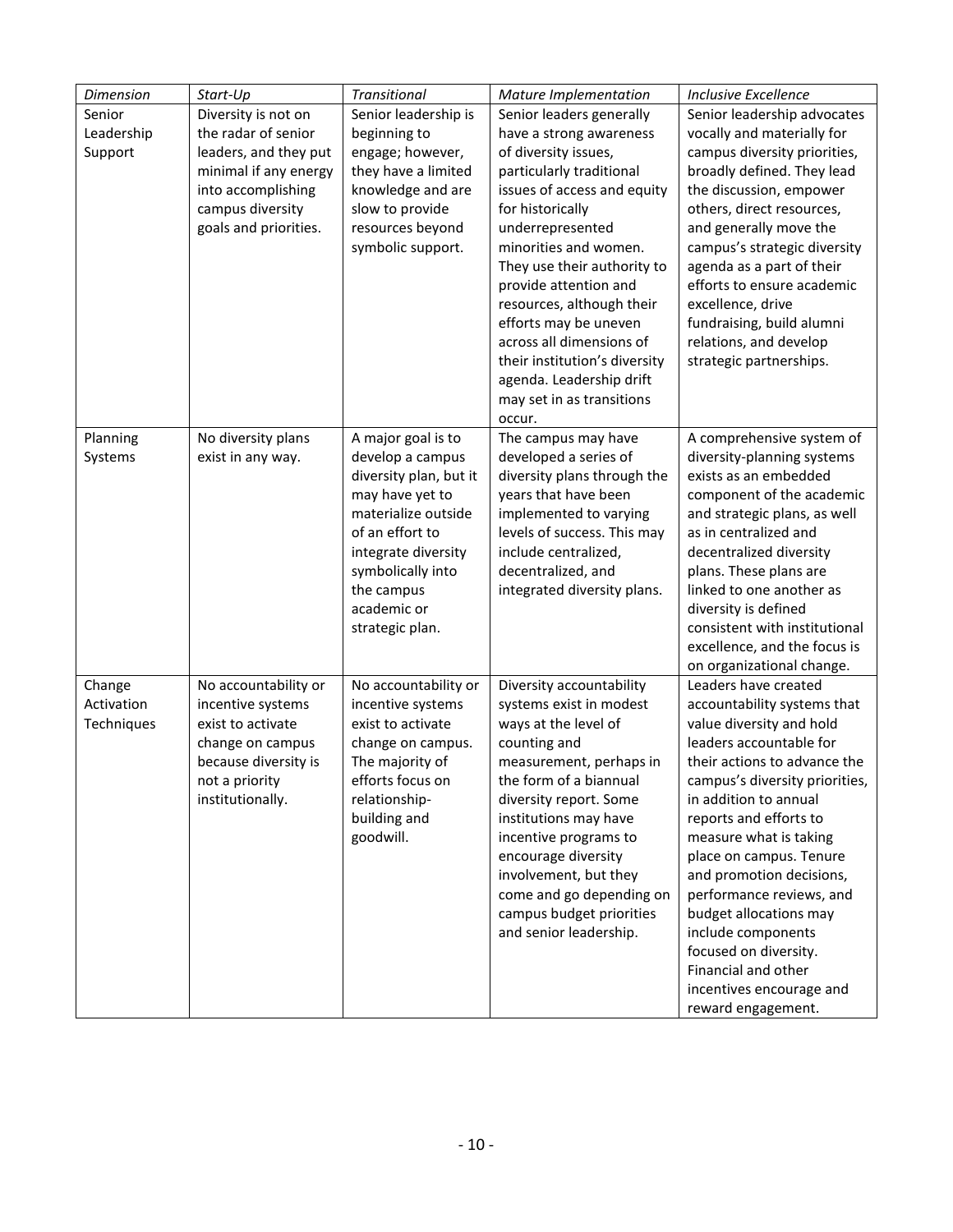| <b>Dimension</b> | Start-Up            | <b>Transitional</b> | Mature Implementation        | Inclusive Excellence          |
|------------------|---------------------|---------------------|------------------------------|-------------------------------|
| Resources        | Diversity resources | Diversity resource  | Diversity resource           | Diversity funding is          |
|                  | are nearly          | allocations are     | allocations are high         | generous institutionally and  |
|                  | nonexistent.        | limited.            | institutionally, but leaders | resources are maximized       |
|                  |                     |                     | face the challenge of        | fully. Not only are diversity |
|                  |                     |                     | maximizing the return on     | efforts protected in good     |
|                  |                     |                     | investments. Diversity       | and bad financial times, but  |
|                  |                     |                     | budgets may not be totally   | diversity is a priority of    |
|                  |                     |                     | embedded into the base       | campus fundraising,           |
|                  |                     |                     | budgets of schools,          | extramural activities, and    |
|                  |                     |                     | departments, and divisions   | other aspects of              |
|                  |                     |                     | and may come and go with     | institutional life.           |
|                  |                     |                     | institutional budget         |                               |
|                  |                     |                     | priorities.                  |                               |

 *Adapted from Williams (2013), pp. 198-199*

Seattle University's diversity infrastructure exists at various points along this organizational development path, depending on the dimension in question. For the most part, however, our efforts are in the transitional phase. The initiatives outlined in Goal One are intended to move Seattle University into the mature implementation phase over the next five years.

## **Initiative 1.A.**

To elevate inclusive excellence priorities and embed them across the institution, the university will create a senior-level Chief Diversity Officer (CDO) with institutional scope, staffing, reporting units, and material resources to effect transformational change

# **Rationale and Intended Impact**

Given our compositional diversity, a mission-driven commitment to justice, and innovative programs and initiatives, the university is well-positioned to be a leader in terms of diversity engagement. A Chief Diversity Officer position will coordinate and catalyze existing efforts, provide focused leadership for the campus, and build out our inclusive excellence infrastructure. CDO roles and units exist at several of our Jesuit peer institutions, including Loyola Marymount University, Xavier University, Gonzaga University, Georgetown University, and Marquette University, and the roles have increasing currency in colleges and universities nationwide. Since 2000, no fewer than 60 higher education institutions have established CDO positions or repurposed existing administrative roles to centralize diversity functions, improve inclusion, and integrate diversity more fully (Williams, 2013, p. 46).

CDOs represent a continuing evolution of diversity-focused programs and services on campuses, moving beyond compliance, recruitment, and retention to address curriculum, climate, research, and policy-making (Stuart, 2010). A primary distinction between the newest generation of CDO positions and other current or earlier diversity capabilities is the CDOs' institution-wide focus to create policy and infrastructure that integrate diversity at the core of the learning enterprise (Williams & Wade-Golden, 2007). Although specific executivelevel CDO structures may differ from institution to institution, several commonalities persist across CDO responsibilities, including leadership of strategic diversity planning efforts and building institutional diversity infrastructure (Barceló, 2007; Stuart, 2010; Williams, 2013; Williams & Wade-Golden, 2007). CDOs serve as catalysts, educators, and persuaders in their organizations. In its ideal implementation, a CDO position elevates, integrates, and centralizes diversity functions in an institution. Because of the complexity of this charge, the CDO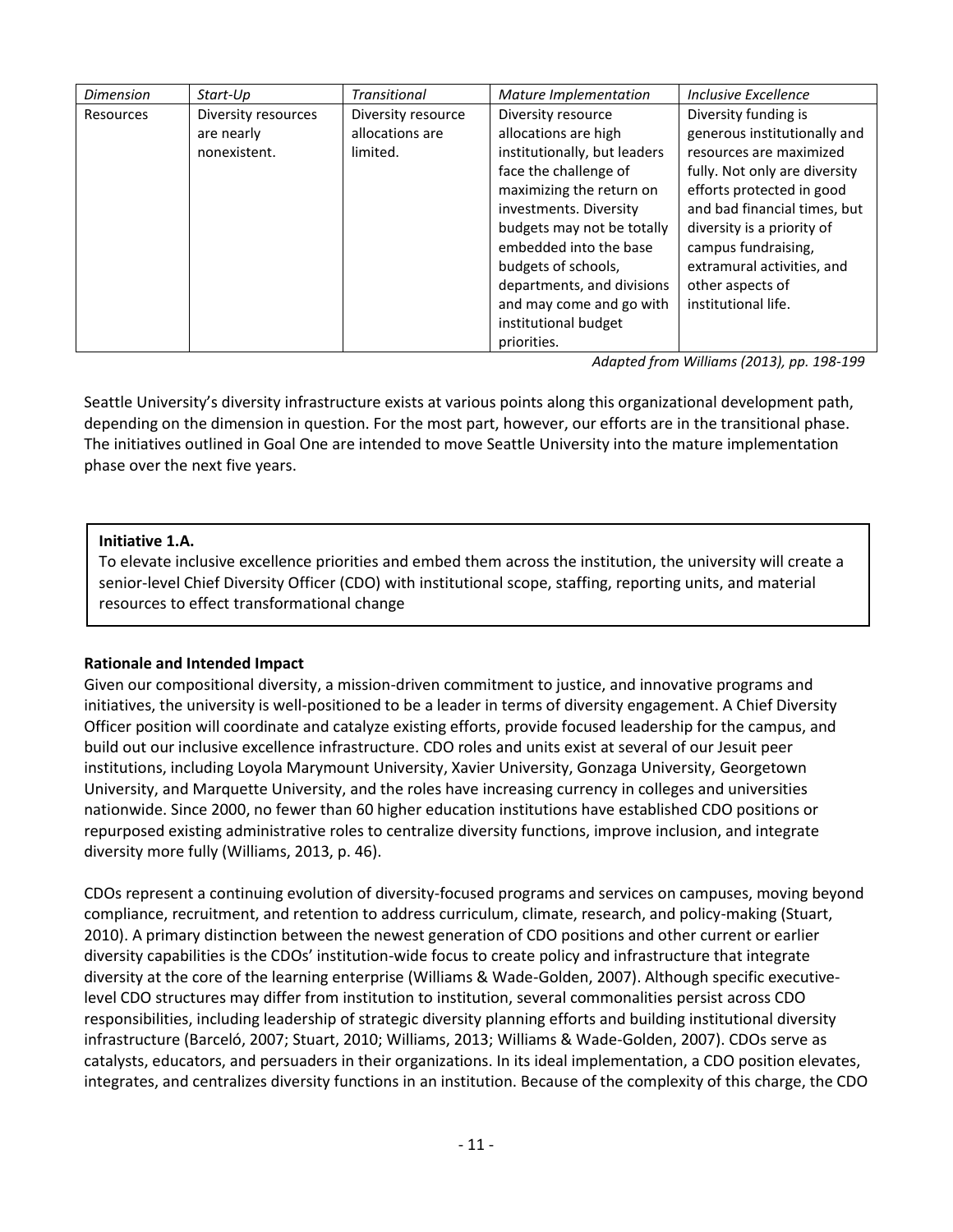serves in a facilitative capacity, rather than as the sole responsible party for moving forward an institutional diversity agenda.

The CDO role at Seattle University should be charged with working closely with admissions, schools, colleges, and other academic affairs areas, finance, human resources, student development, marketing and communication, university advancement, and institutional research and planning to:

- Lead strategic diversity planning efforts
- Build new diversity infrastructure
- Enhance compositional diversity, equity, and success
- Inform hiring processes
- Cultivate polycultural awareness, development, and training opportunities for the campus
- Interface with institutional assessment and accountability systems
- Build new academic diversity initiatives (Williams & Wade-Golden, 2007)

# **Summary of Major Actions**

- Create a CDO position description, with attention to scope of influence, alignment of existing diversity capabilities, budget, and staffing
- Hire CDO and vest that person and unit with authority to influence institutional priorities
- Assess effectiveness of CDO in fulfilling mandates of the position

## **Measurable Targets**

- Current academic year:
	- o Create CDO position description
	- o Establish and align CDO unit
- Academic Year 2016-2017:
	- o Hire CDO
	- o Develop CDO role and align related institutional units as appropriate
- By 2021:
	- o Establish baselines for continuous accountability
	- o Maintain robust and transparent system of institutional accountability to diversity strategic plan

# **Cabinet Responsibility**

President

# **Initiative 1.B.**

To build institutional diversity capacity and investment across the institution, the university will create a standing Diversity Council, comprised of faculty and staff from all divisions, schools, and colleges, governance bodies, and undergraduate, graduate, and law students

# **Rationale and Intended Impact**

Creation of the Diversity Council, chaired by the CDO, will enhance investment of all areas of the university. It will also forestall any perception that the CDO "owns" diversity issues singlehandedly for the entire institution. The Diversity Council should be charged to review and advise on critical diversity issues, to connect diversity initiatives, to advise on the creation of an Inclusive Excellence Strategic Plan, to address campus climate issues in a localized way in departments and units, and to disseminate successful practices. It may be prudent to include a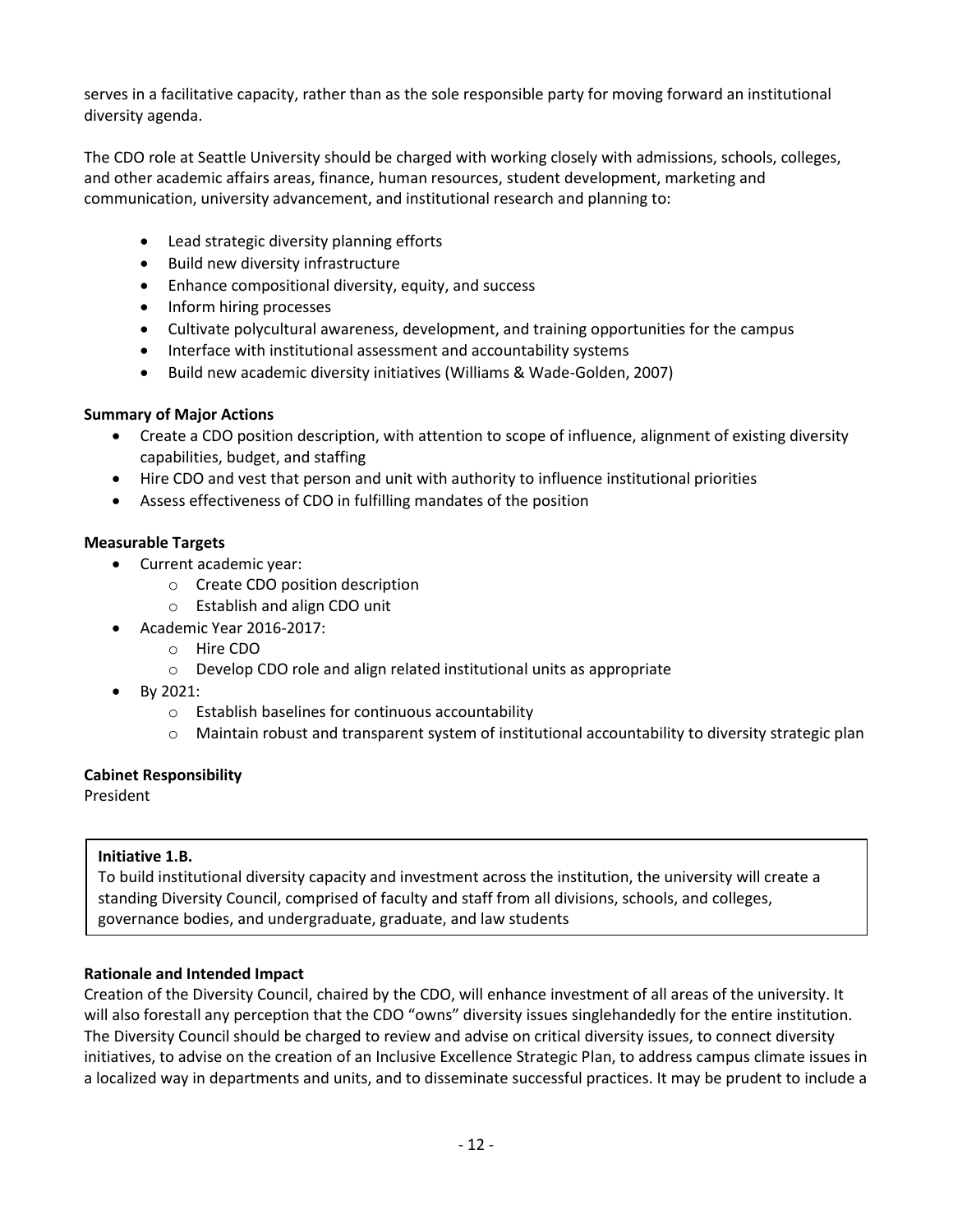member of the Board of Trustees on the Diversity Council to connect the institution's highest levels of leadership with the inclusive excellence priority.

The Diversity Council should integrate existing diversity-related working groups, such as the Committee to Improve Trans Inclusion, and the council should look for opportunities to charge groups to examine needs related to particular groups or issues. An early priority should be the creation of a Disability Services Working Group. The Campus Climate Survey revealed that respondents with a single disability or multiple disabilities experienced less academic success (for students) and were less comfortable with overall and classroom climate. The Disability Services Working Group should consider staffing, budget, space, training, and programming needs to create a climate of care and inclusion that facilitates learning and success.

# **Summary of Major Actions**

- Charge a Diversity Council, with attention to membership from tenured/tenure-track and contingent faculty, exempt and non-exempt staff, and undergraduate, graduate, and law students
- Identify appropriate incentives, rewards, and professional development resources for service on the council
- Appoint members to the council, establishing staggered terms
- Charge a Disability Services Working Group

# **Measurable Targets**

- Current academic year:
	- o Develop the charge of the Diversity Council
	- $\circ$  Identify incentives, rewards, and professional development resources for service
- Academic Year 2016-2017:
	- o Appoint members to the Diversity Council
	- o Develop and execute expectations for service on the council
	- o Begin drafting an institutional Inclusive Excellence Strategic Plan
	- o Charge a Disability Services Working Group
- By 2021:
	- o Conduct an inclusion audit in curriculum, operations, co-curriculum
	- $\circ$  Maintain robust and transparent system of institutional accountability to diversity strategic plan

# **Cabinet Responsibility**

President, Executive Vice President, Provost

# **Initiative 1.C**

To embed institution-wide accountability and sustainability, the university will create an Inclusive Excellence Strategic Plan, with goals, assessment, and dashboards for all units

# **Rationale and Intended Impact**

In order to have the highest potential for impact, an Inclusive Excellence Strategic Plan should coordinate three complementary approaches: 1) infusion of diversity goals into the university's broader strategic and academic plans; 2) dedicated diversity plan with goals and progress indicators in the form of an Inclusive Excellence Scorecard (see Figure 1); and 3) decentralized but coordinated plans from individual departments, schools, and colleges. Each approach on its own has potential drawbacks that are mitigated in an integrated model. Implementing a coordinated plan that integrates these three approaches will build inclusion into the strategic priorities of the institution, highlight inclusion as a focus for planning and implementation, facilitate localized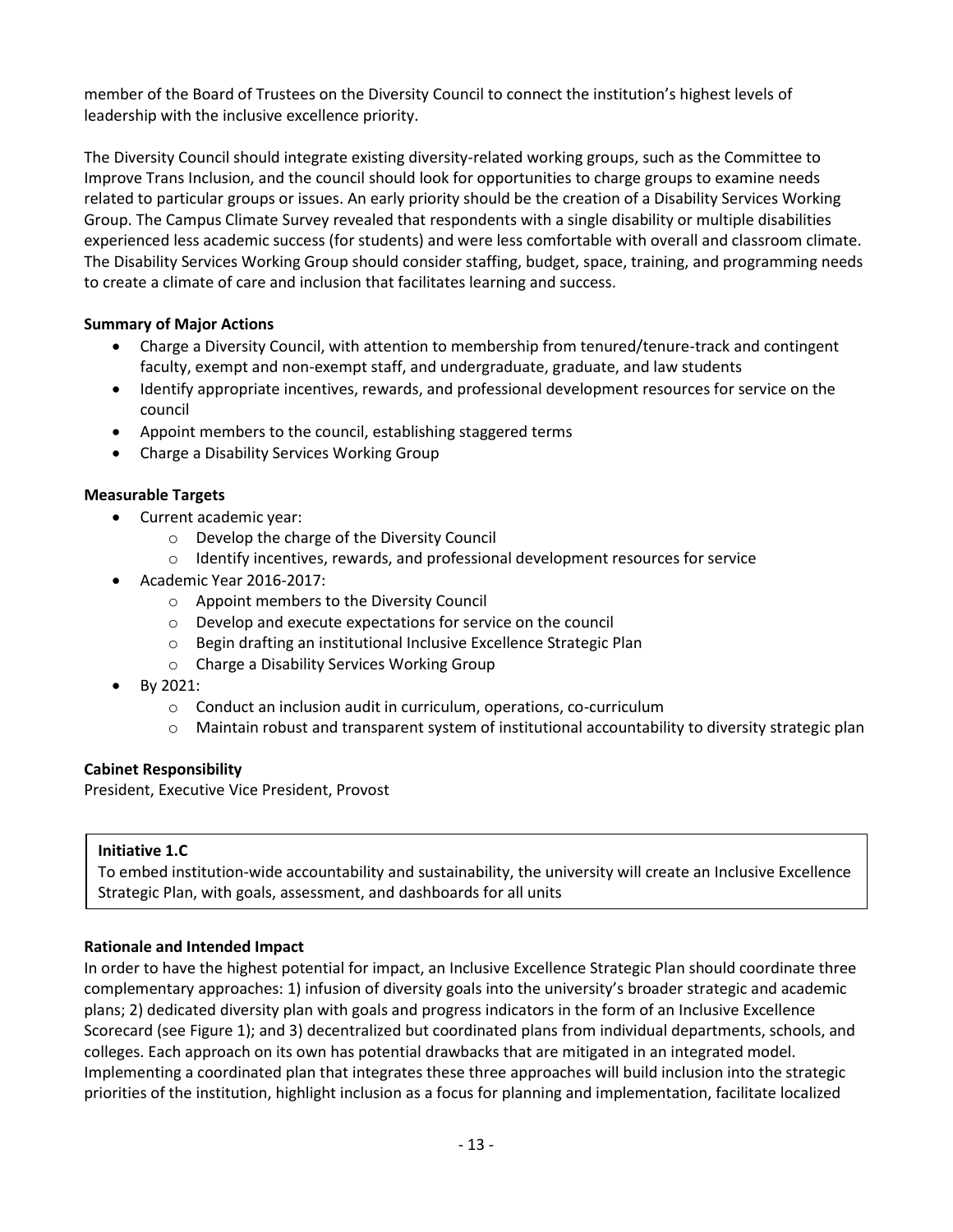ownership and buy-in, and support shared governance and collective decision-making (Williams, 2013). One example of localized ownership exists at the university in the form of the School of Law Social Justice Leadership Committee, composed of faculty, staff, and students and charged with engaging issues with social justice implications that arise at the law school.

# **Summary of Major Actions**

- Examine existing university strategic plan, "Fulfilling Our Mission in a Changing World," and Academic Strategic Action Plan 2.0 for opportunities to invest in and track inclusive excellence initiatives
- **•** Based on work of Task Force on Inclusive Excellence, build an Inclusive Excellence Strategic Plan that includes goals and progress indicators for access and equity, campus climate, learning and diversity, diversity-themed scholarship, fundraising, and partnerships
- Create Inclusive Excellence Scorecard that tracks features of the Inclusive Excellence Strategic Plan in a transparent way for the campus
- Launch a planning process in divisions, schools, and colleges to review and recommend diversity-related strategies and to assess and communicate progress; this localized planning process should be integrated into the university's ongoing Assessment and Planning Coordination Committee's program review process



*Figure 1. Inclusive Excellence Scorecard framework (Williams, Berger, & McClendon, 2005, p. 22)*

# **Measurable Targets**

Current academic year:

 $\circ$  Integrate inclusive excellence initiatives into existing university strategic and academic plans

- Academic Year 2016-2017:
	- o Work with University Planning Office to integrate inclusion strategies into APCC process of program reviews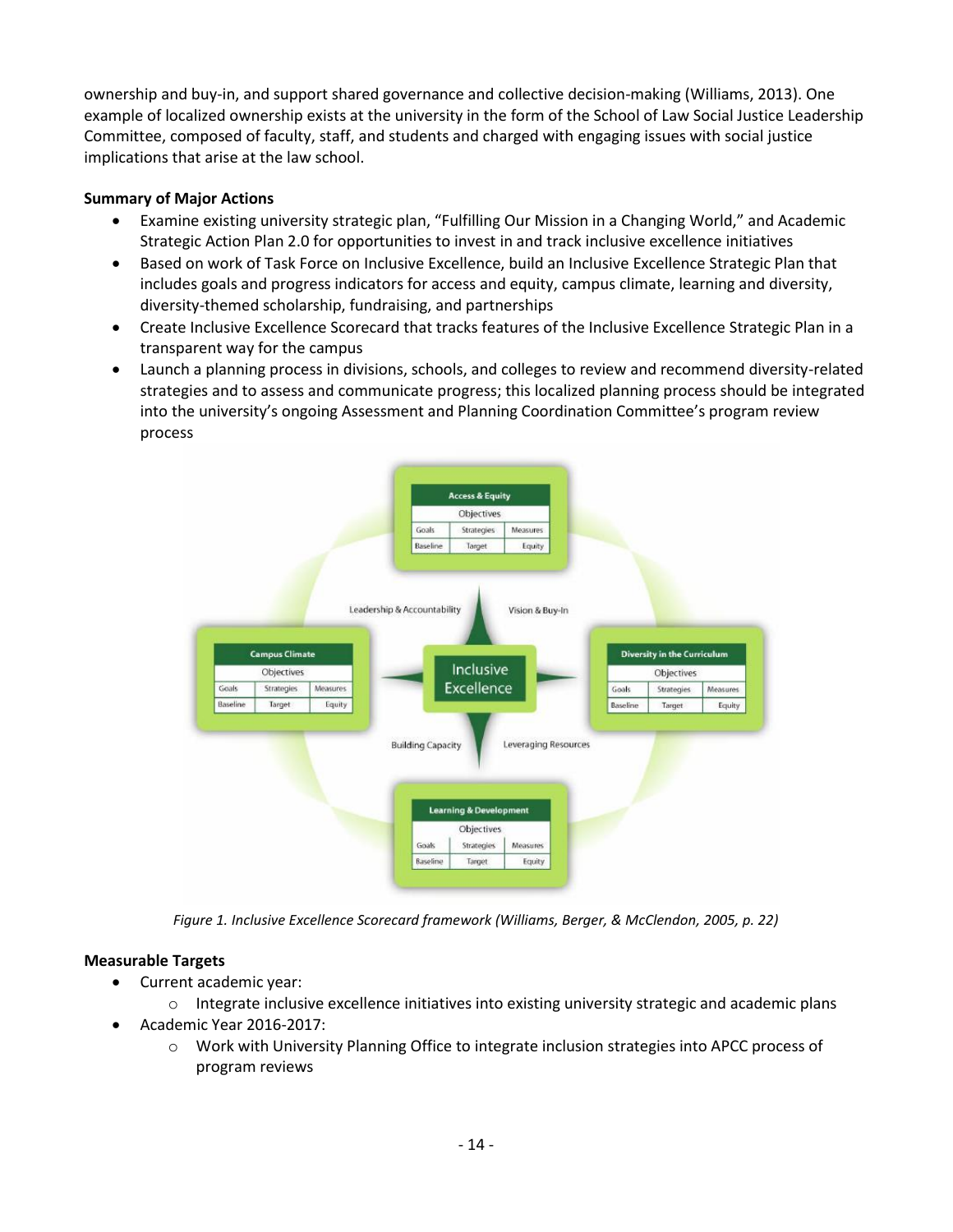- o Using recommendations from the Task Force on Diversity and Inclusive Excellence, charge Diversity Council to build out the Inclusive Excellence Scorecard framework for Seattle University
- By 2021:
	- o Maintain transparent system of Inclusive Excellence Scorecard reporting
	- $\circ$  Divisions, schools, and colleges will have local inclusive excellence plans in place, with tracking through Diversity Council and office of the Chief Diversity Officer

# **Cabinet Responsibility**

Executive Vice President, Provost, University Planning

## **Initiative 1.D.**

To cultivate sense of belonging and care for all students, faculty, and staff and to maintain regulatory compliance, the university will establish, publicize, and use transparent protocols and provide adequate resources for reporting and responding to discrimination and sexual misconduct

## **Rationale and Intended Impact**

In the Campus Climate Survey undertaken as a part of the task force's work, 28% of respondents shared that they had personally experienced exclusionary conduct and 31% had observed such conduct (27% of undergraduates, 20% of graduate students, 33% of law students, 33% of faculty, and 29% of staff or administrators reported experiencing exclusionary conduct). Respondents shared that they did not feel comfortable or supported in addressing exclusionary behavior because their concerns were not taken seriously, they did not understand the process to report and respond, they feared retaliation, and they had no place to go for advice. Similarly, among the 75 student respondents who reported having experienced unwanted sexual contact while at Seattle University, only 12 sought support from a university resource.

In the climate assessment, the vast majority of respondents indicated that access to counseling for people who experience harassment and a person to address student complaints of classroom inequality would positively influence the campus climate. Of note, in task force listening sessions, students characterized as challenging the current process of having them meet with faculty or department chairs on their own in order to raise classroom climate concerns. Students said that they typically wait out the quarter, rather than risk retaliation from faculty.

The newly-established Office of Institutional Equity (OIE) oversees and coordinates the university's response to all complaints of discrimination, harassment, sexual misconduct, and related retaliation. This office was created about six months after the climate survey was conducted and is currently staffed by an Assistant Vice President, who serves as the institution's EEO Officer, Title IX Coordinator, and ADA/504 Coordinator, and an investigator/trainer, who serves as Deputy Title IX Coordinator. Work already underway includes Title IX-related education programs and materials for students (most coordinated through the Office of Wellness and Health Promotion), implementation of a revised Title IX investigation and response procedure, and a relationship with the Harborview Sexual Assault and Trauma Center.

Additional OIE staffing needs include: 1) a second investigator to facilitate prompt complaint resolution and enable time more time to be spent on educational efforts and 2) a sexual assault victim advocate to serve as a confidential resource. (As an alternative to a full-time advocate, Gonzaga University provides sexual assault victim advocacy in the form of a Sexual Assault Response Team, comprised of trained faculty and staff volunteers who provide immediate, short-term assistance and that can receive anonymous reports.)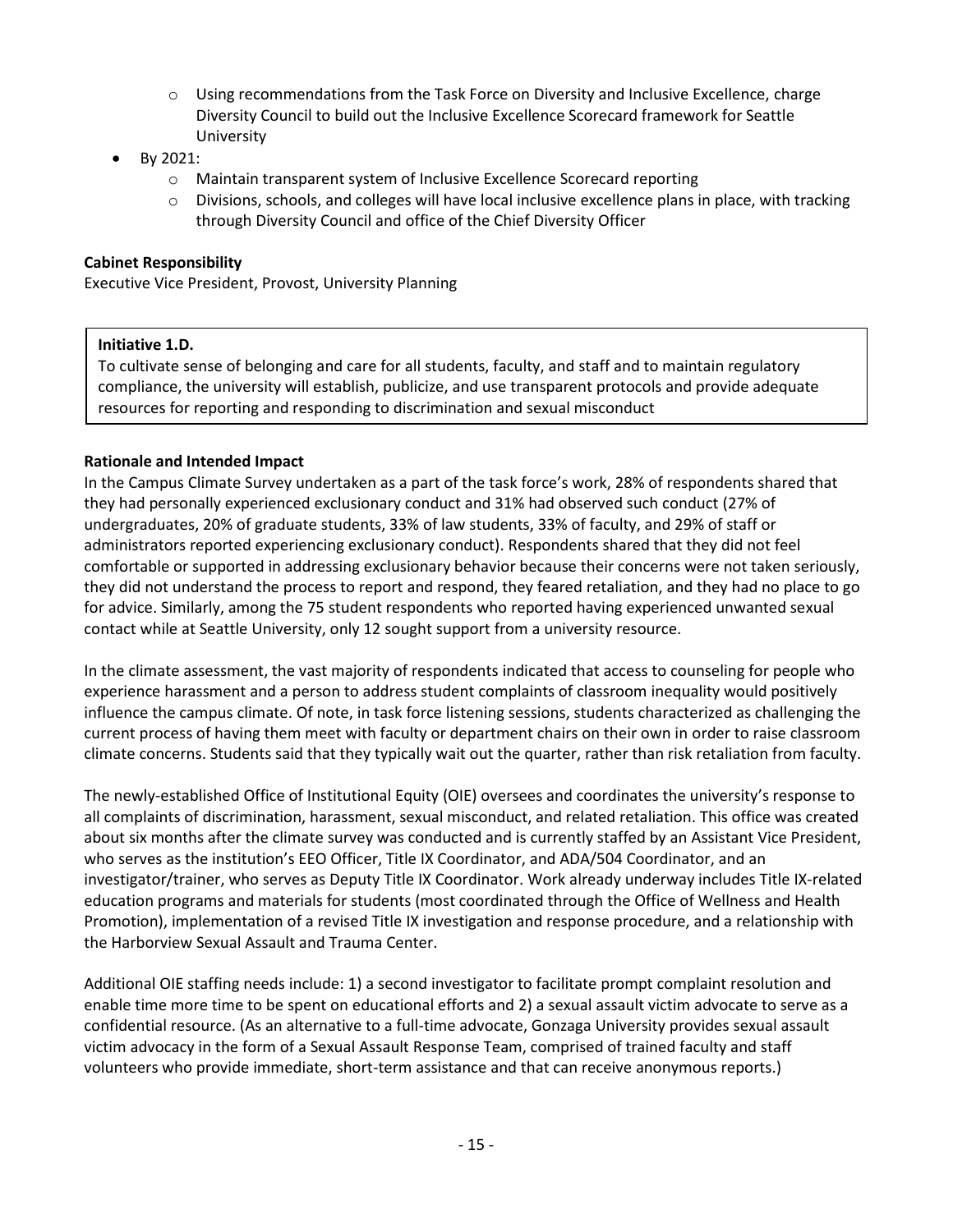Also requiring focused attention and resources are efforts to revise and streamline nondiscrimination policies and protocols; to bolster campus outreach and education, particularly the Green Dot bystander intervention program; to clarify process and roles for addressing situations involving academic climate issues; and to provide coaching or training for students, faculty, and staff involved in discrimination complaints that do not rise to the level of policy violations. There currently exists a part-time ombudsperson who works only with faculty, and the task force recommends building out this role to a full-time position to provide services to all campus community members for preventing, managing, mediating, and resolving conflict.

Creation of a Bias Awareness and Response Team, with fluid, as-needed membership from OIE, the Office of Multicultural Affairs, Department of Public Safety, Housing and Residence Life, Campus Ministry, and Marketing and Communication, would allow the institution to anticipate and to respond to acts of intolerance, bias, and hate in a timely manner. Bias response teams exist on many of our peer Jesuit campuses, including Xavier University, Loyola University Maryland, Georgetown University, College of the Holy Cross, and Fordham University.

# **Summary of Major Actions**

- Enhance investigation, policy development, outreach, and training resources for Office of Institutional Equity
- Assign, train, and create time for a faculty member to assist with academic and classroom climate situations and investigations
- Transition current part-time ombudsperson role to a full-time position serving all campus constituents
- Establish Bias Awareness and Response Team

## **Measurable Targets**

- Current academic year:
	- o Provide assistance to OIE to revise, streamline, and communicate discrimination policies and protocols
	- o Support ongoing development of Green Dot bystander intervention program
	- o Investigate successful practices for bias incident response groups
- Academic Year 2016-2017:
	- o Identify and train a responder for academic and classroom climate issues
	- $\circ$  Identify and train faculty and staff who can serve on a Sexual Assault Response Team
	- o Based on investigation and education needs, consider staffing increase for OIE
	- o Develop charge and expectations for Bias Awareness and Response Team
- By 2021:
	- $\circ$  Appoint and train Bias Awareness and Response Team members and track and report team's work to the campus
	- $\circ$  Scale up ombudsperson role to provide services to all campus community members
	- o Fully develop and deploy response protocols

## **Cabinet Responsibility**

Executive Vice President, University Counsel, Finance and Business Affairs, Human Resources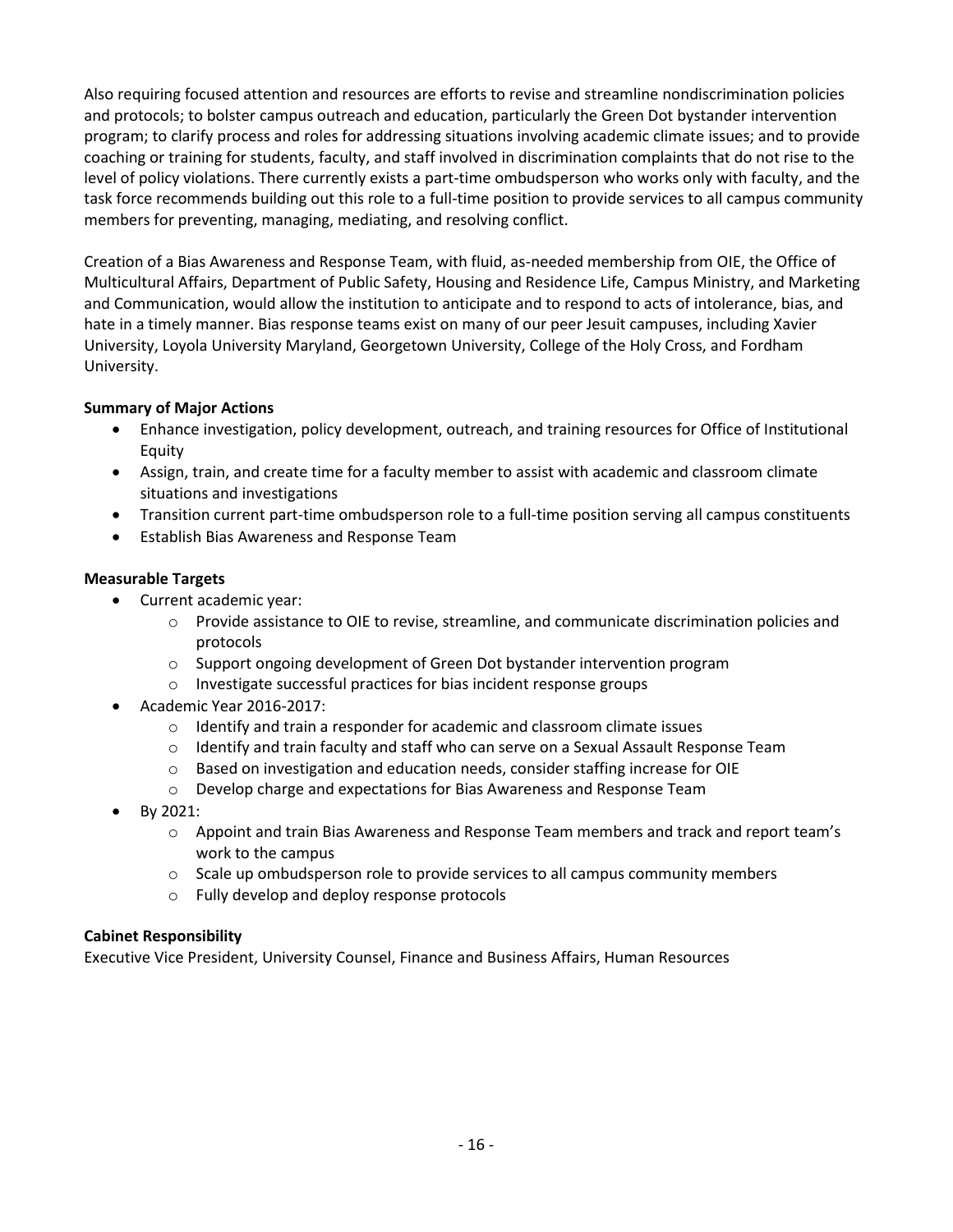# **Initiative 1.E.**

To respond effectively to incidents and communicate diversity commitment and success, the university will create communication strategies for on- and off-campus stakeholders

## **Rationale and Intended Impact**

Williams (2013) advises institutions to invest in preparing for diversity crisis incidents before they occur by creating strong procedures, expectations, and digital media strategies. "The speed, ubiquity, and immediacy of the Internet cannot be ignored, particularly during a diversity crisis incident" (p. 172). The effects of inadequate responses can derail diversity work, create an enormously negative impression of a campus, and necessitate "a prolonged process of reconciliation by the campus community" (p. 172). Creation of a social media response system that is both proactive and that can be deployed in real time is critically important.

Additionally, given the high level of attention to inclusive excellence during the task force's work, as well as the national and global context discussed in the introduction to this report, transparent communication with regard to goals, progress, and shortcomings is essential to maintain the integrity of the institution's commitment to take action to improve the campus climate. Currently, diversity-related resources are scattered across a wide range of websites, including the task force, Office of Multicultural Affairs, Disabilities Services, International Student Center, Education Abroad, and many more. Gathering or hosting these on one site would provide an online one-stop shop for inclusion issues and concerns.

## **Summary of Major Actions**

- Creation and maintenance of Inclusive Excellence website
- Creation of digital response strategies and team
- Development of inclusive excellence communication outreach strategies

# **Measurable Targets**

- Current academic year:
	- $\circ$  Transition existing task force website [\(www.seattleu.edu/diversity\)](http://www.seattleu.edu/diversity) to archive materials from Task Force on Inclusive Excellence
- Academic Year 2016-2017:
	- $\circ$  Create social media response system to plan for diversity crisis incidents
	- o Build out diversity website to share progress on action items and consolidate resources and information into one online location
	- o Align inclusive excellence communication strategies with other university messaging opportunities
- By 2021:
	- $\circ$  Inclusive excellence communication strategies are integrated in university messaging
	- $\circ$  Develop inclusive excellence case statement to use with external stakeholders and funders
	- o Inclusive excellence initiatives in departments are searchable on website

# **Cabinet Responsibility**

Communications, University Advancement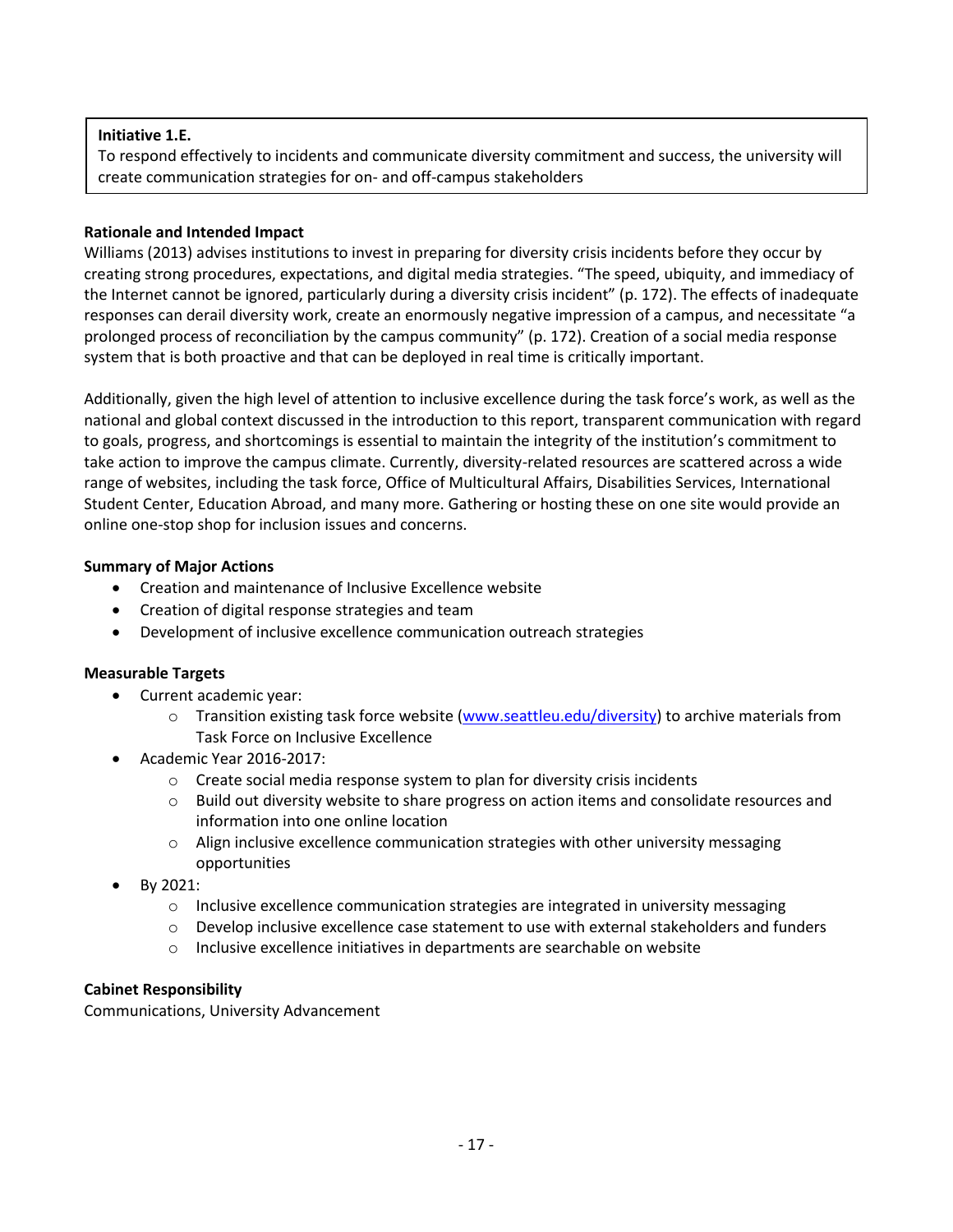# **Initiative 1.F.**

To communicate inclusive excellence in visible ways to campus and surrounding communities, the university will evaluate its physical space and develop plans for renovation and new construction that support healthier climate

## **Rationale and Intended Impact**

The physical space on campus provides sites for interaction and relationship-building among community members and visitors and communicates in both passive and active ways our intentions about inclusion. Space for informal and formal work and social and programmatic gatherings facilitates more productive work relationships, sense of belonging, and visibility for our diverse community. When created intentionally, physical spaces can also communicate a sense of openness and welcome to our campus neighbors and visitors.

Faculty and staff shared in listening sessions that they regretted not having dedicated space for informal interaction after the loss of Casey Commons and the designation of the Learning Commons sixth floor lounge as a faculty-only space. They see too few spaces on campus where staff and faculty can meet in an informal, social atmosphere to share their work and get to know one another as colleagues.

For some, on campus, physical space serves as a barrier to inclusion. The Campus Climate Survey revealed that classrooms presented barriers for 18.2% of respondents with disabilities and that other campus spaces presented barriers for 8-11% of respondents. Respondents noted particular challenges with elevator accessibility. In focus groups conducted over the past several years by the Committee to Improve Trans Inclusion, students, faculty, staff, and visitors encountered challenges with finding and accessing genderinclusive restrooms.

The university's strategic plan acknowledges that investment in the physical infrastructure of the university has not kept pace with enrollment increases and aging buildings. With the increase in our student population, there is a shortage of student spaces to socialize and to undertake curricular and co-curricular work that requires collaboration. Students compete with other users, often off-campus visitors, for access to campus meeting rooms and programming spaces. More than 80% of student respondents in the climate study supported increasing cross-cultural dialogue programming among students, and one logistical challenge is finding conducive space to host these kinds of programs on a regular basis. For some student groups that experience marginalization, including veterans and parenting students, having dedicated space would help them identify one another, build cohorts, and create support systems.

The task force recommends that Facilities Services audit campus physical spaces for their degree of inclusion, with attention to building, classroom, and lab access, restroom design (already underway with leadership from Facilities and CITI), and images and symbols visible in offices and buildings. The working group should consider recommendations for inclusion-related guidelines when planning construction and building projects, possible locations for dedicated space for marginalized groups and faculty and staff interactions, and ideas about art on campus. Additionally, questions about how spaces communicate openness, welcome, and inclusion for all visitors should be included in units' diversity planning (see Initiative 1.C.)

## **Summary of Major Actions**

- Charge working group to evaluate campus space, master planning, and current approaches to inclusive excellence in space planning
- Integrate space inclusion and planning into departmental diversity planning
- Continue CITI work to increase gender-inclusive, accessible restrooms on campus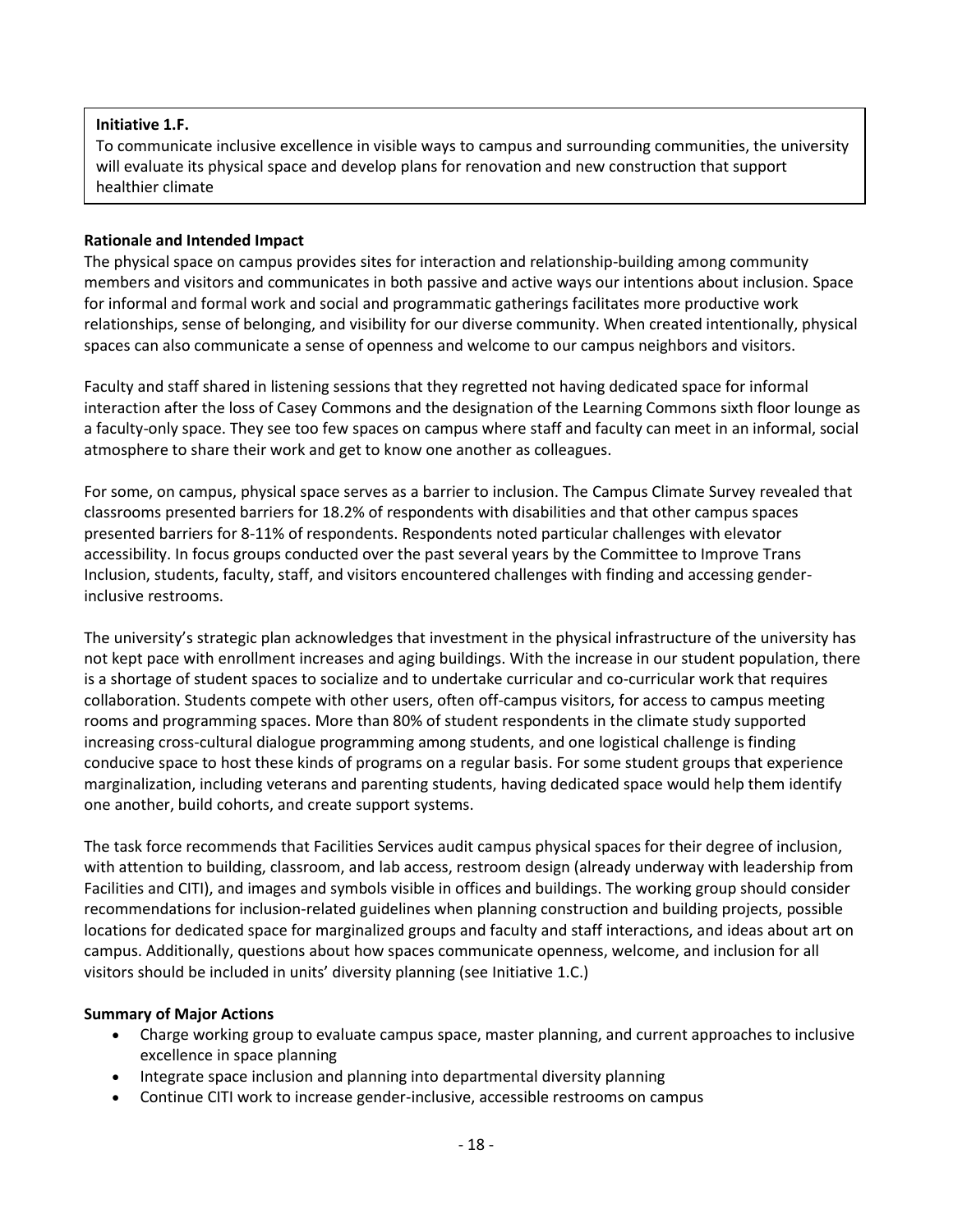Continue work to increase availability of Student Center spaces for student programming

# **Measurable Targets**

- Current academic year:
	- o Share update with campus about CITI restroom-related work and locations of gender-inclusive restrooms on campus
	- o Continue Student Center updates
	- o Create charge for campus space facilities audit
- Academic Year 2016-2017:
	- o Integrate inclusive excellence into Strategic Goal Initiative 4.C
	- o Facilities Services conducts facilities audit and makes recommendations
	- o Assess and address any concerns about access to lactation room
- By 2021:
	- $\circ$  Ongoing implementation of space-related inclusion initiatives in building renovations and construction
	- o Dedicated space available for students who are veterans and other groups who are identified as benefitting from such resources

# **Cabinet Responsibility**

Finance and Business Affairs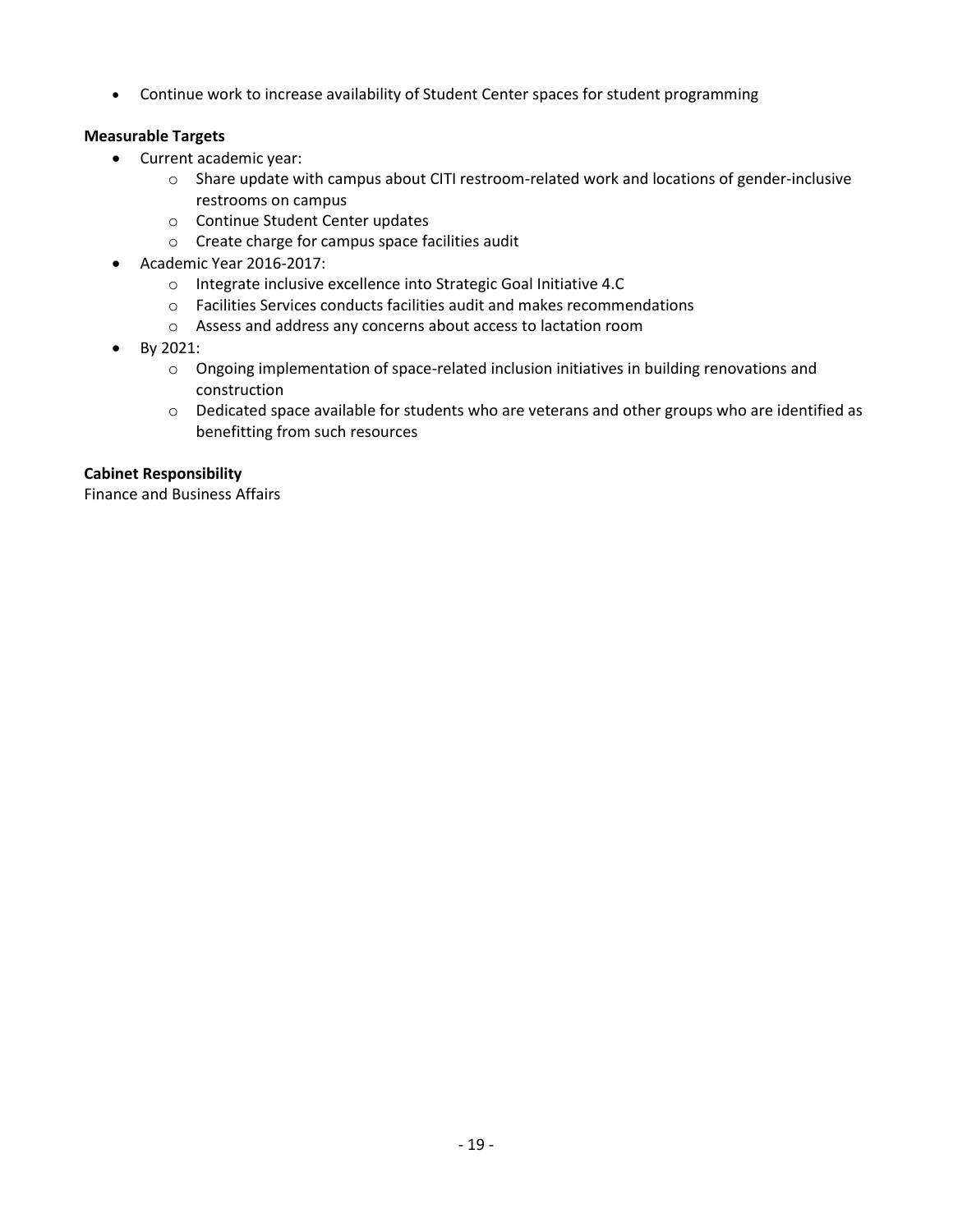## **GOAL TWO**

## **Integrate inclusive excellence across curricular and co-curricular offerings**

At the very heart of Seattle University's commitment to become the premier independent university of the Northwest in academic quality, Jesuit Catholic inspiration, and service to society is a set of values that include care, academic excellence, diversity, faith, justice, and leadership. The combination of these values, and the commitment of students, faculty, and staff to them, sets Seattle University apart from other institutions across the country.

It is our desire to see this outstanding university soar to new heights. One way that we can begin doing this is through a collective effort to embrace diversity and inclusive excellence on our campus, particularly in curricular and co-curricular opportunities. As a Jesuit Catholic university with a mission to educate the whole person, to professional formation, and to empower leaders for a just and humane world, one of our highest priorities should be to create a campus environment that prepares students to engage with the tensions and the problems faced worldwide. We must create an atmosphere where individuals experience educational freedom and are comfortable learning and exploring, to engaging freely and authentically in all aspects of their university life.

## **Initiative 2.A.**

To energize the development of new course offerings, the university will inventory and publicize current diversity and inclusion offerings in the curriculum

## **Rationale and Intended Impact**

Our curriculum not only provokes students' presuppositions, it also expands their global perspective and opens them up to new ways of thinking. Undoubtedly there are course offerings in each of the schools and colleges that represent Seattle University's commitment to diversity and inclusion or have diversity as a significant part of course content, and yet many of these opportunities remain unknown or unpublicized. In 2007 the Engaging Our Diversity Task Force inventoried institutional opportunities to determine the extent to which the Seattle University educational experience promoted an understanding of and a commitment to diversity. The work of the Engaging Our Diversity Task Force included a critical examination of curricular and co-curricular opportunities and programs and services for faculty and staff, with attention to academic and administrative policies, alumni engagement and affiliation, campus initiatives, classroom climate, co-curricular opportunities, community engagement, compositional diversity, curricular diversity, organizational structure, professional development, and social climate. By tracking and documenting curricular offerings and maintaining an inventory, Seattle University will promote, share, collaborate, and celebrate the wealth of diversity- and inclusion-related offerings across the schools and colleges.

## **Summary of Major Actions**

- Develop a diversity asset inventory to be administered across all schools and colleges where faculty and staff have an opportunity to share course assets related to diversity and inclusion
- As a part of the communication strategy referenced in initiative 1.E, the university will develop a marketing and communication plan aimed at publicizing and raising campus awareness of curricular offerings related to diversity and inclusion, using the current task force website as a host site
- Establish a curriculum enhancement task force, probably best conducted under the auspices of the University Core, that identifies currently strong content/departments and makes recommendations for faculty incentive programs aimed at development of relevant "bridge" and related courses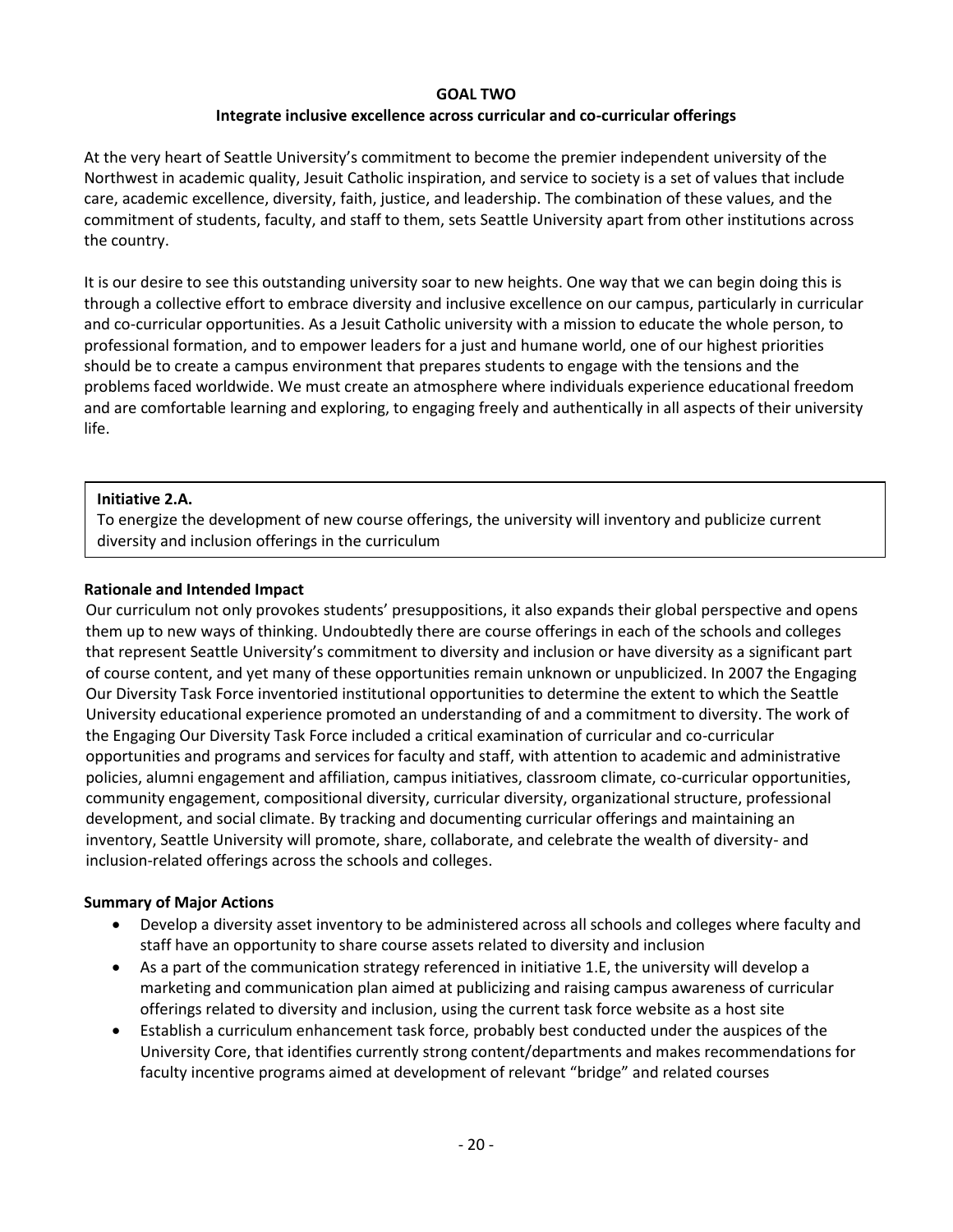## **Measurable Targets**

- Current academic year:
	- $\circ$  Develop diversity asset inventory instrument and survey in order to uncover the array of assets currently present in the Seattle University curriculum; establish criteria for critical elements that must be present for courses to be considered as diversity and inclusion offerings
- Academic Year 2016-2017:
	- o Identify membership and charge curriculum enhancement task force
	- o Send diversity asset inventory instrument to all deans and department chairs
	- o Develop platform and medium for communicating and sharing curricular offerings (web, etc.)
- By 2021:
	- $\circ$  Create and launch searchable platform for communicating and sharing curricular offerings with an emphasis on diversity and inclusion
	- $\circ$  Convene curriculum enhancement task force with the expectation to complete review and planning process by the conclusion of the 2016-2017 academic year
	- o Diversity asset inventory will be administered across all Seattle University divisions and communicated and shared accordingly

## **Cabinet Responsibility**

Provost, Communications

## **Initiative 2.B.**

and programs and programs are also been described by the second programs of the second programs of the second <br>And the second programs of the second programs of the second programs of the second programs of the second pro

To adequately prepare students for engagement in a diverse society and ensure the infusion of diversity and inclusion into the curriculum and disciplines across all schools and colleges, the university will explore development of enhanced inclusive excellence curricular offering(s) and the adaptation of existing courses

# **Rationale and Intended Impact**

The faculty at Seattle University is committed to teaching, research, and scholarship in culturally responsive ways. The curriculum should contribute to preparing our graduates to lead meaningful and professional lives and for the realities of the  $21<sup>st</sup>$  century. The Campus Climate Survey demonstrates that students and faculty at Seattle University view diversity as a positive factor and as an essential component of social and intellectual growth.

Seattle University faculty represents a critically important group with regard to the successful integration of diversity across the curriculum. Students spend a significant amount of time in the classroom with faculty, and faculty control course content, pedagogical approach, and what learning outcomes are emphasized. It is the faculty who will frame the questions, establish curricular priorities, and ultimately produce a richer development of the curriculum and classroom instruction.

Faculty members often recognize that inclusion is a key to learning. Even among students who have access to an educational experience, those who feel excluded from the full experience struggle to learn as well as those who feel included. To create an inclusive learning environment throughout the curriculum and in all fields, all faculty members should consider how they are incorporating diversity into their courses and how they can be more inclusive in their teaching. Incorporating diversity into one's teaching takes time and depends on the specifics of the situation (who is teaching which students, and in what context). Faculty members do not need simple solutions that may not work for their circumstances. (Laird, 2014, "Reconsidering the Inclusion of Diversity in the Curriculum," para. 2)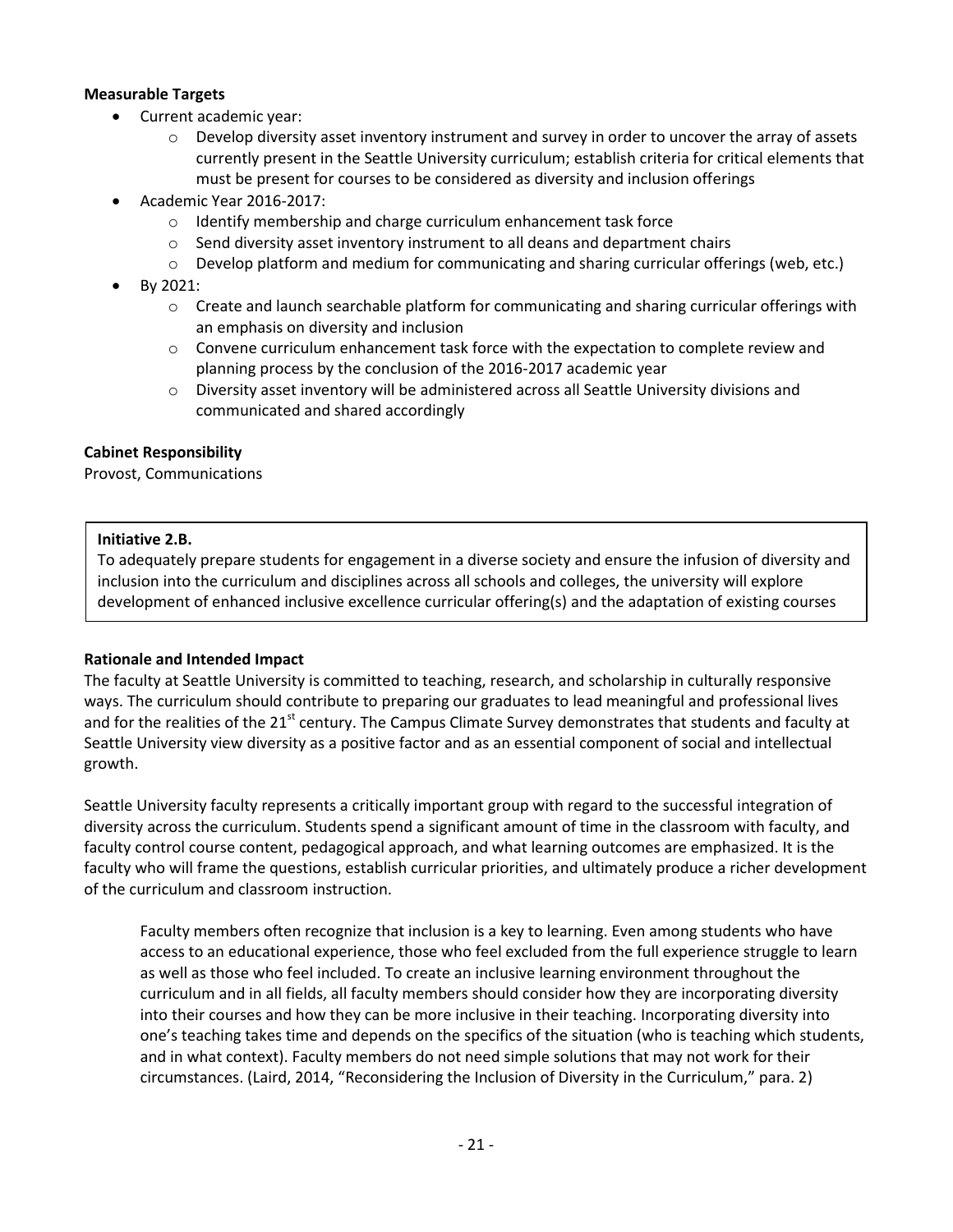We must ensure that faculty have effective tools to infuse diversity into course content and to implement inclusive pedagogies, so that faculty feel prepared and supported to create a welcoming and inclusive learning environment that accounts for the varied learning styles that students bring to the classroom.

Task force focus group participants suggested that students and faculty both articulate distinctions between "safe" versus "brave" spaces and indicated that both are insufficient at Seattle University. "Brave" spaces require more opportunities for students and faculty to engage in programs that provide history, information, and language to understand and engage with difference, as well as opportunities to have challenging conversations about difficult material. The Campus Climate Survey revealed that nearly three-quarters of student respondents felt that incorporating issues of diversity and cross-cultural competency more effectively into the curriculum positively influences climate.

According to students who participated in task force focus groups, there needs to be a much stronger "diversity requirement" in the curriculum, and the courses need to be taught by qualified faculty with demonstrated expertise in understanding structural inequalities and discrimination. Overall, faculty and student focus group participants concurred that the likelihood that students will gain adequate historical and/or structural understanding of difference and discrimination is not formally structured into the curriculum. There are qualified faculty teaching this material, but unless students self-select into a particular program, exposure is hitor-miss.

The task force recommends the following methods of integrating inclusive excellence into the curriculum:

- creation of course offerings that provide an opportunity to explore diversity, inclusion, power, and equity across all major and minor programs;
- transition courses that serve to introduce entering students to institutional values and commitments (the Task Force on Entry and Second Year Experience is currently planning to pilot a transition course in the 2016-2017 academic year that would include as a part of the curriculum an examination of power and equity-related matters);
- courses in ethnic, queer, and disability studies as a complement to the Women and Gender Studies program; and
- service learning preparation and follow-up in coursework.

 $\overline{a}$ 

There are numerous examples of colleges and universities who have successfully developed and executed curricular requirements associated with diversity and inclusion, including at the University of Puget Sound. Beginning in the 2015-2016 academic year, all entering Puget Sound students must successfully complete a Knowledge, Identity, and Power (KNOW) graduation requirement aimed at assisting students in developing their understanding of the dynamics and consequences of power differentials, inequalities and divisions among social groups, and the relationship of these issues to the representation and production of knowledge.<sup>1</sup> Such curricular opportunities appear to be appropriate to the Seattle University mission.

We believe that inclusive excellence addressed through curricular infusion and offerings encourages faculty creativity in the inclusion of more materials on diversity in syllabi; strengthens curriculum and collegiality

 $1$  At the University of Puget Sound, the associated courses also create an opportunity for students to develop their capacity to communicate meaningfully about issues of power, disparity, and diversity of experiences and identities. These courses also promote critical engagement with the causes, nature, and consequences of individual, institutional, cultural and/or structural dynamics of disparity, power, and privilege. Approved courses are available to students in a range of disciplines including Religion, Communications, Education, English, History, Psychology, Philosophy, and Sociology. Additionally, Puget Sound offers courses through African American Studies, Gender and Queer Studies, Hispanic Studies, and Latino/a Studies (Retrieved fro[m http://www.pugetsound.edu/academics/curriculum-courses/knowledge-identity-and-power/\)](http://www.pugetsound.edu/academics/curriculum-courses/knowledge-identity-and-power/).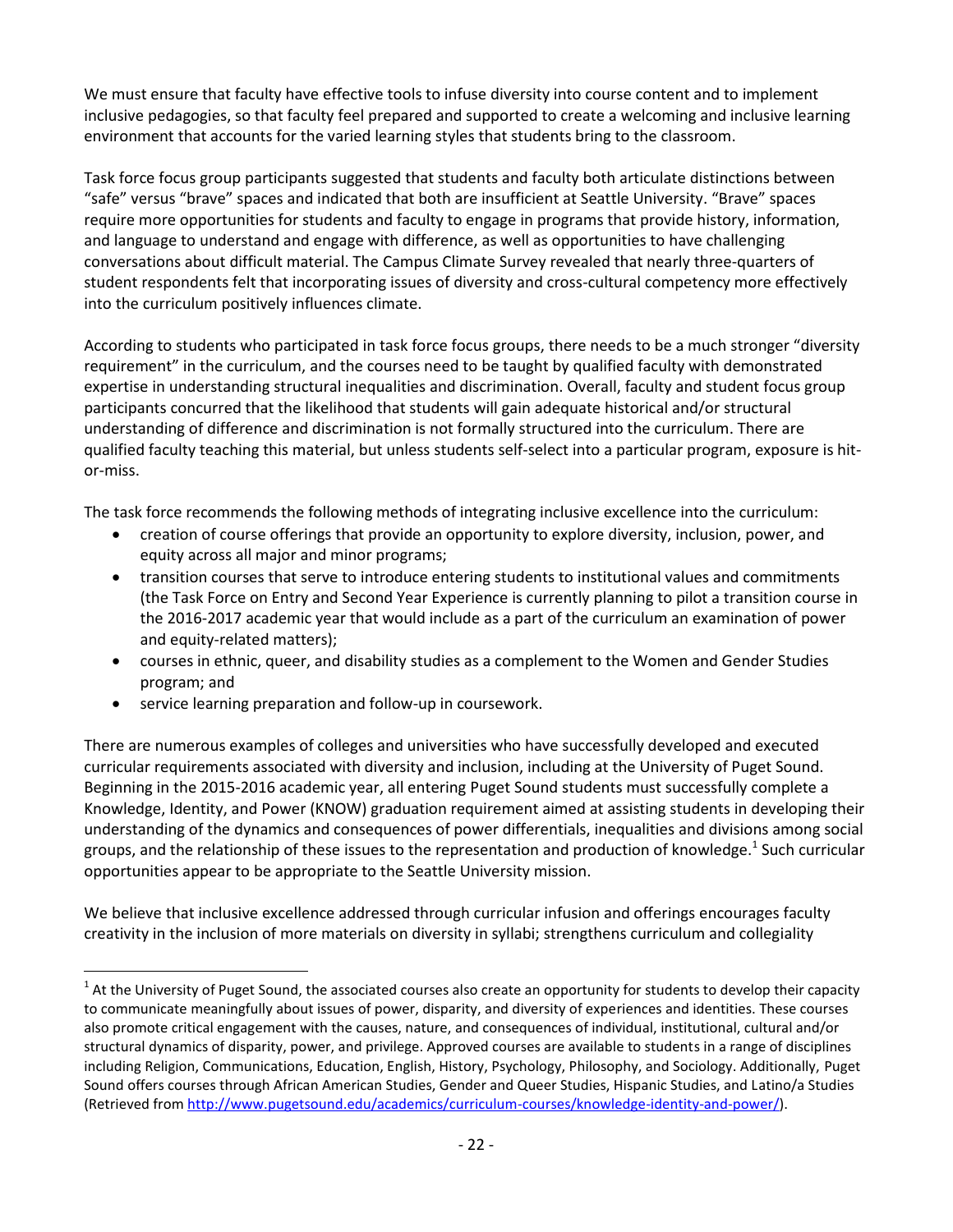through interdisciplinary inquiry; identifies faculty members as role models and mentors; and supports active, productive scholarship, including the scholarship of teaching. In short, a commitment to diversity and inclusive excellence improves the core work of the university – the discovery, expression, integration, and dissemination of knowledge.

# **Summary of Major Actions**

- Each college, school, department, and program will explore and develop a plan for incorporating diversity and inclusion in a substantive and significant way into teaching, learning, and research practices
- Identify resources and establish a process to facilitate, reward, and incentivize faculty to develop creative instructional strategies, as well as to incorporate inclusive content into courses
- Each college and school will explore the development of a course across all majors and minors that present students with the opportunity to engage with issues of diversity, inclusion, and power and that deepens students' engagement with Seattle University's commitment to diversity and social justice
- Convene an exploratory committee to assess and review the efficacy of the development of courses in ethnic, queer, and disabilities studies as a way to supplement other course offerings, as they have proven to have positive academic and social outcomes for students
- Develop opportunities that help faculty assess the achievement of diversity- and inclusion-related learning outcomes in class or co-curricular experiences
- Assess content expertise of faculty and staff in areas of study that examine diverse identities and cultures
- Support curricular innovation, especially interdisciplinary teaching and programs, with helpful structures and additional faculty lines

## **Measurable Targets**

- Current academic year:
	- $\circ$  Academic Affairs will identify the resources required to incentivize and reward innovation associated with curricular integration and infusion and will develop the process
	- o Academic Affairs will identify resources needed to assist schools and colleges in moving forward with the plan to recruit and retain talented faculty and staff with content expertise related to diversity and inclusion (see Goal Five for initiatives related to faculty hiring)
- Academic Year 2016-2017:
	- $\circ$  Identify membership and develop charge for the exploratory committee considering ethnic, queer, and disabilities studies offerings, with goal of convening the committee by the end of the year and having its assessment, review, and recommendations completed during Academic Year 2017-2018
	- o With support from Academic Affairs and Academic Assembly, each school and college will explore the efficacy of creating diversity and inclusion courses and begin planning for consideration
- By 2021:
	- $\circ$  Diversity and inclusion integration and infusion plans will be executed across all majors and minors
	- $\circ$  Full curriculum integration and infusion to include course offerings in ethnic, queer, and disabilities studies and an incentive/reward structure to support faculty innovation related to diversity and inclusion in teaching, research, and scholarship

## **Cabinet Responsibility**

Provost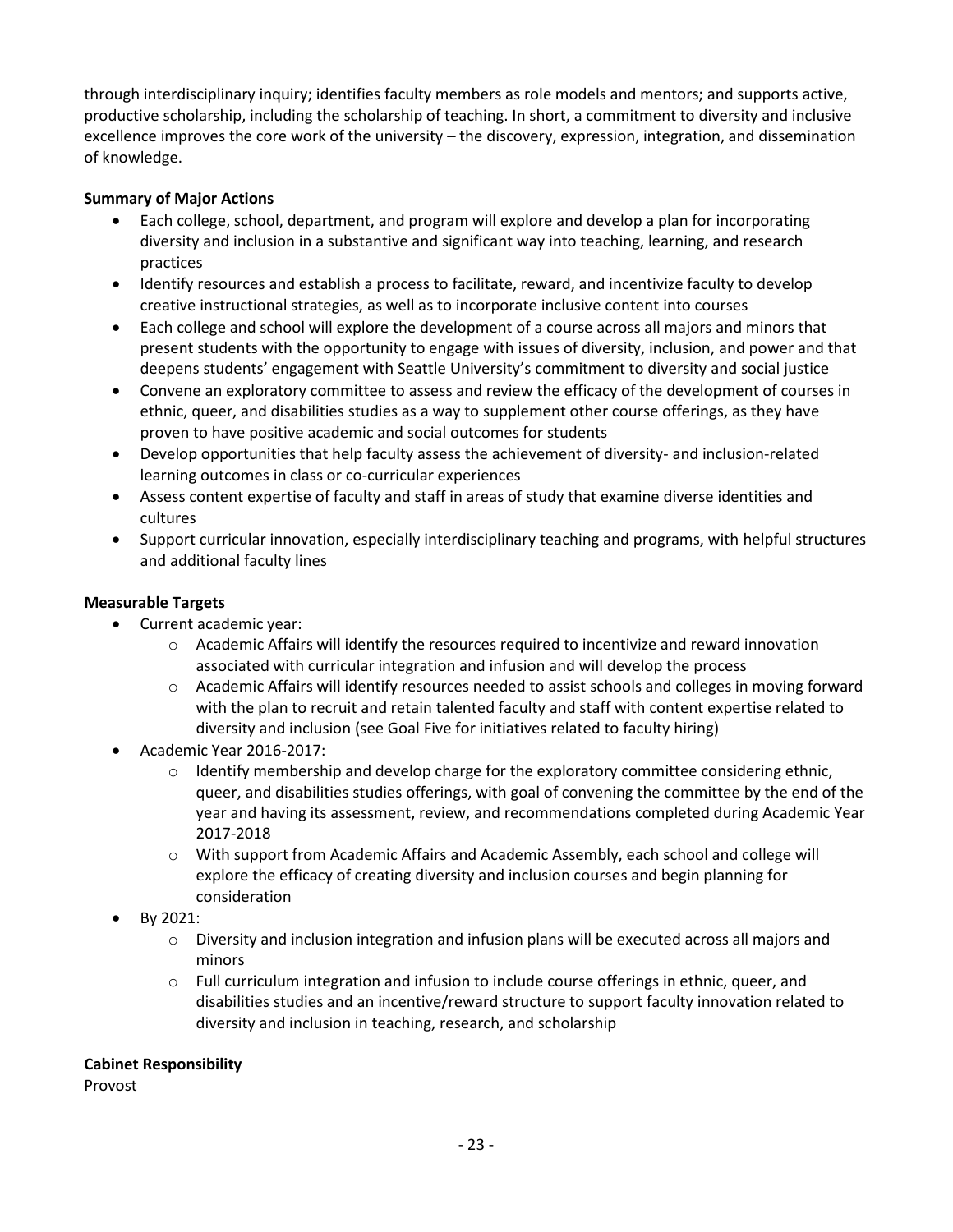# **Initiative 2.C**

To address retention and climate concerns, the university will focus attention to services and programs for students who are minoritized and/or drastically underserved, including but not limited to students of color, queer students, students with disabilities, undocumented students, trans students, first generation students, international students, parenting students, and veterans

# **Rationale and Intended Impact**

Seattle University has enacted a number of initiatives, programs, and services across the university aimed at serving the needs of minoritized and/or drastically underserved students. However, in order to support these students, every division, school, college, department, faculty member, staff member, and person must examine their contributions to the larger student experience and invest resources to support students' acclimation at entry and persistence to graduation. We have a responsibility to create an institutional culture that promotes positive student learning outcomes, timely progression to graduation, limited financial indebtedness, and a highimpact student experience. This is of particular significance given the results of the Campus Climate Survey, which demonstrated that minoritized and drastically underserved students disproportionately experienced exclusionary, intimidating, offensive, and/or hostile conduct and challenges in both the overall and classroom climate.

- 28% of respondents indicated that they personally had experienced exclusionary, intimidating, offensive, and/or hostile conduct, based on gender/gender identity, ethnicity, position status, age, and other factors
- Several groups indicated that they were less comfortable than their majority counterparts with the climates of the campus, workplace, and classroom.
	- o Gender identity: 76% of women respondents, 78% of men respondents, and 43% of transgender/genderqueer/other respondents were "very comfortable" or "comfortable" with the overall climate at Seattle University.
	- $\circ$  Racial identity: Faculty and student respondents of color (73%) were significantly less comfortable with the climate in their classes than were multiracial respondents (78%) and white faculty and student respondents (85%).
	- $\circ$  Sexual identity: LGBQ respondents (67%) and asexual/other respondents (71%) were less likely to be "very comfortable"/"comfortable" with the overall climate than were heterosexual respondents (79%).
	- $\circ$  Student status: Law Student respondents were significantly less comfortable with the classroom climate than were undergraduate student respondents, graduate student respondents, and faculty respondents.
	- $\circ$  Income status: Low-income student respondents (76%) were significantly less comfortable with the climate in their classes than were not low-income student respondents (83%).
	- $\circ$  Ability status: Faculty and student respondents with multiple disabilities (66%) were significantly less comfortable with the climate in their classes than were faculty and student respondents with a single disability (79%) and those with no disability (86%).
	- o Citizenship status: U.S. citizen faculty and student respondents (83%) were significantly more likely to feel "very comfortable" or "comfortable" with the climate in their classes than were non-U.S. citizen faculty and student respondents (75%).
	- Generational status: First-generation student respondents (74%) were significantly less comfortable than were not first-generation student respondents (82%) with the climate in their classes.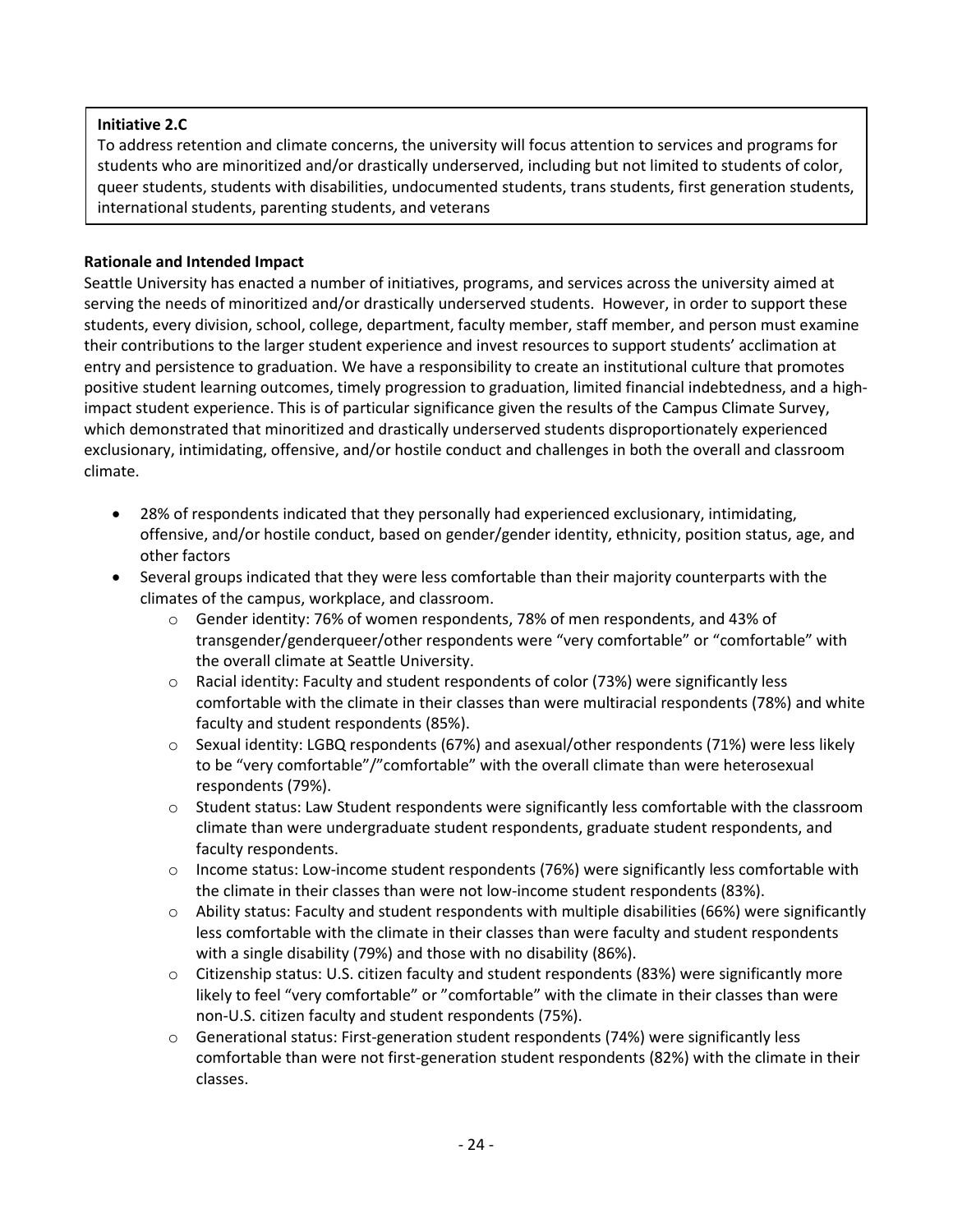The literature on campus climate and microaggressions is clear that hostility, exclusionary conduct, and identityrelated oppression have a negative influence on people who experience the conduct, even if they feel at the time that it had no impact (Sue, 2010; Yosso, Smith, Ceja, & Solórzano, 2009).

In an effort to further understand the needs of minoritized and drastically underserved students, the Division of Student Development is convening a cross-institutional exploratory committee to make recommendations as to how the institution can better serve the needs of these students.

# **Summary of Major Actions**

- Ensure students who are minoritized and/or drastically underserved are an integral part of the life and governance of each school and college through the development of goals, outcomes, and metrics related to academic progress, retention, graduation, etc. and subsequently the development of new programs and services
- Provide minoritized and/or drastically underserved students with academic support programs that support their ability to engage in the rigors of academic life at Seattle University
- Develop mentor programs that foster a network of support and aid in the academic, emotional, and socio-cultural adjustment to college life of students
- Conduct an environmental and physical space audit of all campus spaces (see Initiative 1.F.)
- Address staffing and resourcing for Disabilities Services and program and service support for students with disabilities
- Address staffing and resourcing for areas of campus charged with serving the needs of minoritized and drastically underserved students

# **Measurable Targets**

- Current academic year:
	- o Establish a plan for developing a mentor program for minoritized and drastically underserved students
	- o Review staffing and resource patterns in Disabilities Services, the International Student Center, and the Office of Multicultural Affairs
- Academic Year 2016-2017:
	- $\circ$  Conduct environment and physical space audit for ADA compliance and accessibility
	- o Academic Advising and Academic Support Programs will explore new opportunities for serving the needs of minoritized and drastically underserved students and resource implications
	- $\circ$  Student Development will pilot a mentor program aimed at meeting the needs of students of color
	- $\circ$  Develop a plan to address staffing and resource needs in Disabilities Services, the International Student Center, and the Office of Multicultural Affairs
- By 2021:
	- o Academic Advising and Academic Support Programs will implement new programs and services
	- $\circ$  Mentor program will be extended to multiple minoritized and/or drastically underserved students
	- o Disabilities Services, the International Student Center, and the Office of Multicultural Affairs will be staffed at the level required given growing enrollment and shifting campus demographics

# **Cabinet Responsibility**

Business and Finance, Enrollment Services, Mission and Ministry, Provost, Student Development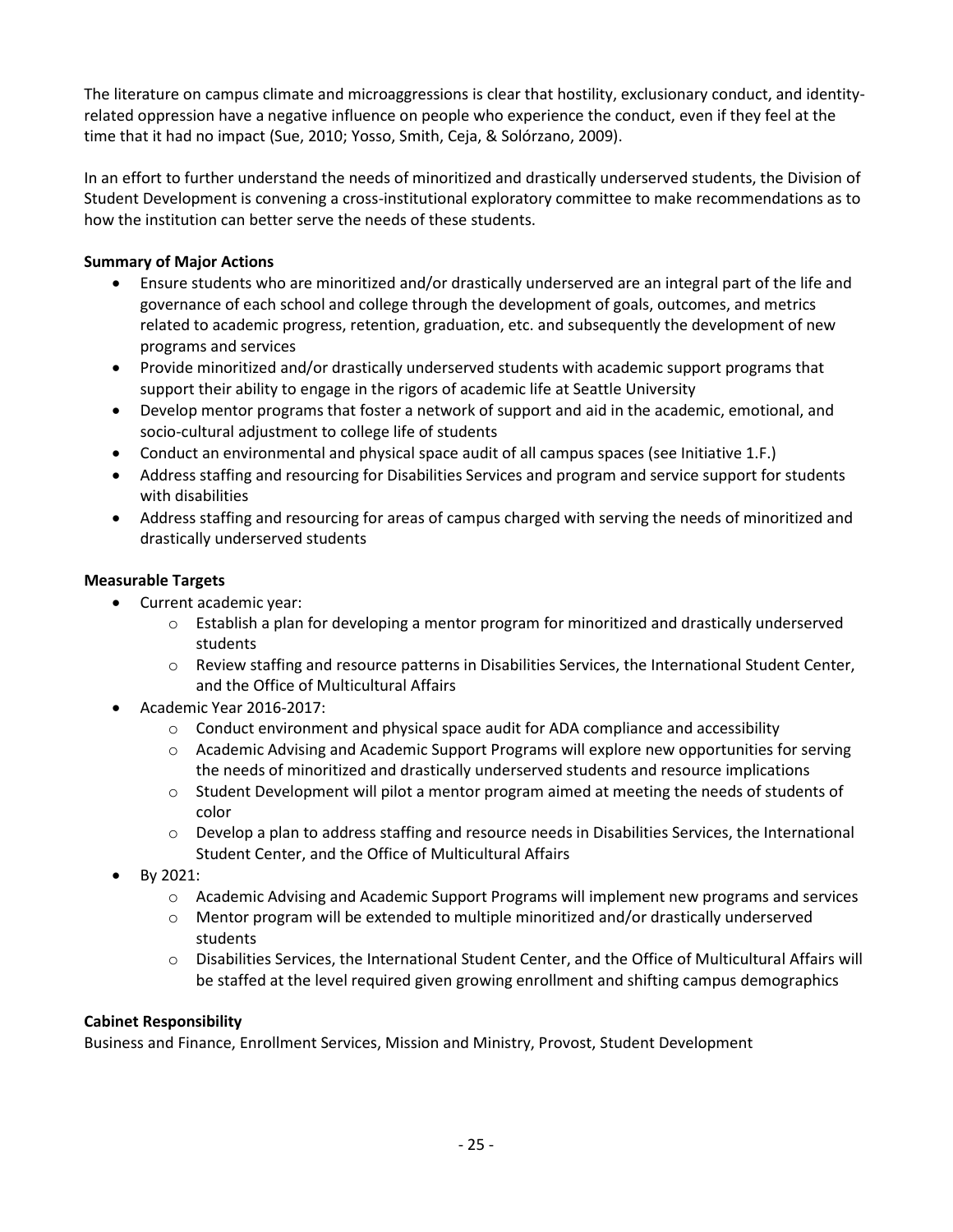# **Initiative 2.D.**

To ensure Seattle University fosters an inclusive and respectful environment that honors our diverse campus community and operationalizes our commitment to diversity, the university will scale up and make strategic investments toward providing access to key co-curricular initiatives focused on diversity, inclusion, and equity for undergraduate, graduate, and law students

# **Rationale and Intended Impact**

In task force focus groups and listening sessions, students, faculty, and staff named the lack of opportunities for them to learn, dialogue, disagree, and grow in their understanding of difference. Currently only those wanting to explore these issues choose to learn more, which leads to a "preaching to the choir" mentality at classrooms, services, events, etc. that focus on diverse topics. The vast majority of Campus Climate Survey student respondents thought that increasing opportunities for cross-cultural dialogue among students would positively influence climate.

Normalizing participation and access to events, speakers, and other on/off campus opportunities to explore difference, inclusion, will help to encourage curiosity and learning by all. A proven example of this kind of programming is intergroup dialogue. This transformative experiential educational model has been shown to promote community building amid intergroup conflict and enhance communication (Gurin, Nagda, & Zúñiga, 2013). Intergroup dialogue describes a facilitated, face-to-face encounter between members of two (or more) social groups that have a history of conflict or potential conflict and strives to create new levels of understanding, relating, and action between those groups. Similar to the premise of Jesuit education, intergroup dialogue challenges students to think clearly, think for themselves, and test commonly accepted knowledge.

Seattle University ran a pilot Intergroup Dialogue (iGroup) program for three years as a partnership between Housing and Residence Life and the Office of Multicultural Affairs. The seven-week race-, gender-, and sexual orientation-focused dialogues involved Learning Community residents and were facilitated by Student Development Administration graduate students. The program's two outcomes were to engage students cognitively and affectively in dialogue about individual identity and social systems and to foster intergroup understanding, relationships, collaboration, and action. iGroup participants went on to leadership roles in the university in which they leveraged the experiences they had gained in the program. The iGroup program was discontinued because of budget and personnel constraints, and the task force recommends reinstituting the program.

Finally, the task force recommends building faculty and staff capacity to develop skills in our students to engage in critical and sometimes difficult dialogue with each other on inclusion in social and academic realms. Understanding how we can all play a role in reducing the chilly climate of Seattle and Seattle University will take intentional effort by all.

# **Summary of Major Actions**

- Provide high-impact learning experiences, including:
	- o Intergroup dialogue program through the Learning Communities program
	- $\circ$  Social justice retreats aimed at assisting students in understanding their role in creating a just and humane world
	- $\circ$  Increased programming opportunities and strategic investments in programs aimed at raising awareness about identity, dimensions of power and privilege, diversity, inclusion, access, and equity (MLK, Cesar Chavez/Dolores Huerta, Racial Justice Leadership Institute) across the university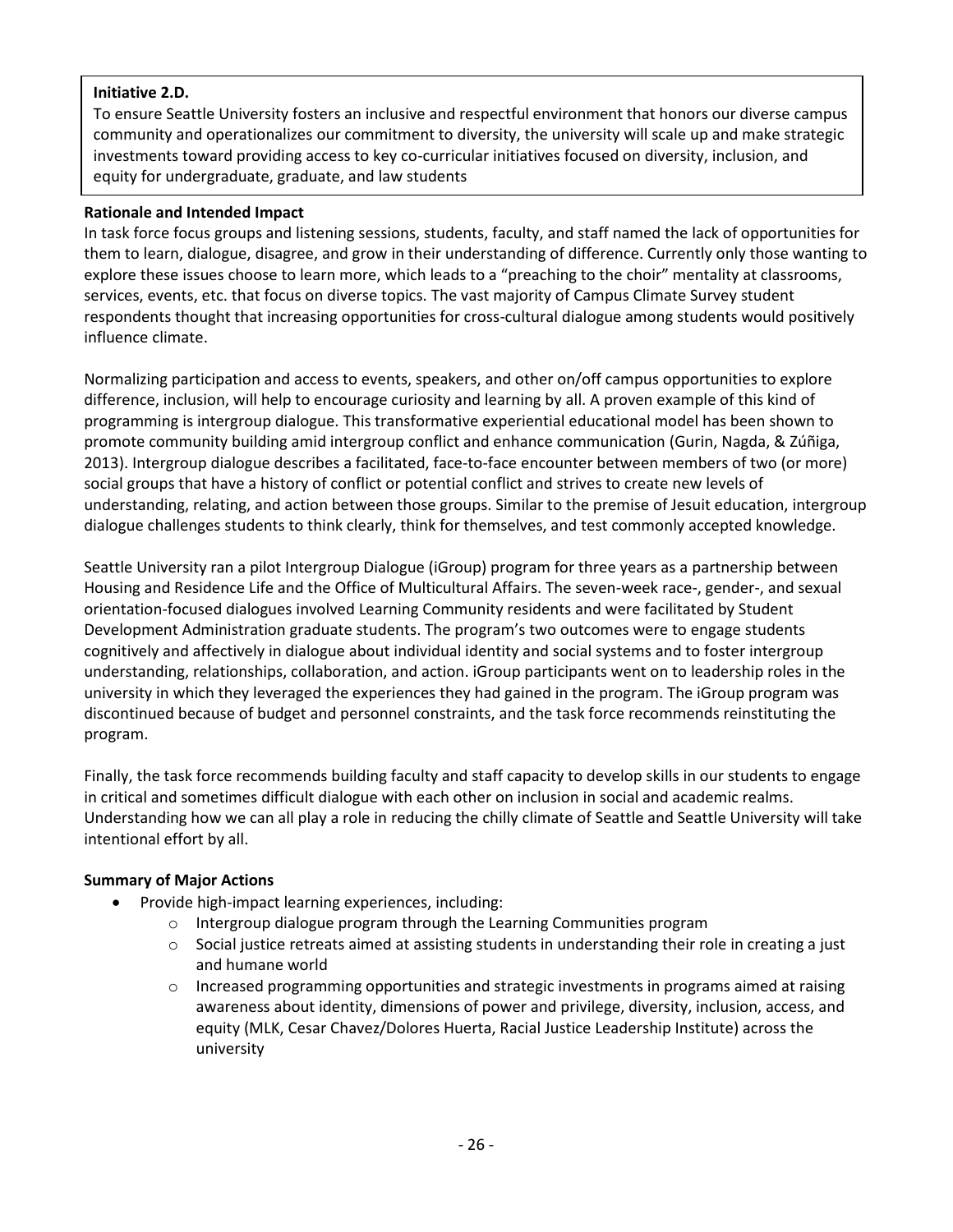Establish a fund to support innovative programming that stretches across groups and supports student examination and examination of identity, diversity, inclusion, access, equity, and the dimensions of power and privilege

# **Measurable Targets**

- Current academic year:
	- o Task the exploratory committee convened by the Division of Student Development to examine current program and service offerings and make recommendations about program scaling and strategic investments
	- $\circ$  Explore the establishment of diversity and inclusion innovation fund to support student innovation (this fund can build on the existing Multicultural Programming Fund)
	- $\circ$  Continue Real Talks sponsored by the Division of Student Development as an opportunity for students to gather and discuss the pressing issues of the day
- Academic Year 2016-2017:
	- $\circ$  Evaluate student-facing and student-led programs for their impact on the climate for diversity and inclusion
	- o Begin implementation of recommendations from Student Development exploratory committee
	- o Pilot diversity and inclusion innovation fund for student initiatives
	- o Develop plan for reinstituting intergroup dialogue program for 2017-2018
- By 2021:
	- $\circ$  Programming is adaptive and responsive to needs that emerge through assessment results
	- $\circ$  Explore the impact of all co-curricular opportunities on campus climate for all students

# **Cabinet Responsibility**

Mission and Ministry, Student Development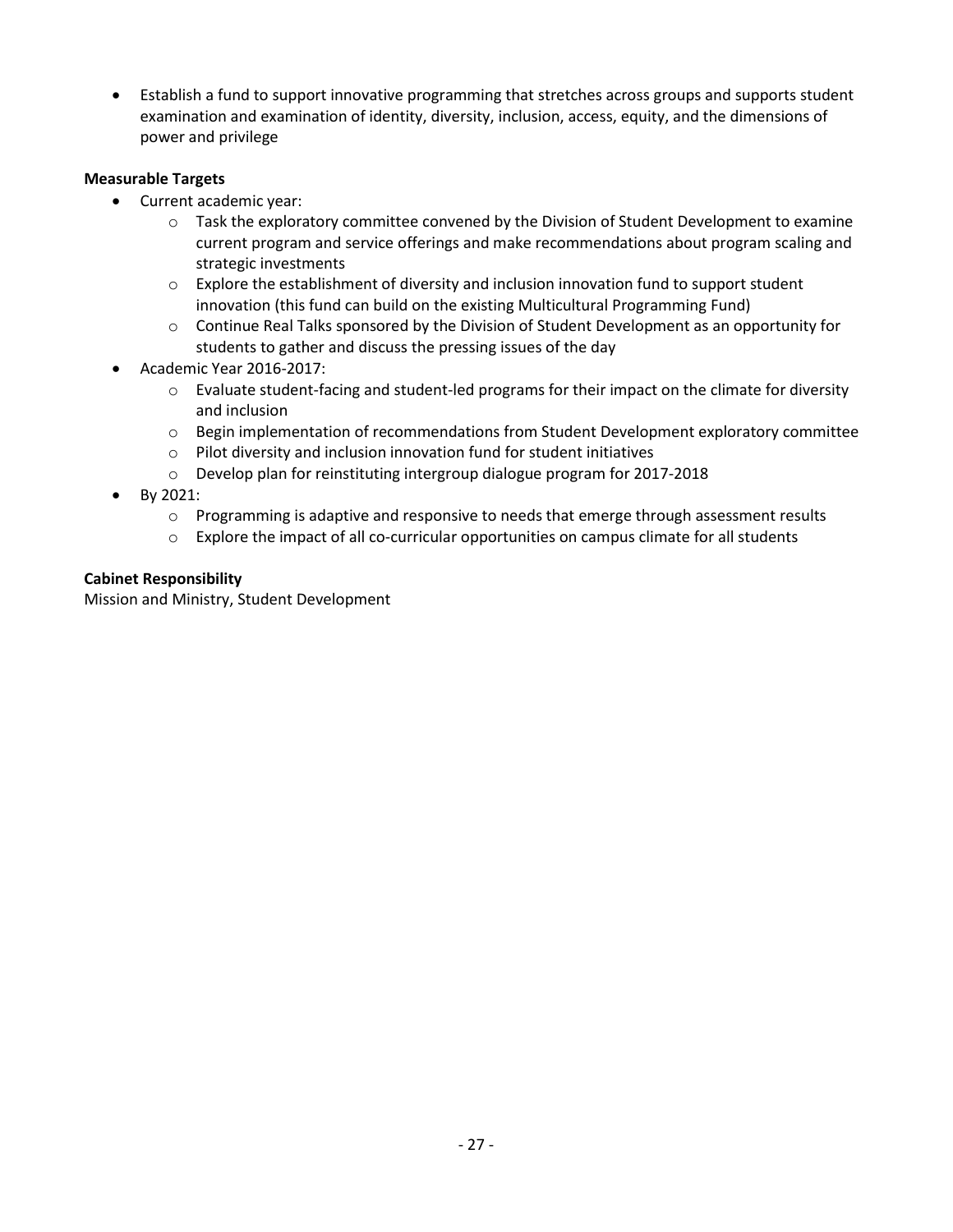## **GOAL THREE**

# **Build and sustain the capacity of students, staff, and faculty to engage, teach, and lead through an inclusive excellence lens**

In the Campus Climate Survey, 28% of respondents shared that they had personally experienced exclusionary conduct and 31% had observed such conduct (27% of undergraduates, 20% of graduate students, 33% of law students, 33% of faculty, and 29% of staff or administrators reported experiencing exclusionary conduct). The conduct most often took the form of being deliberately ignored or excluded (56%), being isolated or left out (42%), and being intimidated or bullied (26%)<sup>2</sup>. In most cases, the source of the conduct was within cohort (e.g., student on student, faculty on faculty, staff on staff), and the conduct occurred most frequently in classrooms, labs, or clinical settings, in meetings, in public spaces on campus, while working at Seattle University, and in oncampus housing.

The kinds of behaviors that were reported would likely be understood as microaggressions, defined as common, everyday messages and slights that communicate humiliation and exclusion (Sue, Capodilupo, Torino, Bucceri, Holder, Nadal, & Esquilin, 2007). One challenge that microaggressions present is that recipients are left to wonder if the interactions were benign, unintentional, or intentional and if the insults or invalidations had something to do with a marginalized identity (Sue et al., 2007).

In the faculty and staff journaling project undertaken as a part of the task force's work, participants shared the following examples of microaggressions from faculty, staff, students, administrators<sup>3</sup>:

- "During a …meeting, I was the only person of color in the room. Then … midway through the meeting … [someone] … called me a "spy." A room full of white people chortled. As an Asian American, it's typical for me to receive this message – usually not so blatant – of being the outsider, untrustworthy, etc."
- "… faculty [colleague] asked if I had ever done research myself. I reminded them that I did have a PhD and, therefore, was required to demonstrate my research capabilities in order to get that degree."
- "I recall being in a … setting with a colleague when they made a comment about how articulate I am, implying that this was extraordinary, and didn't take into account the negative stereotype of African-Americans as inarticulate and uneducated."
- "I had three emails and two in-person exchanges when someone said 'that is so lame.' It may seem small, but this word is like a tiny dagger, similar to the phrase 'that is so retarded'.
- "When people are rude or disrespectful toward me, sometimes I'm not sure if they would behave differently if I was a white man. I get tired of trying to decipher which it is."
- "There have been instances where I have felt isolated and stared at because I was the only brown person in the room. I've been told in the classroom that I articulate myself well. I've dealt with several microaggressions on this campus since working here."

A vast majority of climate study respondents across cohorts believed that diversity-related training could be beneficial, a perspective echoed in the listening sessions conducted by the task force following the release of the climate study results. Intentionally sequenced and delivered education and training initiatives meet several institutional priorities related to campus climate, inclusive excellence, student and employee retention, and mission focus:

 $\overline{a}$ 

 $^2$  This report uses "exclusionary conduct" as a shortened version of the question from the climate study, which asked about "exclusionary (e.g., shunned, ignored), intimidating, offensive, and/or hostile (bullying, harassing) conduct."

 $3$  The five-week journaling project involved 16 faculty and staff participants from historically marginalized groups who were asked to share examples of microaggressions and to rate the campus climate on a five-point scale of very inclusive to very hostile. Identifying details have been removed from the journal excerpts included in this report.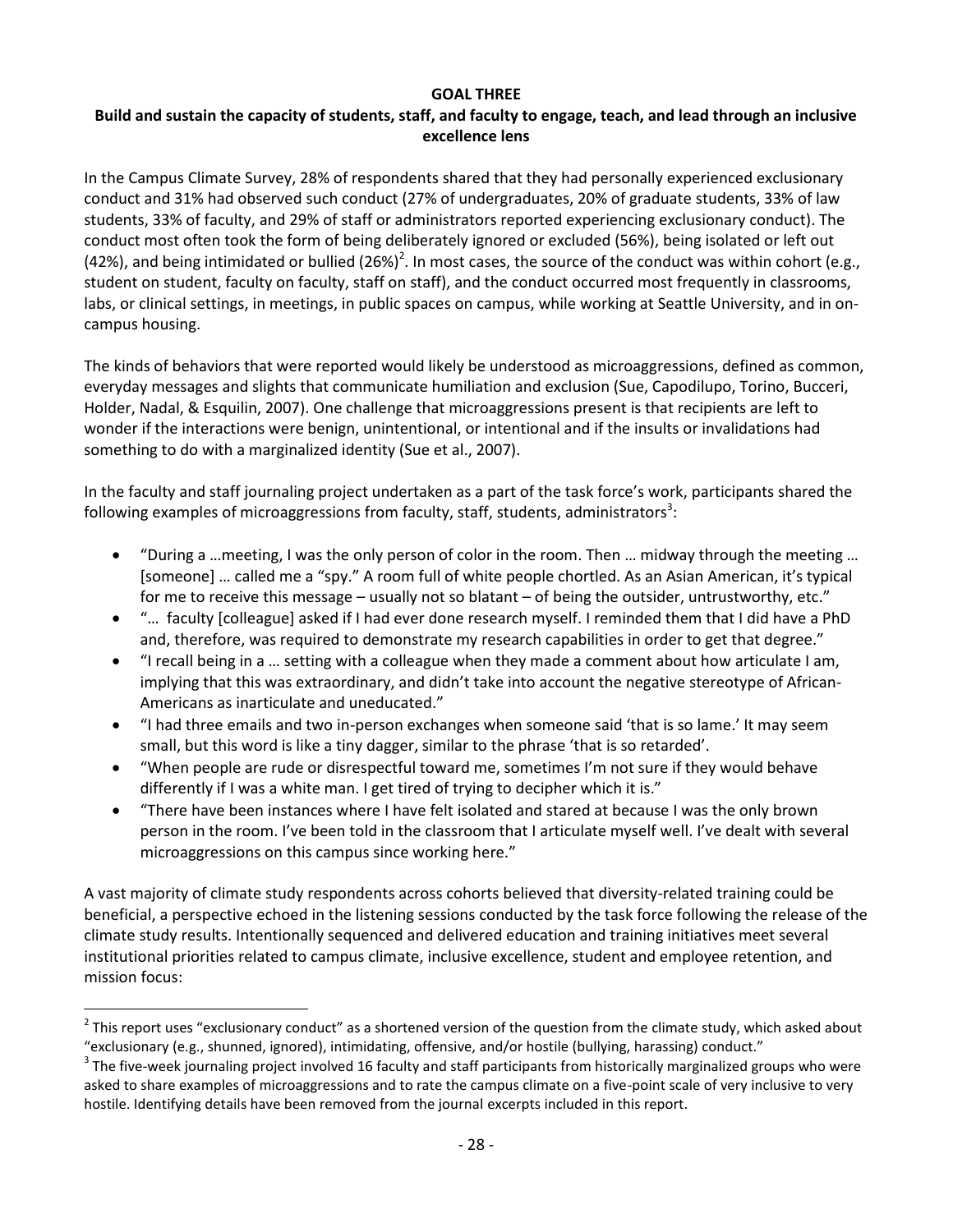- Creating campus community where all members feel valued and invest their talent and time
- Increasing pedagogical inclusiveness
- Exposing all groups to issues of power, privilege, and inclusion
- Creating settings where divergent perspectives can be shared and respected
- Enhancing communication among groups by addressing conflict, empathy, and perspective-sharing
- Preparing graduates to lead in a changing, global world

#### **Initiative 3.A.**

To enhance consistency and build skills of students, faculty, staff, and administrators, the university will develop common language and a working understanding of key concepts related to inclusive excellence

## **Rationale and Intended Impact**

Diversity and inclusive excellence mean different things and call to mind different ideologies and outcomes for members of our community. For some, inclusive excellence might be understood as an essential element of transformative education and preparing students to be changemakers. For others, embracing diversity might mean lowering admission or hiring requirements, watering down academic curricula, and balkanizing the campus by creating separate spaces for students from varying backgrounds. "To truly transform our institutions, we have to intentionally address the mental models that rest at the heart of our institutional cultures and help our college and university citizens develop new ones" (Williams, 2007). Doing this means articulating consistent frameworks, concepts, and terminology through university publications, orientations, outreach, media, trainings, and programs. (These concepts and terms should include, as a baseline, privilege, power, inclusive excellence, microaggressions, imposter syndrome, stereotype threat, polyculturalism, cultural humility, and implicit bias.) Broad understanding of these concepts will make possible an institutional definition and rationale for inclusive excellence. Of note, the work to define these concepts should not halt progress on other inclusive excellence initiatives.

## **Summary of Major Actions**

 Working group will develop inclusive excellence glossary to inform ongoing development of initiatives and programs

## **Measurable Targets**

- Current academic year:
	- o Task a working group to draft a glossary of terms
	- o Working group will share draft with university community by January 2017
- Academic Year 2016-2017:
	- $\circ$  Identify opportunities to infuse concepts and terminology into trainings, websites, orientations, and marketing materials
- By 2021:
	- o Concepts and terminology embedded into inclusive excellence-related trainings, coursework, and programming
	- $\circ$  Inclusive excellence concepts are broadly understood, integrated, and updated regularly to account for developments in the field

## **Cabinet Responsibility**

Provost, Executive Vice President, Student Development, Human Resources, Communication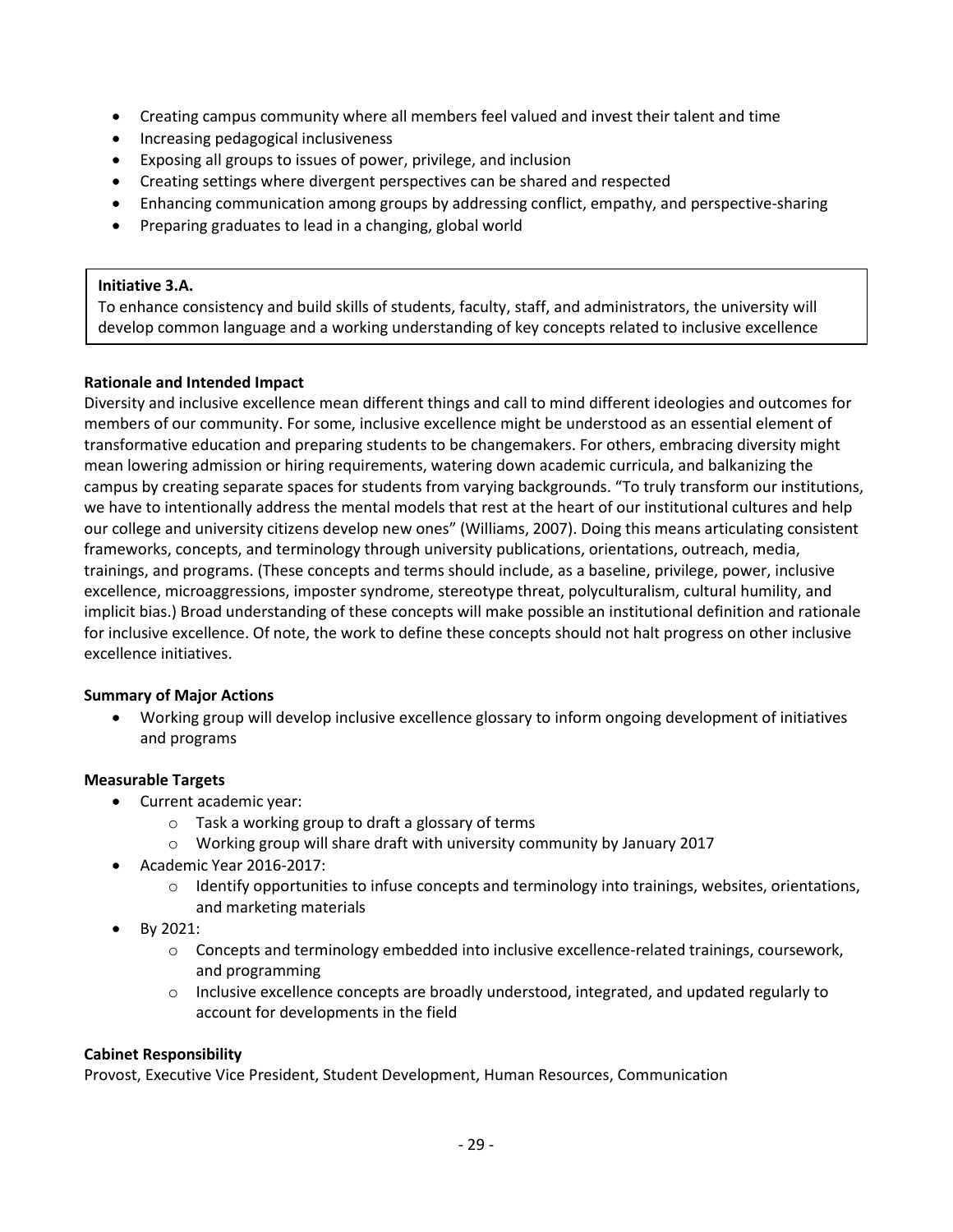# **Initiative 3.B.**

To provide a foundation for their institutional diversity leadership, the Cabinet, Council of Deans, and Board of Trustees will participate in ongoing awareness and development opportunities related to inclusive excellence

## **Rationale and Intended Impact**

The university community looks to the senior leadership to model inclusion, to focus attention on and prioritize diversity, and to lead in a diversity arena that can change quite rapidly. "Senior leaders must personally embody the values of diversity in their decision-making, individual behavior, and interactions with others" (Williams, 2013, p. 218). They must be able to situate inclusive excellence in the context of shifting demographics, persistent inequity, changing regulatory landscapes, and the mission of the university, and they must be able to respond effectively to diversity-related opportunities, challenges, and crises. They can also serve as effective models of cultural humility – what Roper (2014) described as "naming our ignorance" (p. 209). Doing so allows leaders to "pursue knowledge on behalf of those we serve, … reveal to others and ourselves the depth of our commitment, … [and] position ourselves to uncover leadership gifts and relationship potential that otherwise might never be revealed" (p. 209). Having leaders model acknowledgement of where they need to grow makes it safe for others to do the same, which opens up possibilities for authentic learning and, ultimately, for serving students and the institution more effectively.

Seattle University can take cues from other campuses where such programming for university senior leaders takes place. Examples include:

- The University of Connecticut hosts Conversations on Diversity, a regular series involving the president, provost, deans, and other institutional leaders, who engage with prominent scholars, researchers, and leaders on topics such as affirmative action, demographic trends, stereotype threat, identity development, and student retention.
- At Xavier University, the president met regularly with diversity scholars to read articles and books, discuss tensions at Xavier and on other campuses, and to learn more about individual identity and social systems. Also at Xavier University, the Board of Trustees engaged the services of a consultant for diversity-related training and development.

These kinds of undertakings allow senior leaders to be exposed to relevant information, enhance relationships and expertise, and build capacity to lead and respond effectively.

## **Summary of Major Actions**

- Coordinate quarterly Conversations on Diversity with Cabinet and Council of Deans
- Work with the Board of Trustees to hire a diversity consultant

## **Measurable Targets**

- Current academic year:
	- o Identify consultants who could work with the Board of Trustees
	- o Develop plan for Conversations on Diversity
- Academic Year 2016-2017:
	- o Host quarterly Conversations on Diversity
- By 2021:
	- $\circ$  Any new Cabinet members and Deans will be oriented to the university's inclusive excellence framework and will participate in ongoing development opportunities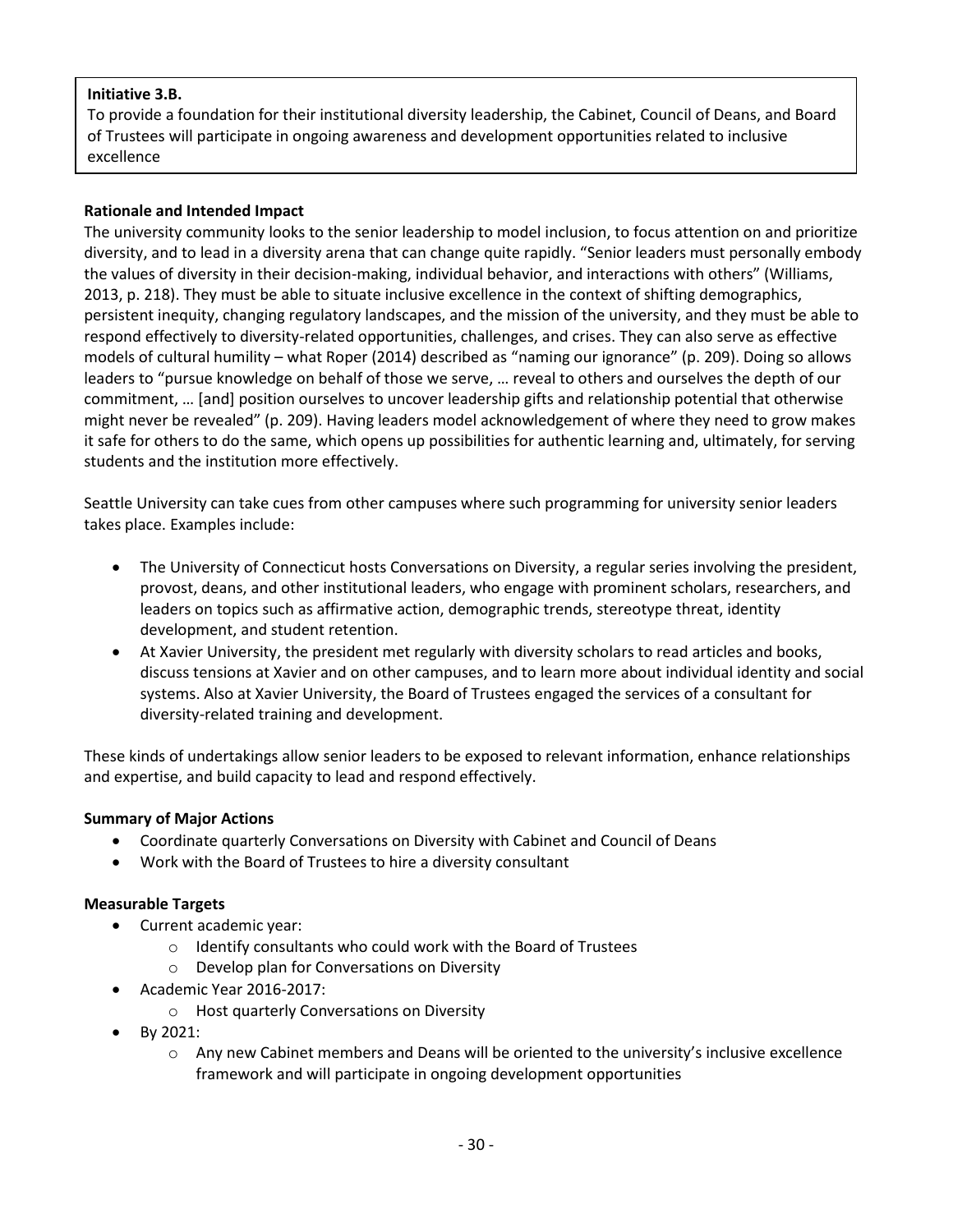# **Cabinet Responsibility**

President

# **Initiative 3.C.**

To facilitate healthy classroom climate, transformative student learning, and innovative research, the university will enhance faculty development opportunities around inclusive teaching, learning, and research that are discipline-specific, academically-oriented, and focused on increased pedagogical effectiveness

# **Rationale and Intended Impact**

Student learning and faculty research are primary outcomes for the work of the institution. The influence of faculty on the campus climate grows out of their critical role at the heart of the university's academic enterprise. The climate study highlighted faculty influence on how members of the campus community experience the climate. Most students reported that they feel valued by their faculty, believe that their courses are intellectually stimulating, and feel that their academic experience has had a positive influence on their intellectual growth. The study also revealed that faculty are a source of exclusionary conduct experienced by students and staff. In listening sessions hosted by the task force, non-exempt staff described being mistreated and underappreciated by faculty.

In addition, some target identity groups, including students and faculty of color, women and trans respondents, and LGBQ respondents, reported being less comfortable with classroom climate than agent identity groups (in these cases, white faculty and staff, men, and heterosexual respondents). In task force focus groups with students and faculty, both groups said that they do not feel well-prepared to handle classroom conflict that arises from challenging conversations and material. Students who are targeted or singled out in these situations said they feel that there is an expectation that because it is their "difference" that incurred discomfort or hostility, they are supposed to know how to manage it and make everyone comfortable and that if they do not, then they are the problem. Students described this as "blaming the victim." Faculty are well-intentioned with regard to wanting to provide inclusive teaching and learning, but the majority are also likely to strongly resist anything that appears to be mandatory diversity training; this resistance is likely to have backlash effects for students. Accordingly, a key question for the task force has been how better to motivate faculty toward genuine engagement and inclusive excellence.

Resources exist institutionally to support faculty development with regard to inclusive excellence. The Center for Faculty Development (CETL) promotes the professional formation of all faculty in a variety of formative, confidential, and voluntary ways:

- Learning and teaching: peer consulting program, classroom observations, consultations, candid conversations, workshops (topics for WQ and SQ 2016 workshops have been drawn from climate study findings)
- Research practice: faculty writing groups, consultations, writing retreat, faculty learning communities (not currently funded)
- Professional development: workshops, consultations, chairs' community of practice, faculty learning communities, membership to the National Center for Faculty Development and Diversity (NCFDD), New Faculty Institute, New Chair and Director Institute

CETL subscribes to the National Center for Faculty Development and Diversity (NCFDD), and Seattle University has 277 registered individuals using the organization's services, comprising about one-third of our faculty numbers and putting us at more than double the average use of 12% for other subscribing institutions. The high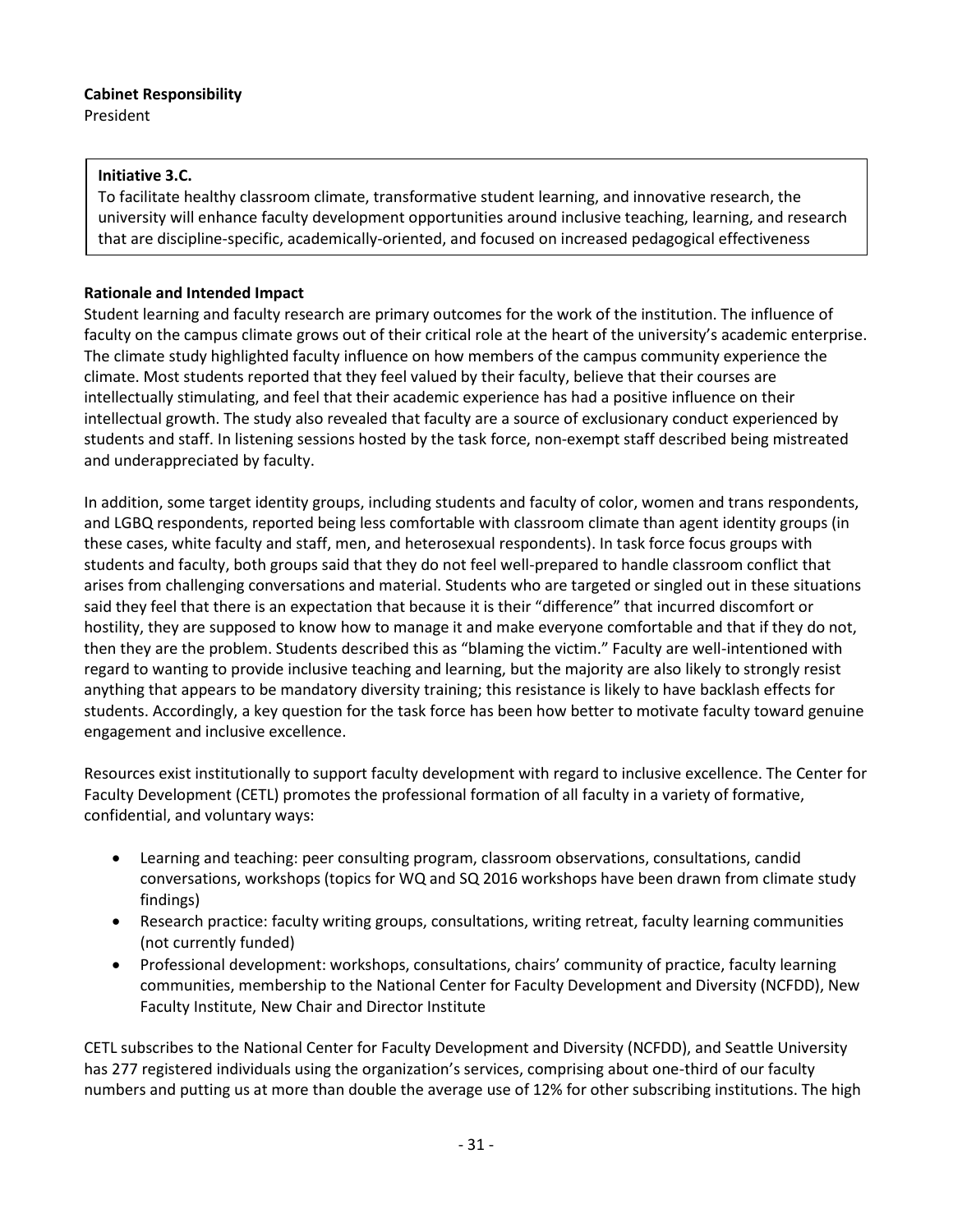participation rate suggests both a desire to learn and a self-identified need among some faculty at Seattle University. The cost of subscribing to the NCFDD has doubled over the past four years, and continuing to cover the cost from the limited CETL budget has affected other programs that the center can provide.

Research demonstrates that people are likely to teach in the ways they were taught, and since most graduate programs do not focus on pedagogical strategies, faculty may not have the range of skills required to create inclusive classrooms, manage conflict, and tackle difficult dialogues. Enhancing pedagogical support for faculty in the form of increased CETL staffing and budget, course releases or stipends for faculty to engage in developmental learning about inclusive excellence, programs to support contingent faculty in their teaching, and longer-term pedagogically-oriented new faculty orientation programs, spread out over the course of a year, would help faculty develop greater skills to meet their goals of creating inclusive classrooms. As the new Wismer Office for Faculty Diversity, Equity, and Inclusive Excellence evolves, there will likely be opportunities for alignment with CETL efforts, as well as those of other departments with a focus on gender and diversity studies, to improve the teaching and learning environment.

We also need to address the dynamic of fear that can keep faculty from seeking help with their teaching and scholarship. CETL noted that research indicates the level of involvement in faculty development often depends on whether departmental sub-cultures value and reward these activities. Changing the culture will require support from deans and chairs and others in faculty mentoring roles. CETL noted that a few academic departments have tackled this challenge directly, with modeling from chairs and senior faculty, visible participation in CETL programs, and collegial assistance in the form of consultations and classroom observations. The kind of development described in Initiative 3.B. would also mitigate the perceived risks associated with faculty acknowledging where they need to grow. In addition, meaningful rewards and recognition of faculty work to advance inclusion will incentivize participation. These incentives include stipends, course releases, and recognition through the rank and tenure process.

# **Summary of Major Actions**

- Centrally fund institutional subscription to National Center for Faculty Development and Diversity while preserving CETL budget (in other words, free up CETL funds to enhance programs and services)
- Create an additional full-time position for an experienced developer in Faculty Development to focus on learning and teaching, and on contingent faculty
- Identify resources for course releases and/or stipends for faculty participation in inclusion-oriented development
- Include inclusive excellence work in annual appraisal process
- Invest in contingent faculty pedagogical development resources
- Continue to evolve the Wismer Office for Faculty Diversity, Equity, and Inclusive Excellence

# **Measurable Targets**

- Current academic year:
	- o Designate institutional funds for NCFDD subscription
	- $\circ$  Define and communicate to campus about the expanded role of the Wismer Office
- Academic Year 2016-2017:
	- $\circ$  Submit plan to restore CETL staffing with an experienced faculty developer
	- o Identify resources to incentivize participation in faculty development programs
	- $\circ$  Work with Academic Assembly to include inclusive excellence work in annual appraisals
- By 2021:
	- $\circ$  CETL staffing levels enhanced and services offered to meet higher demand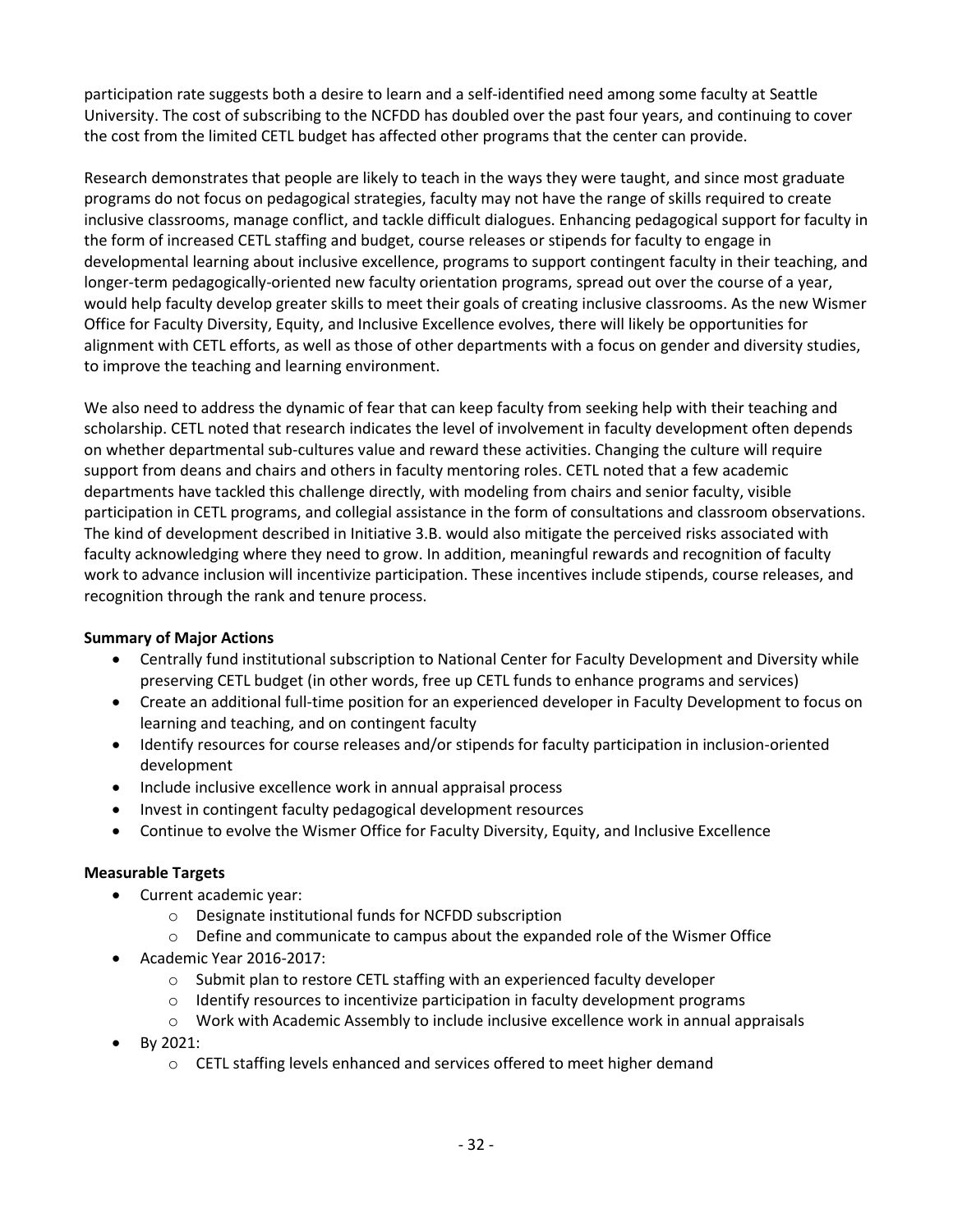- o New Faculty Institute becomes a longer-term program, including robust inclusive excellence content
- o Inclusive excellence focus is a part of annual appraisals
- o Contingent faculty receive enhanced resources and support for inclusive pedagogical excellence

#### **Cabinet Responsibility**

Provost

## **Initiative 3.D.**

To build capacity of staff across the institution to be involved with and lead inclusive excellence efforts, the university will establish a Staff Development Series with courses, seminars, reading groups, and workshops aimed at increasing awareness, knowledge, skills, and networks to navigate the university

## **Rationale and Intended Impact**

Interactions with staff comprise a large portion of the everyday dealings of students, faculty, staff, and campus visitors. Staff welcome prospective students and their families, provide healthcare, advise and supervise students, prepare and serve meals, maintain the grounds and facilities, administer payroll and budgets, organize and implement programs, manage enrollment and financial aid, house students, respond to university crises, facilitate community engagement, work with alumni and donors, engage in their own scholarship, and serve as adjunct faculty. The nature of these interactions influences how campus constituents experience the climate.

The majority of staff/administrator and student respondents in the climate study supported training for staff (this question was not asked of faculty respondents, though faculty and staff were asked and indicated strong support for including diversity-related professional experiences as a criterion for hiring). Staff noted the challenge that any available "diversity training has a tendency to only reach those who care" and that "those who need the training don't always take part" (Rankin & Associates, 2015, p. 177).

Human Resources used to staff a position called the Director of Professional and Organizational Development (DPOD); when the incumbent in that role left the university, the position was repurposed to fill other institutional needs. Among other responsibilities, the DPOD coordinated trainings for staff, and although the training opportunities did not explicitly address inclusive excellence topics, they covered supervision, hiring, and conflict navigation, all of which affect the campus climate. The university should support Human Resources in identifying staffing and financial resources to offer professional and organizational development to university employees. This programming should include orientation for new staff that introduces them to the university's inclusive excellence framework and informs them of resources to enhance their knowledge and skills.

Developing and offering meaningful staff development programming will build capacity for staff to be involved with inclusive excellence initiatives. The training program should include seminars, reading groups, and workshops and integrate a certificate series that is recognized in hiring, evaluation, and promotion at the institution. The University of California, Davis, makes available a Staff Development Series that covers a wide range of topics and includes a train-the-trainer program to leverage a broader network of available trainers. Attention should be given ensuring that trainings are accessible to staff across the institution and that supervisors support staff in pursuing these opportunities. Participation in these trainings should be included as a part of the annual staff performance appraisal process.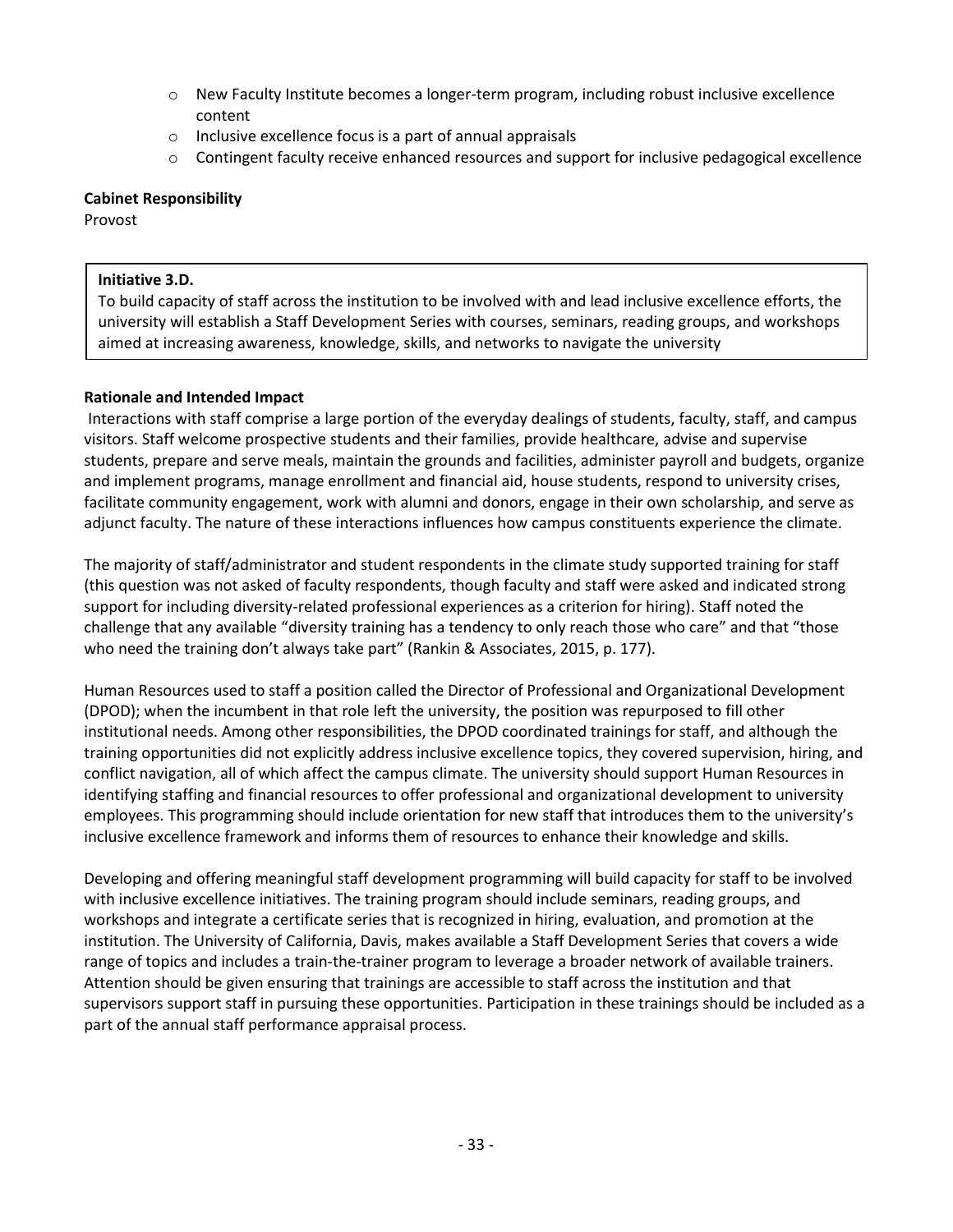## **Summary of Major Actions**

- Identify staffing and financial resources to implement meaningful staff development programming
- Identify resources to incentivize participation in staff development programs
- Create staff development series to address awareness, knowledge, and skills related to inclusive excellence
- Include inclusive excellence work in annual appraisal process

## **Measurable Targets**

- Current academic year:
	- o Human Resources lead planning to enhance staff development offerings
- Academic Year 2016-2017:
	- $\circ$  Submit sequenced plan to restore and enhance staff development offerings
	- o Identify resources to incentivize participation in staff development programs
	- $\circ$  Create and offer new staff orientation introduction to university's inclusive excellence framework
	- $\circ$  Work with Human Resources to include inclusive excellence work in annual appraisals
- By 2021:
	- o Human Resources staffing levels enhanced and services offered to meet higher demand for inclusive excellence development
	- o New staff orientation includes robust inclusive excellence content
	- o Staff Development Series is fully deployed and recognized in hiring, evaluation, and promotion processes

## **Cabinet Responsibility**

Human Resources

## **Initiative 3.E.**

To expand and broaden access to training and development opportunities for students, the university will create and offer consistent, developmentally-sequenced workshops and programs aimed at increasing awareness, knowledge, and skills and preparing students to lead in a changing world

## **Rationale and Intended Impact**

Inclusive excellence is a key component of the university's mission to form leaders who will create a more just, sustainable, and humane world. In order to deliver on the promise of our transformative Jesuit education, students must be able to access and be encouraged to participate in consistent opportunities to build their understanding and skills. These opportunities should be delivered through co-curricular trainings that complement in-depth classroom learning about systems of privilege and power.

In the climate study, the majority of student respondents expressed a desire for cross-cultural dialogue and diversity training. Students shared feedback in task force focus groups and listening sessions that students who are highly involved in formal leadership positions tend to have more opportunities for polycultural learning and that less-involved students do not know where to go for such programming.

The Student Development Division, Center for Community Engagement, and Campus Ministry offer a variety of training programs for students who are engaged in leadership positions, including the iLead program, departmental trainings and in-services, and occasional opportunities to attend conferences. These programs are,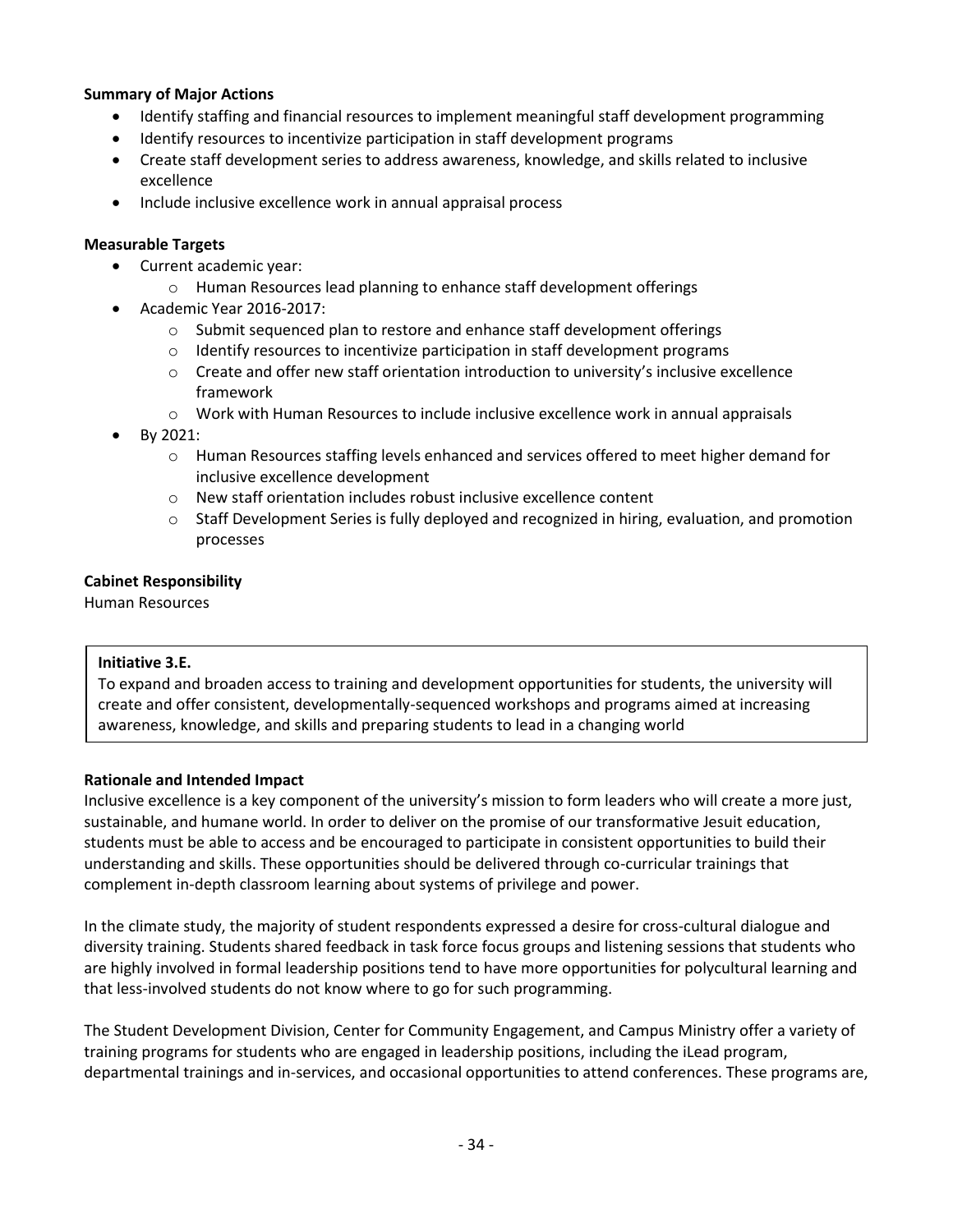by and large, directed to undergraduate students.<sup>4</sup> The Office of Multicultural Affairs and International Student Center offer some skills-development programs to a broader group of students; these programs tend to be *ad hoc* and vulnerable to budget reductions and staff capacity to meet the needs of students of color, queer and trans students, and international students.

The Division of Student Development is charging a working group to address opportunities arising from the work of the task force, and intercultural training and cross-cultural dialogue will be a focus for that group. There could be opportunities to create certificate programs or transcript notations for students who participate in sequenced training. Models for offering consistent training and programming to a broad range of students exist at other institutions. At Loyola Marymount University and Depaul University, multicultural student retention and intercultural training and programming are staffed through different offices, so that neither gets short shrift based on pressing needs.

# **Summary of Major Actions**

- Charge Student Development-led working group to propose, among other initiatives, training and development opportunities for broad range of students
- Continue to develop existing training programs for students in leadership roles
- Expand training programs for broader range of students, including undergraduate, graduate, and law students

# **Measurable Targets**

- Current academic year:
	- $\circ$  Institute and charge working group through Student Development to propose training and development opportunities for students
	- $\circ$  Audit inclusive excellence content of existing student training programs and identify opportunities to deepen this content
- Academic Year 2016-2017:
	- $\circ$  Student Development working group develops recommendations to supplement student training, with attention to incentives for student participation
- By 2021:
	- o All students have opportunity to engage in inclusive excellence training opportunities, and participation is recognized in some formal way through notations on transcripts or co-curricular transcripts

# **Cabinet Responsibility**

Student Development

 $\overline{a}$ 

<sup>&</sup>lt;sup>4</sup> For several years, Law students were offered the chance to participate in the Racial Justice Leadership Institute (RJLI). Budget cuts led to the elimination of the program, but it has been reinstituted for the 2015-2016 academic year, thanks to advocacy from Law students, faculty, and staff.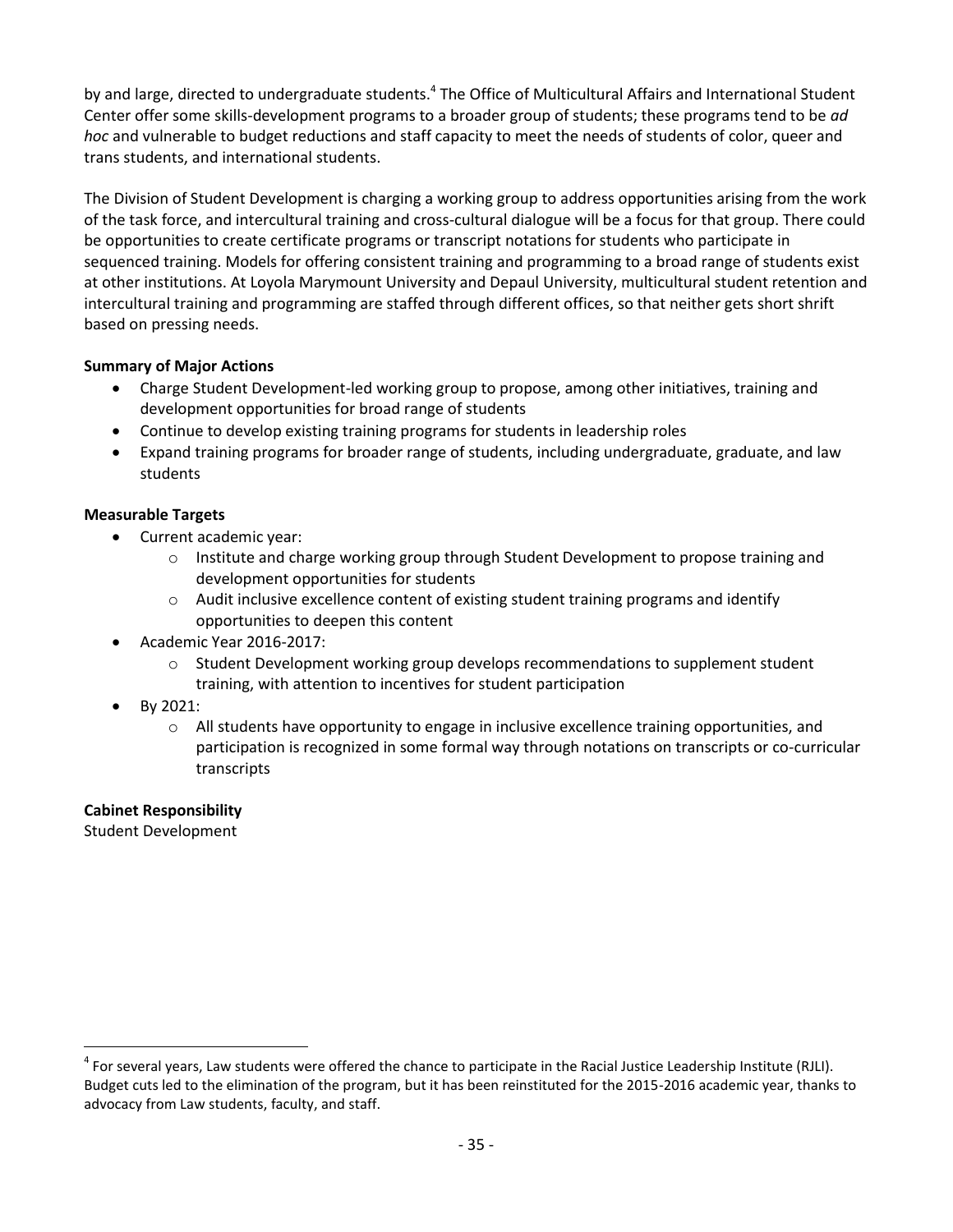## **GOAL FOUR**

# **Meet the challenges and opportunities of recruiting and graduating a diverse student body**

Seattle University takes seriously the complex challenges involved in recruiting, retaining, and graduating a diverse student body. The results of the Campus Climate Survey reaffirm Seattle University's commitment to developing and sustaining a diverse and inclusive learning environment where all students have the opportunity to thrive in an inclusive and enriching educational environment.

To maximize the impact of each student's experience, Seattle University must provide a transformative educational experience informed by the ever-changing demographics of our diverse student body. Kuh (2008) identified ten high-impact educational practices that have a significant impact on student's educational and personal growth, to include first-year seminars and experiences; common intellectual experiences; learning communities; writing-intensive courses; collaborative assignments and projects, undergraduate research; diversity/global learning; service and community-based learning; internships; and capstone courses and projects. Over the years, Seattle University has launched initiatives in several of these high impact areas and is currently envisioning opportunities in several others.

Part of our institutional distinctiveness rests on how we prepare students to make the world more just, humane, sustainable, and equitable. Accordingly, we seek a diverse range of qualities in our students, including academic excellence, a thirst for knowledge and learning, an actualized commitment to diversity, social justice, and inclusive excellence, a commitment to improving the human condition, and community engagement. Our recruiting and admission practices must continue to identify students who demonstrate creative and innovative thinking, a willingness to question, solutions orientation, an ability to work with ambiguity and complexity, and the drive to accomplish challenging goals. Demographic trends, along with the uncertain economic climate, persistent social inequalities, increasing legal and political pressures, and the evolving workforce, suggest that we look even more closely at our recruitment and retention efforts to ensure that our commitment to access and diversity remains strong.

The goal for all of our students should be to thrive intellectually, socially, and personally. Just as we consider students' various aspirations, aptitudes, and potential, we should also make it possible for all of them to succeed at and beyond Seattle University. It is critical that our recruitment and retention principles, policies, and practices support each other and evolve together and are agile and responsive to internal and external challenges and opportunities.

# **Initiative 4.A.**

To respond to the competitive and global marketplace and to the external forces impacting higher education, Seattle University will develop a strategic recruitment plan aimed at increasing the diversity of the student body

# **Rationale and Intended Impact**

Seattle University seeks to recruit and graduate a diverse student body that reflects societal diversity and addresses our Jesuit-inspired commitment to increase access to higher education for minoritized, drastically underserved, and disadvantaged students. A diverse student body offers a rich and dynamic perspective to the intellectual and social environment and presents students with the opportunity to learn deeply about themselves and one another. Compositional and structural diversity is about access and numbers, but it is more importantly about creating a transformative student experience and a healthy campus climate. Seattle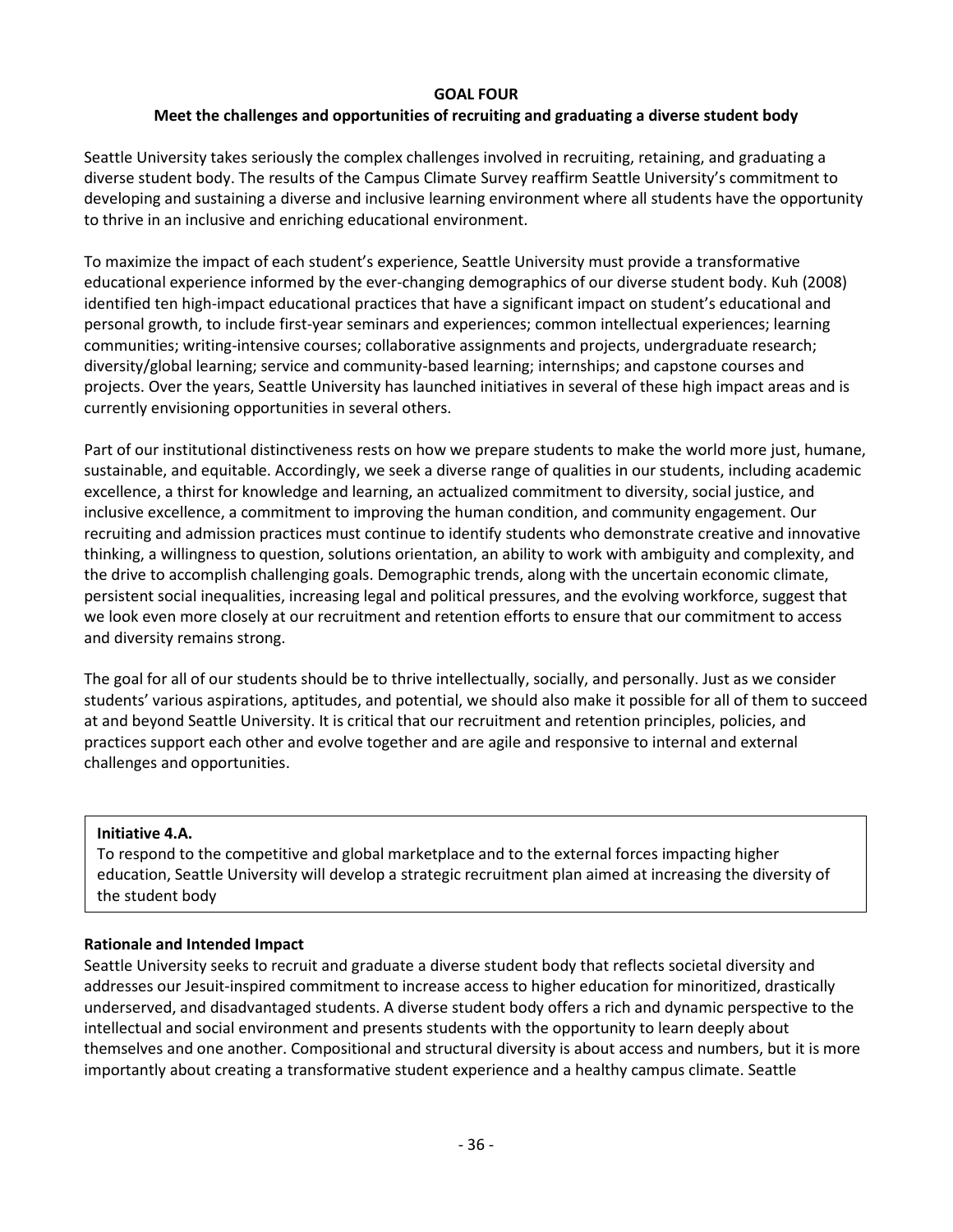University must continue its commitment to creating a campus community that reflects the fullness of human diversity.

Recruiting and yielding a diverse study body requires commitment from across the institution. This is not the work of Enrollment Services colleagues, though their work is critical to our success in this area. The task force recognizes the work of Admission and Student Financial Services staff to recruit and enroll students; our desire is to support and channel existing efforts, increase institutional buy-in for recruiting a diverse study body, and anticipate and reduce ups and downs in the success of our diversity enrollment efforts.

The institution must make a visible, concerted effort to communicate and deliver on the promise of our Jesuit education. Any recruitment plan must include a broad range of interrelated initiatives, such as:

- Appropriate and transparent goals, targets, and metrics for increasing enrollments that allow the university to scale up retention-related programs as we welcome a more diverse student body
- Pipeline initiatives with the potential to make Seattle University the institution of choice for highachieving minoritized and/or drastically underserved students
- Strategies to reduce any gap in yield rates for admitted minoritized and/or underserved students, including through financial aid packaging, assessment of special initiatives, and broad engagement of the university community
- Ongoing review of admission decision-making strategies to ensure that they do not negatively impact women, minoritized, underserved, and low-income students
- Scholarship and financial aid programs to ensure that higher education is accessible to diverse undergraduates, graduate students, and law students, particularly those from low-income and firstgeneration backgrounds
- Innovative, high-contact recruitment models, including those that employ alumni of color and international alumni, to attract a diverse student body from all areas of the state, the nation, and the world
- Department and college/school engagement and resources, particularly for graduate and law student recruiting

# **Summary of Major Actions**

- Develop and share with the institution a strategic recruitment plan for diversifying undergraduate, graduate, and law student enrollment that builds on existing enrollment and financial aid planning and efforts
- Deans will develop innovative programs to recruit, enroll, and retain diverse graduate students, building on existing work on graduate enrollment
- Colleges and schools will periodically review and provide feedback on plans for recruiting a diverse student body; Academic Affairs will consider the success of programs in recruiting and graduating a diverse population of graduate students when allocating institutional financial support to programs, departments, and colleges and schools

# **Measurable Targets**

- Current academic year:
	- o Examine current strategic enrollment and recruiting plans for opportunities to build in measurable goals for diversifying student body
- Academic Year 2016-2017:
	- $\circ$  Enrollment Services will create a strategic enrollment plan focused on diversifying the student body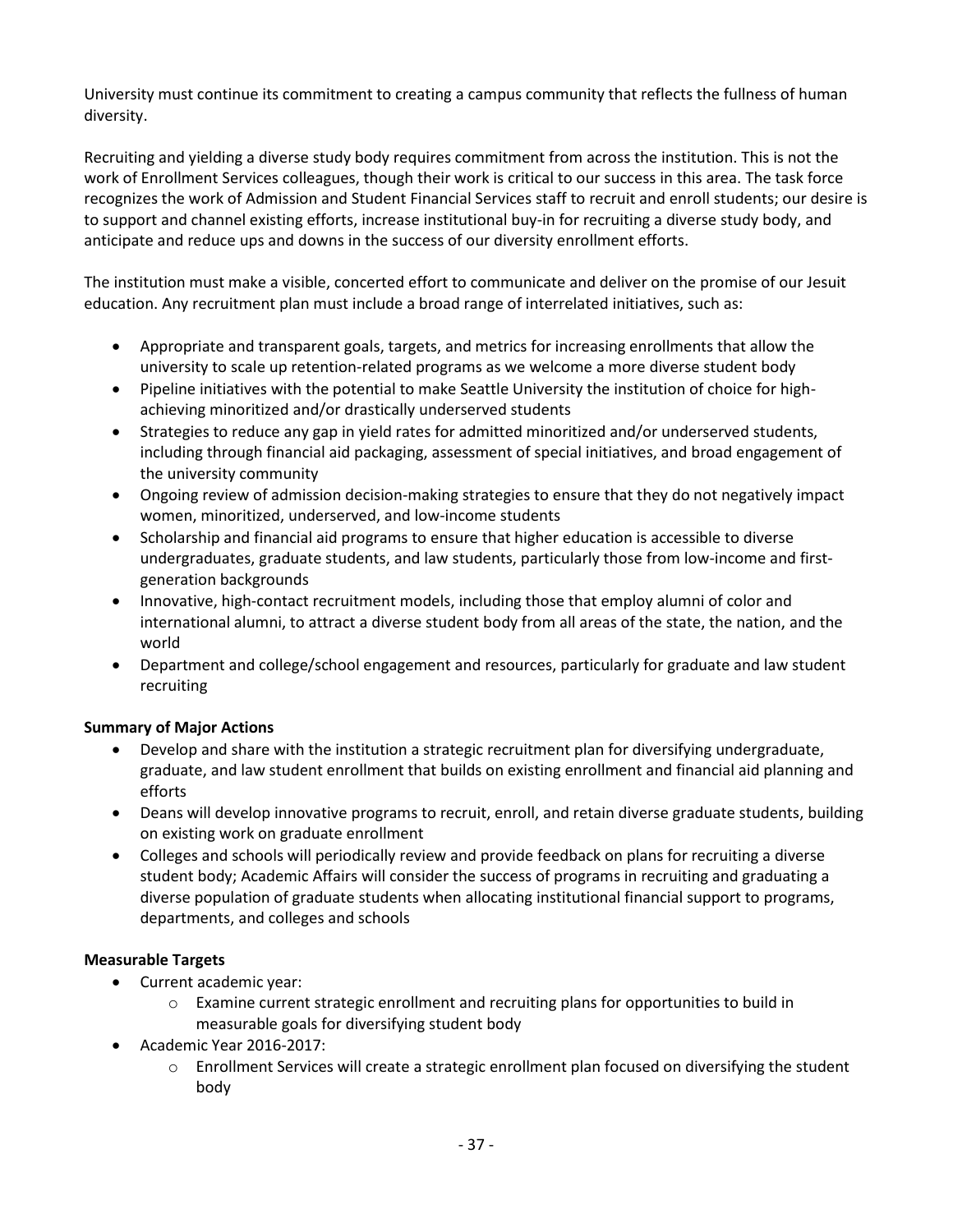- $\circ$  Explore pipeline opportunities for recruiting and enrolling high-achieving students
- o University Retention, Student Financial Services, and Admissions will develop a plan for reviewing, understanding, and reducing gaps in yield rates
- $\circ$  Undergraduate, graduate, and law admissions will work with Alumni Engagement to develop a plan for engaging alumni in recruitment opportunities
- $\circ$  Admissions units across undergraduate, graduate, and law will develop a plan for regularly reviewing and updating admissions criteria to ensure alignment with principles of diversity and inclusive excellence
- By 2021:
	- $\circ$  Multiple pipeline programs exist for recruiting and enrolling high achieving students
	- $\circ$  Innovative programs associated with recruiting, enrolling, retaining, and graduating a diverse student body will be solidly in place across all areas of the institution, with clear metrics and assessment plans

## **Cabinet Responsibility**

Provost

## **Initiative 4.B**

To address the affordability of Seattle University and the impact of financial distress on students, the university will develop and expand strategies for assisting low-income students and students experiencing financial hardship

## **Rationale and Intended Impact**

Financial stress figures prominently in students' ability and capacity to fully engage in their academic experience and to persist to graduation in a timely fashion. The Campus Climate Survey revealed that for the more than one-third of student respondents who had seriously considered leaving Seattle University, 35% cited financial reasons as a primary concern. Cost of tuition, purchasing books and course supplies, housing affordability, difficulty in participating in co-curricular events or activities, and cost of food arose as a significant financial concerns for students, which aligns with research about the impact of financial stress on student outcomes such as academic performance, time-to-graduation, indebtedness, mental health, and suicidality (Eisenberg, Gollust, Golberstein, & Hefner, 2007; Heckman, Lim, & Montalto, 2014; Joo, Durband, & Grable, 2008; National Student Financial Wellness Study, 2014; Ross, Cleland, & Macleod, 2006). In the Campus Climate Survey, high numbers of students reported working on and off campus at hours above what research shows as optimal for student success (14.3% work off campus 21-30 hours/week, 12.7% worked 31-40 hours/week, and 11.5% worked more than 40 hours a week).

Resources exist in pockets to assist students who struggle with covering the cost of basic needs such as food, housing, books, and healthcare. Student Financial Services has implemented an innovative Challenge Grant Program, and OMA has a small fund to provide emergency support for underrepresented students of color. As a well-resourced institution, however, we must confront that many of our students require more ongoing, substantial support, and our current method of addressing issues on an as-needed basis is simply not sufficient. Developing a long-term, more sustainable plan for responding to college affordability and the hardships faced by Seattle University students must be a priority. Possibilities that arose from task force focus groups and listening sessions includes creating visible programs to support undocumented students, scholarships for underrepresented students graduating from Catholic and Jesuit schools (perhaps targeting Nativity and Cristo Rey schools), revisions to the awarding of Costco Scholarships, exploration of tuition discounts for families with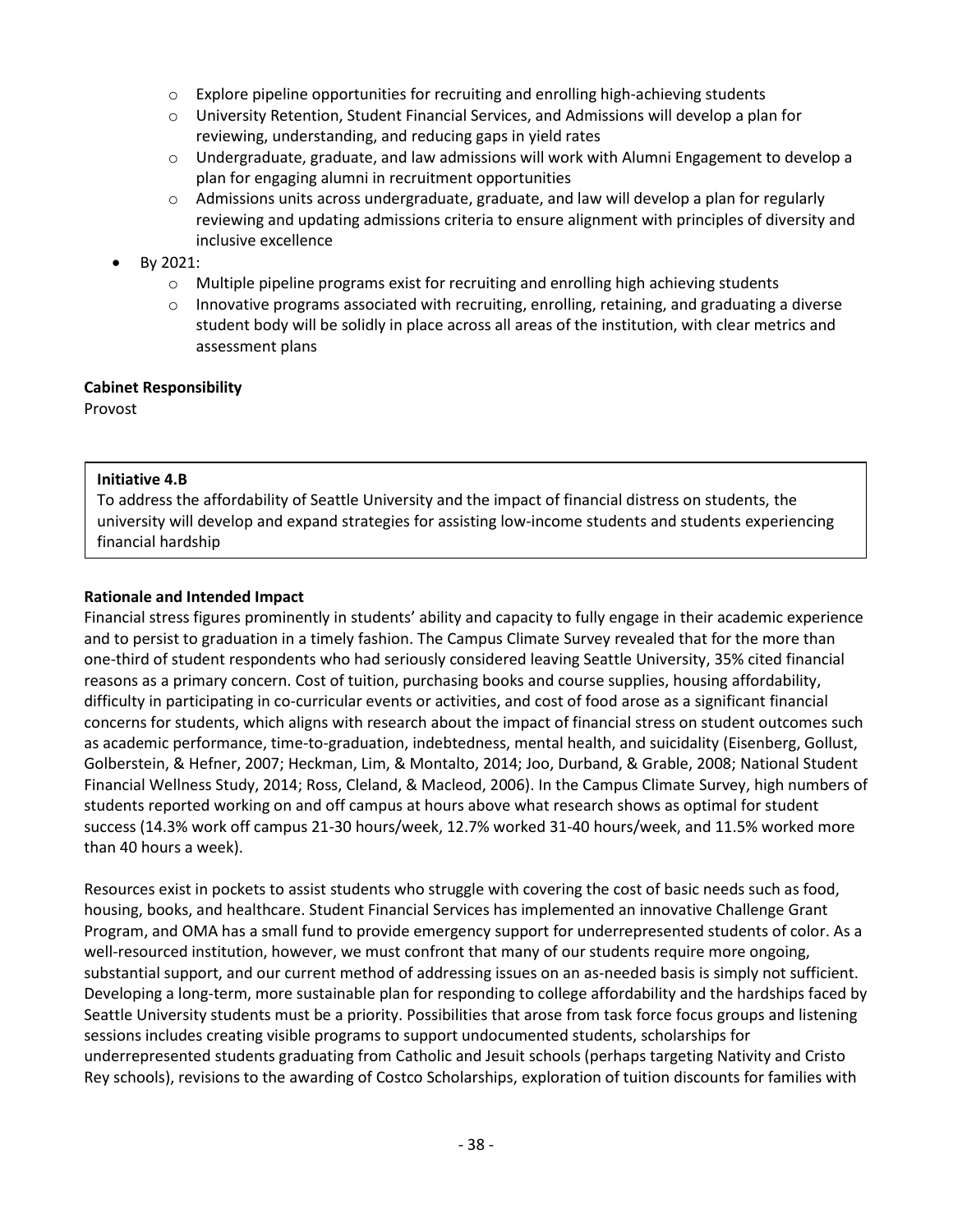multiple students attending Seattle University concurrently, and creation of an on-campus food pantry. These kinds of programs exist at our Jesuit and other peer institutions.

Student Financial Services is in the process of exploring our financial aid strategies and their impact on retention, and the task force supports efforts to expand the commitment of resources, implement innovative practices that are more anticipatory than reactive, and consider changes to the balance of how merit scholarships and need-based aid are awarded. Additionally, capital campaign-related fundraising for student scholarships should have positive outcomes for students.

# **Summary of Major Actions**

- Support Student Financial Services in its examination of financial aid awarding strategies and practices
- Expand existing retention-related emergency funding resources, targeting undocumented, international, and low-income students; focus on visibility of these resources for students and for faculty and staff who support them
- As capital campaign continues, consider creation of need-based aid for undocumented students, international students, and other under-served and minoritized students
- Explore creation of on-campus food pantry

# **Measurable Targets**

- Current Academic Year
	- o Student Financial Services and Enrollment Services share updates about their exploration of financial aid strategies and practices
	- $\circ$  Increase visibility of existing financial resources for students through websites, information to departments
- Academic Year 2016-2017
	- $\circ$  Explore creation of Student Financial Aid Working Group, with representation from students, staff, and faculty, to enhance transparency and buy-in from the campus
	- $\circ$  Dedicate additional resources to expand retention-related emergency funding
- By 2021
	- o Student Financial Aid Working Group recommendations underway
	- o Students have a clear understanding of resources for financial stress

# **Cabinet Responsibility**

Provost

# **Initiative 4.C.**

To address needs related to student retention and persistence to graduation, the university will increase resources for wellness- and retention-related services

# **Rationale and Intended Impact**

With the hiring of the University Retention Initiatives Director and the efforts of various retention-focused working groups over the past decade, the university is poised to understand and target retention resources where they are most needed. The university now tracks and makes available data about retention and graduation of first-time-in-college and transfer students, and we are developing ways to track retention and graduation of graduate students. Increased staffing in Institutional Research would allow the university to understand where best to target additional retention-related resources.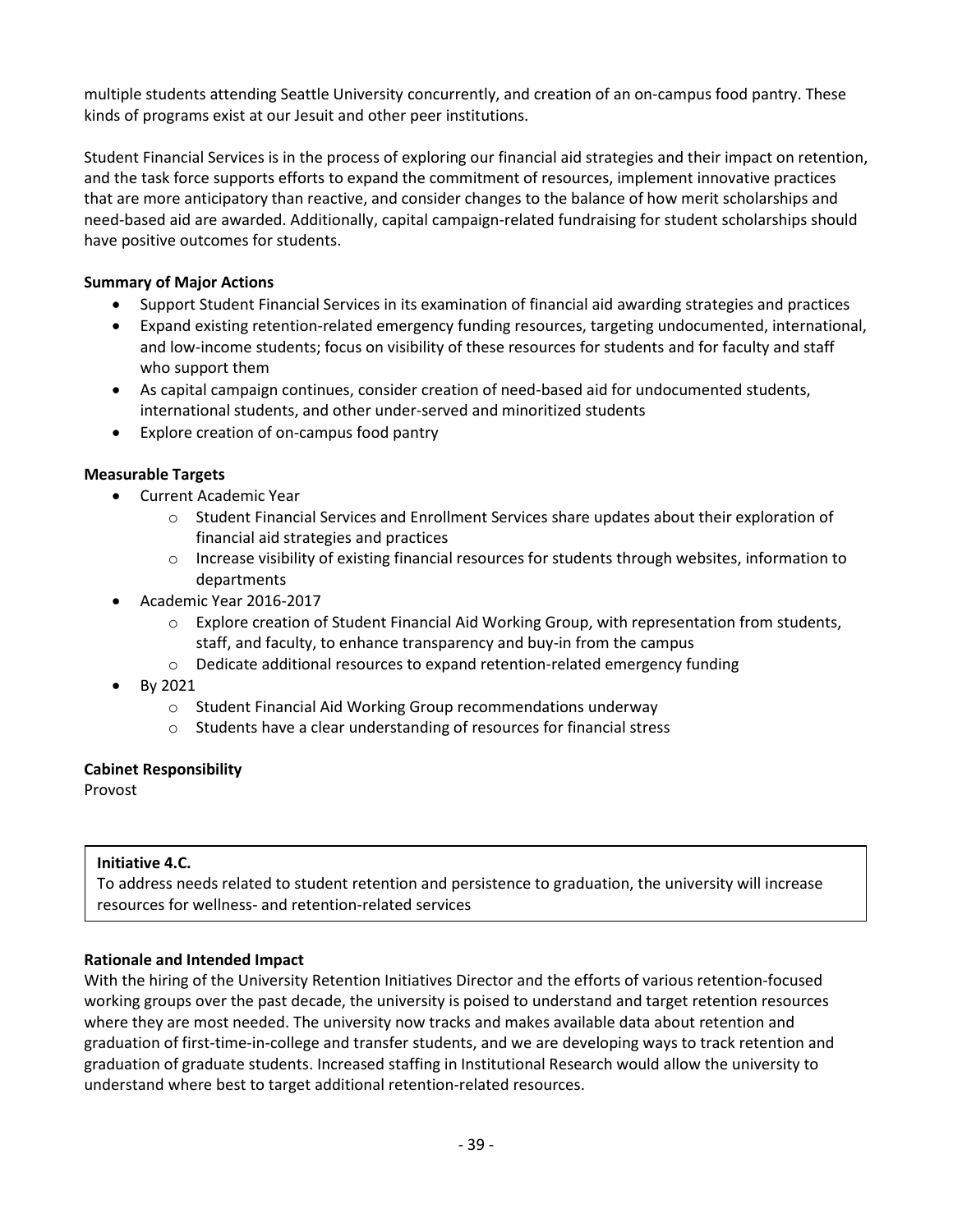Data from the climate study revealed that more than one-third of student respondents had considered leaving Seattle University, and high percentages of students said they lacked a sense of belonging (56%), felt the climate was unwelcoming (31%), and lacked a support group (30%). Additionally, high numbers of respondents shared that they have one or more conditions that affects their learning, working, or living activities; mental health/psychological condition, learning disability, and chronic diagnosis or medical condition were the highestreported conditions. Data for Seattle University respondents from the 2015 National College Health Assessment indicate that our students experience more stress, anxiety, and depression than students in the national data set and that these factors negatively influence students' academic performance. Disabilities Services provides students with accommodation-related services. The office serves about 10% of the student body, primarily students with mental health conditions. On-campus mental health resources are stretched, which affects all students and particularly those who are at high risk of attrition. Campus climate and wellness-related concerns have an impact on the success of our students, their successful persistence to graduation, and their preparedness to lead meaningful lives when they graduate.

Seattle University must be creative and innovative in its efforts to provide access, promote retention, and enhance the success of all its students. This is an effort for all areas of the institution to engage. Existing resources in Enrollment Services, Academic Affairs, Mission and Ministry, and Student Development must be leveraged and enhanced in order to develop programs and services that nurture all students and provide them with the opportunity to thrive and fully engage in the academic enterprise.

# **Summary of Major Actions**

- Improve retention of students who are minoritized and/or drastically underserved through intentional partnerships and collaborations and the development of programs with Enrollment Services, Mission and Ministry, and Student Development
- Scale up existing academic monitoring and early warning procedures and compliance to assist in identifying students who may be at risk for withdrawing and to arrange interventions accordingly
- Develop programs that educate minoritized and/or drastically underserved students about how to navigate the institution's administrative channels
- Identify specific retention and student success challenges and barriers through dedicated staffing in Institutional Research; create specific plan for accessing and applying demographic data to track diverse student enrollment and progress
- Ensure broad participation of first generation, low-income, and students of color in high-impact research and experiential learning opportunities

# **Measurable Targets**

- Current academic year:
	- $\circ$  Each school and college will be provided with data that illuminates retention and graduation rates for minoritized and drastically underserved student populations and begin comprehensive analysis.
	- o University Retention will work with Enrollment Services, Mission and Ministry, and Student Development to identify retention and persistence strategies, opportunities for collaboration, and resource implications
- Academic Year 2016-2017:
	- $\circ$  Each school and college will establish meaningful goals, outcomes, and metrics to enhance retention and graduation rates for minoritized and drastically underserved student populations
	- $\circ$  Admissions and Student Financial Services will develop a plan for educating students regarding the realities of financing a Seattle University education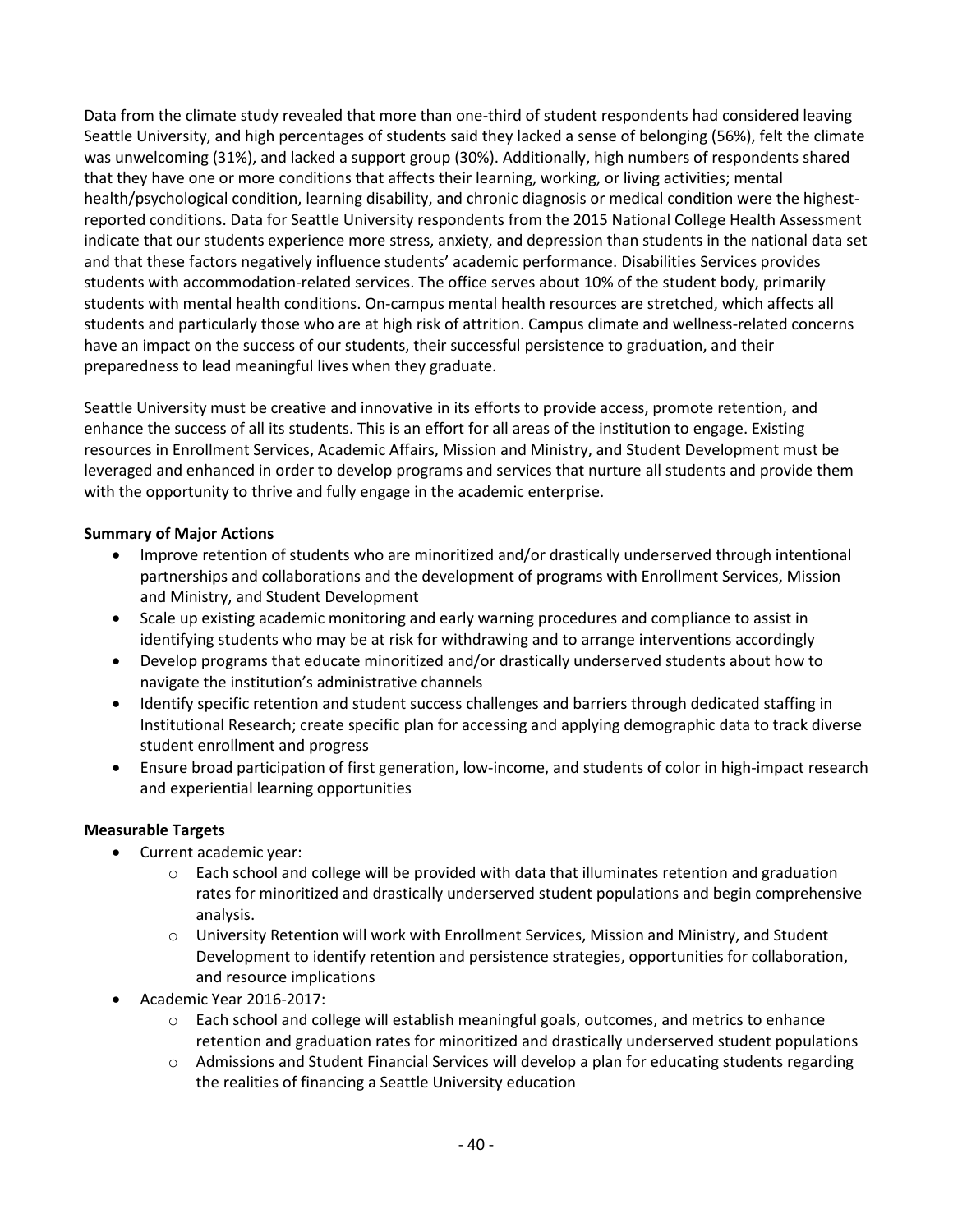- $\circ$  University Retention will work with partners across campus to identify and implement new intervention strategies for working with students at risk for withdrawing due to any number of issues impacting their persistence to graduation
- By 2021:
	- o Each school and college will be held accountable to goals, outcomes and metrics for minoritized and drastically underserved students as determined by the Provost Office
	- o Admissions and Student Financial Services will continue implementing new and expanded programs associated with financial literacy and college debt management
	- o Academic and early warning procedures will be implemented across all areas of the university
	- o Retention and persistence strategies will be executed across all schools, colleges, and divisions of the university

## **Cabinet Responsibility**

Mission and Ministry, Student Development, Provost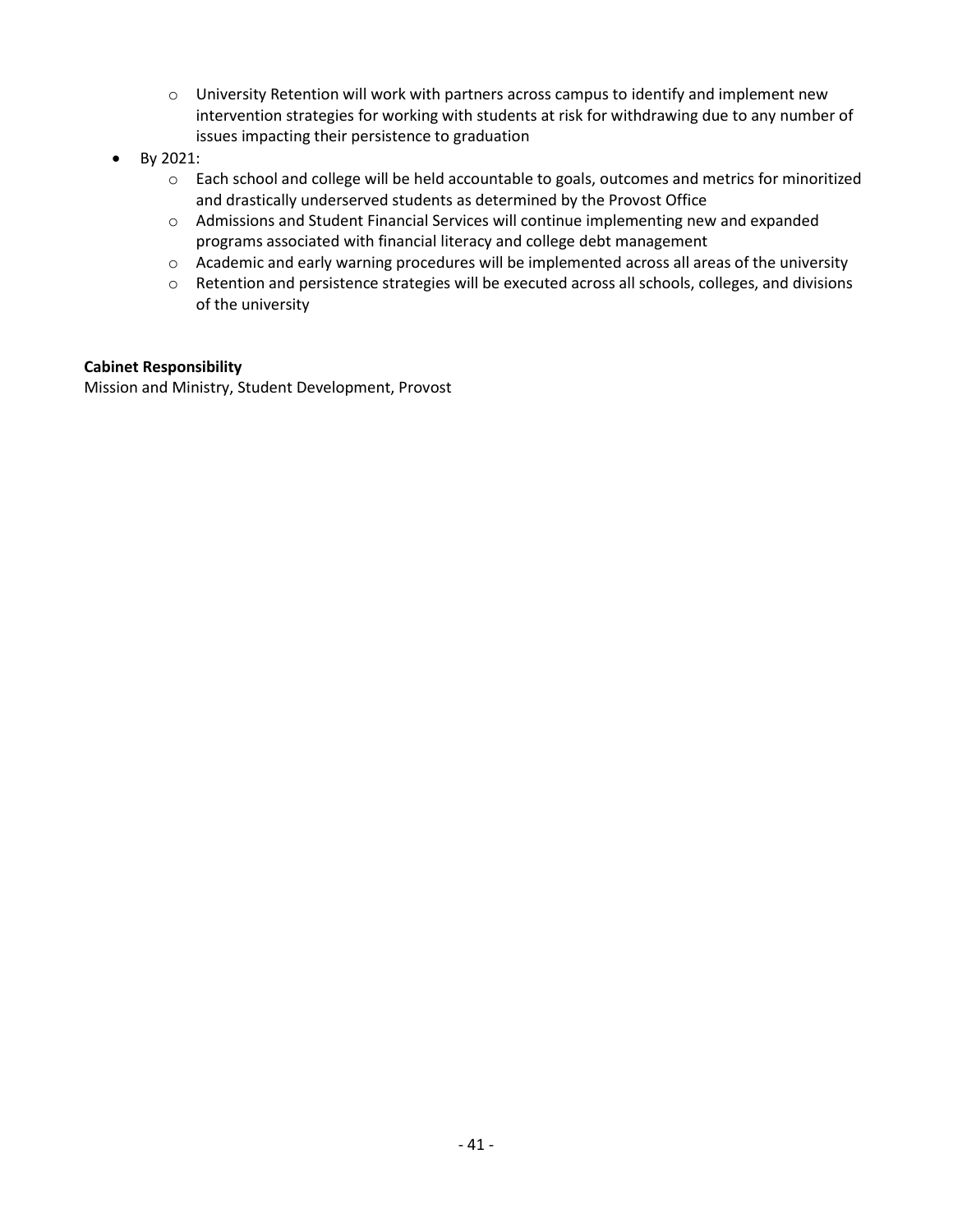#### **GOAL FIVE**

# **Meet the challenges and opportunities of recruiting and retaining talented faculty and staff**

The university's capacity to develop future generations of productive citizens, thought leaders, problem solvers, innovators, and change agents demands that it make inclusive excellence an integral dimension of its educational design. Our faculty scholar-educators and staff members are key partners in this endeavor. Providing a transformative educational experience requires a university comprised of faculty and staff who represent all facets of diversity and whom the institution values for those unique differences. Accordingly, the institution must systematically work toward creating the conditions for productive and meaningful participation of all employees.

Contemporary work settings are a complex web of human, institutional, and structural dimensions – a combination of forces that produces a socially complex environment identified in social science and organizational literature as workplace culture (Schein, 2004; Fiske & Taylor, 2013). The essential nature of any workplace culture is its deeply embedded, unconscious shared learning. Thus, work culture can produce positive effects, including shared values and norms, boost morale, and reinforce connection through common identity and interdependence. Relational demography literature confirms that workplace culture does more than boost morale; it also influences how employees perceive their work and colleagues, and manifests complex interpersonal and psychological dynamics, including in-group favoritism, stereotyping, and cognitive distortions. Discrimination and disparate experiences still exist in contemporary work settings. Universities are not immune from these conditions.

Work environments can empower or oppress. A large body of social science, organizational behavioral, and management research reflects the extent to which workplace culture and structure can significantly impact notions of belonging within organizations (Chatman & Cha, 2003; Dovidio & Gaertner, 1986; Fiske, 1998; Schein, 2004;). A vast interdisciplinary literature by scholars grounded in critical race, critical race feminism, and critical queer theory highlights the manner in which people from underrepresented groups are especially burdened and disadvantaged (Carbado & Gulati, 2013, 2000; Crenshaw, 1996, 1989; Kang, 2005; Wing, 2003; Yoshino, 2006). A recent anthology by Seattle University faculty editors and contributors poignantly documents the intersectional realities of women of color faculty across university campuses (Gutiérrez y Muhs, Niemann, González & Harris, 2012). This body of research suggests that institutions must work toward a more sophisticated understanding of these forces, mediate the disproportionate impact on members of historically underrepresented groups and other marginalized individuals, and act intentionally to diminish and eliminate those effects, where possible.

Through exploration and analysis of Seattle University as a workplace, the task force discovered numerous variables that bear on faculty and staff productivity and success, morale, and job satisfaction. Notwithstanding the egalitarian ethic that underlies the University's mission, what rises as particularly salient in the Campus Climate Study, listening sessions, and independent collection of narrative data are concerns around evaluative models, accountability, relational dynamics, and general notions of belonging.

Notable findings from the Campus Climate Study reflect that a significant number of faculty and staff experience Seattle University as a less than productive, welcoming, and supportive workplace. For example, 41% of all respondents have seriously considered leaving Seattle University, and many for reasons related to work climate and conditions. With regard to employee position, 67% of administrators, 59% of staff, 49% of faculty, and 32% of vendor respondents have seriously considered leaving the institution. Of those employees who seriously contemplated leaving the institution, the Campus Climate Study revealed statistically significant differences by status, gender identity, citizenship status, religious/spiritual affiliation and age. Several aspects of work climate and conditions reflected prominently as reasons which prompted serious consideration by faculty and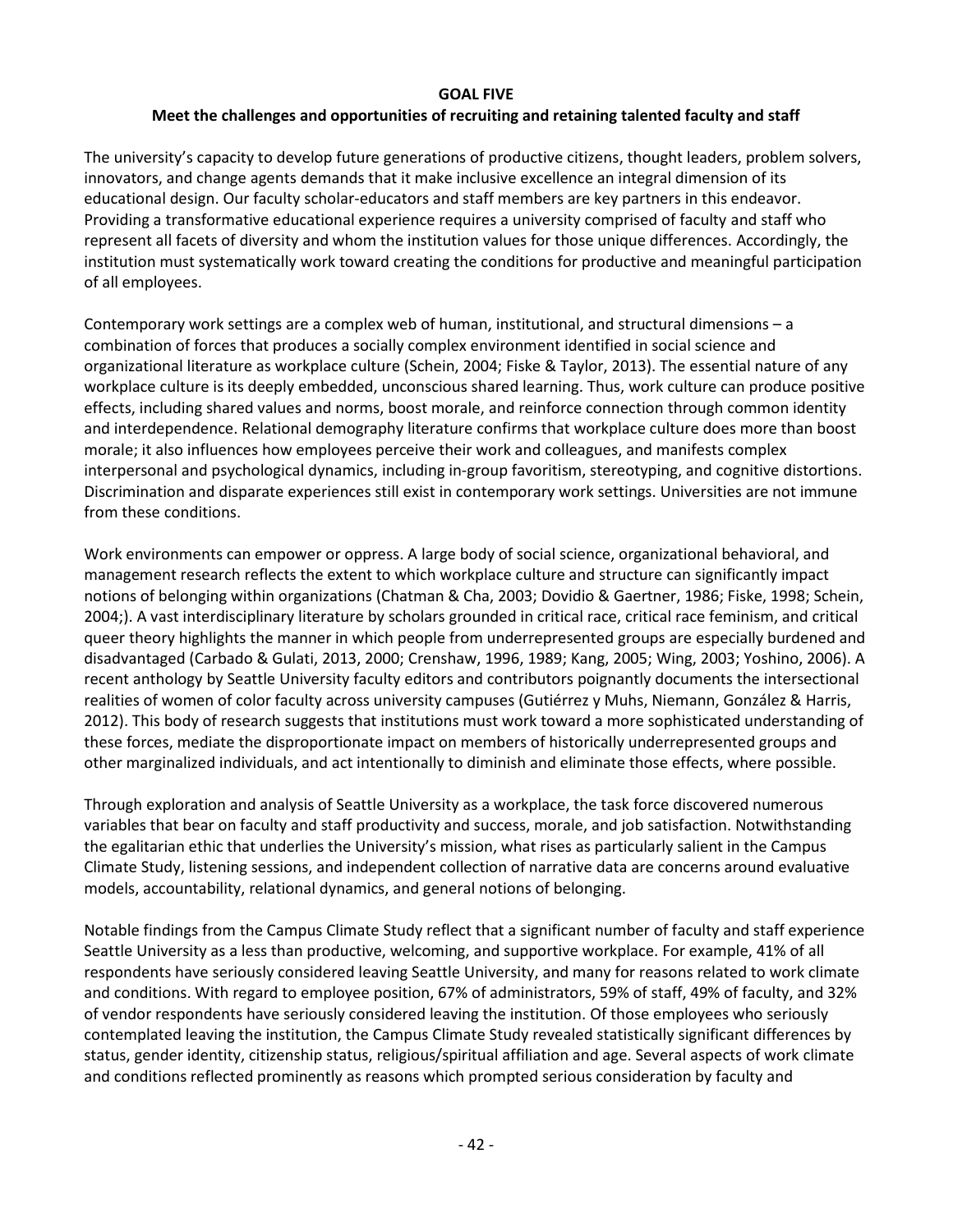staff/administrators for leaving the university: inadequate salary (58%); limited opportunities for advancement (48%); institutional culture (47%); financial reasons (39%); and increased workload (34%).<sup>5</sup>

The aspects of the university work environment that present opportunities for growth can be organized in three categories:

- Formal and informal policies and practices that impact professional development and success;
- Varying daily realities of how identity impacts experiences, perceptions, and behavior, including microagressions, bullying, stereotyping and exclusion; and
- Lack of understanding and accountability of university administrators and managers around the sociocultural phenomena that influence workplace experiences and career trajectories of underrepresented faculty and staff.

Recognizing that individual intelligence is strengthened when collective intelligence is embraced empowers Seattle University to foster a workplace environment where faculty and staff thrive. Embracing difference rather than challenging or merely tolerating it demands intention and awareness. Fostering a paradigm shift toward disrupting entrenched patterns of engagement is often further complicated, as Toni Morrison (1992) has observed, "by the fact that the habit of ignoring [difference] is understood to be a graceful, even generous, liberal gesture. To notice is to recognize an already discredited difference. To enforce its invisibility through silence is to allow the [outsider] a shadowless participation in the dominant cultural body" (pp. 9-10). Thus, entrenched and often unconscious patterns of engagement diminish the potential to harness the power of inclusive excellence. Yet, research shows that such forces can be managed and minimized, and workplace conditions enhanced. Implementing the initiatives that follow requires an intentional and sustained commitment to system-wide enhancements that impact the work lives and professional development of Seattle University faculty and staff through policies, practices, and a culture of inclusion.

# **Initiative 5.A.**

 $\overline{a}$ 

To enhance workplace climate for faculty and staff, the university will require greater accountability of all faculty, staff, and administrators for executing the diversity and inclusive excellence mission

# **Rationale and Intended Impact**

Embedding inclusive excellence into university workplace culture must be the responsibility of every administrator within the institution, including members of the President's Cabinet and their respective teams of associate and assistant provosts, vice presidents, and deans, directors, department heads, managers, and supervisors in partnership with other appropriate governance bodies. Significantly, creating the conditions for professional success for faculty and staff depends on those in positions of power (and those who influence them) with authority not only to set the tone for the importance of inclusive excellence, but also to guide decision making and priorities with regard to hiring, retention, professional development and engagement. This modeling assists in building a culture of inclusion where all faculty and staff members have opportunities for a successful career at Seattle University.

Many organizations implement a range of measures to foster greater accountability. Some successful approaches include regular surveys to assess experiences related to diversity and inclusion, focus groups, 360 degree performance reviews, tying compensation to performance on diversity, and reward structures for

<sup>&</sup>lt;sup>5</sup> Qualitative responses submitted by respondents included "campus climate is more tense," "low morale among staff," "racism and sexism."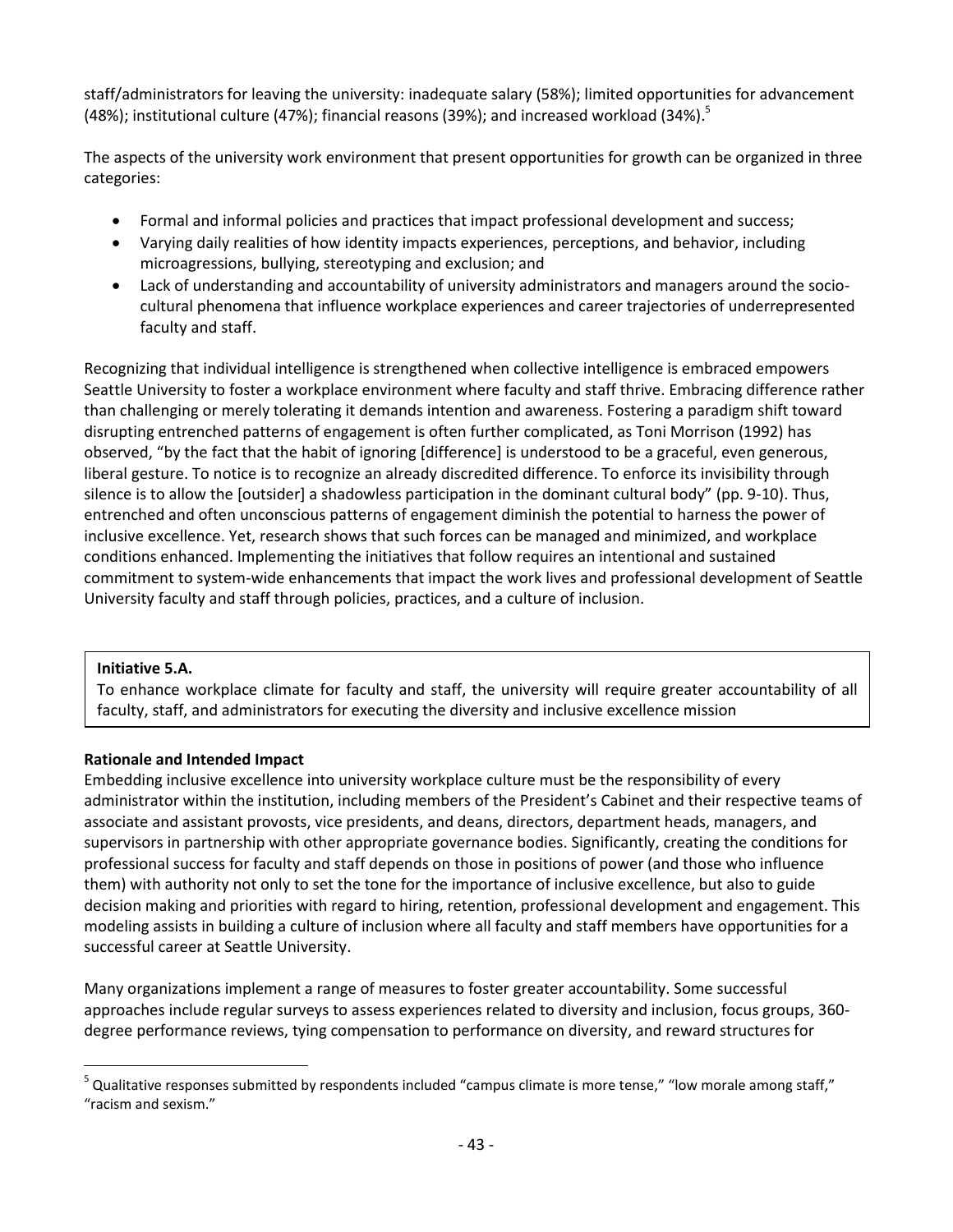diversity-related efforts. These practices not only target action toward enhancing terms and conditions of employment, but also signal that the institution expects all individuals who manage faculty and staff to engage productively and collectively to improve workplace climate. These practices also make clear that diversity and inclusion efforts are part of the job and not merely aspirational.

By establishing structures and mechanisms for intentional engagement with diversity goals, university leaders take more ownership for their roles as stewards of fostering inclusion. Incentivizing action strengthens the institution's capacity to enhance the workplace climate.

# **Summary of Major Actions**

- Affirmatively charge all university leaders with responsibility and accountability for executing Seattle University's diversity and inclusive excellence mission with clear expectation that they each exercise diligence and initiative toward its achievement
- Establish structures and measureable expectations for staff and faculty to hold them accountable for integrating inclusive excellence into recruitment, evaluation, and reward structures
- Institute performance appraisals that include assessment of contributions to inclusive excellence goals for all university employees with faculty and staff supervision
- Develop and implement a process for bottom-up evaluations for managers, supervisors, and others in appointed leadership roles (confidentiality must be a key feature of this process)

# **Measurable Targets**

- Current academic year:
	- o Announce commitment to require accountability of all faculty and staff
	- o Create a working group to review current systems for evaluating and rewarding performance of employees
- Academic Year 2016-2017:
	- $\circ$  Working group on performance evaluation structures will review all systems and make recommendations for more holistic and comprehensive performance evaluation and rewards systems for all employees
	- $\circ$  Evaluate leadership accountability structure and make recommendations for increasing ownership of inclusive excellence mission
	- $\circ$  Develop training for university leaders and line managers (see Initiative 3.B.)
	- $\circ$  Require each campus unit and department to appoint an Equity Adviser (see Initiative 5.E.)
- By 2021:
	- $\circ$  Upon recommendations from the working group, revise current evaluative structures
	- $\circ$  Institute training for university leaders and line managers (see Initiative 3.B.)
	- o Develop Inclusive Excellence Toolkits and Resource Guides for department leaders, line managers and supervisors that include training materials and reporting, investigation, and assessment mechanisms
	- o Build a robust repository of resources that are available campus wide
	- o Assess leadership accountability and make necessary structural enhancements to further inclusive excellence goals

# **Cabinet Responsibility**

President, Provost, Executive Vice President, Human Resources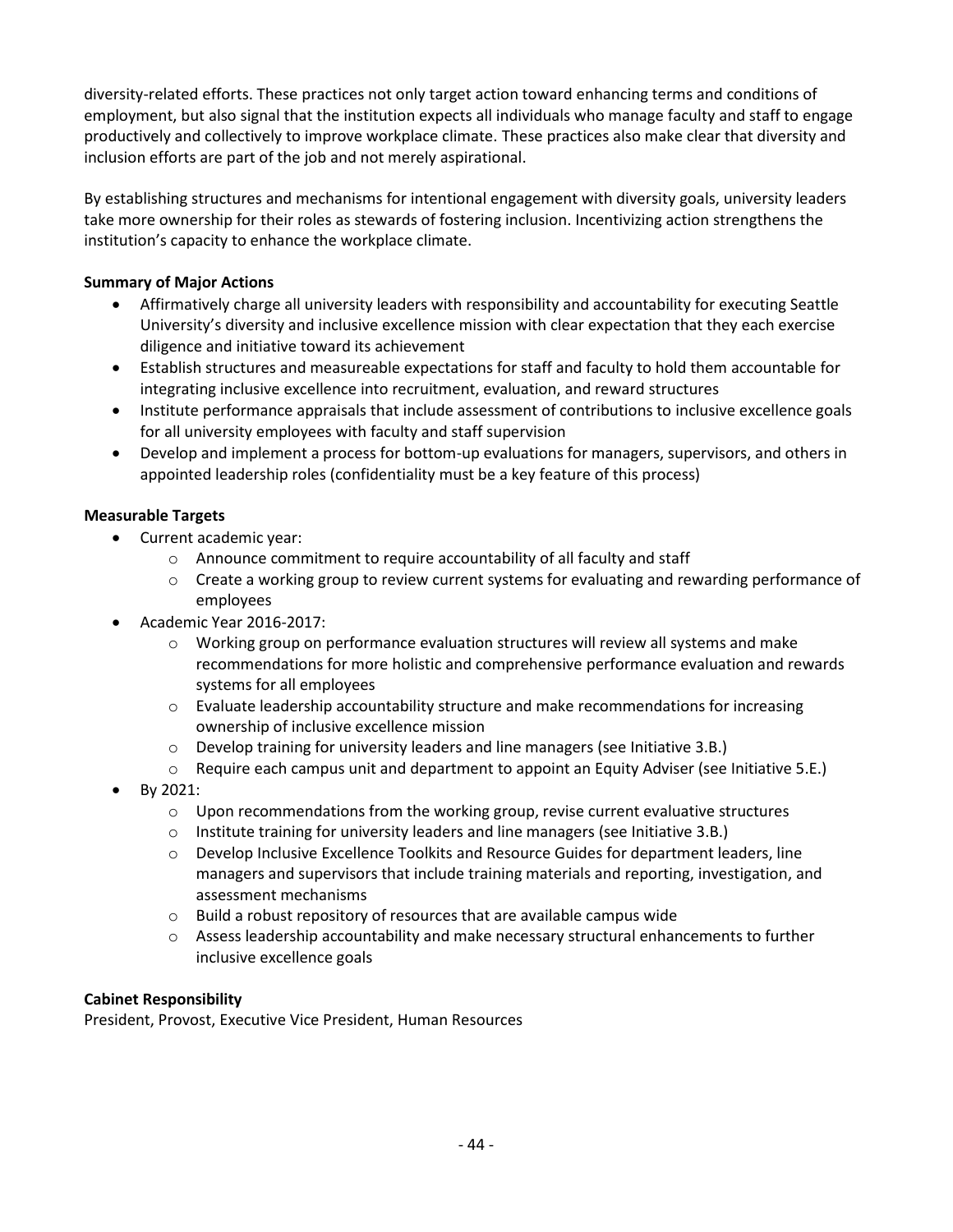# **Initiative 5.B.**

To foster inclusive excellence as a core professional value and provide our students with a transformative educational experience, the university will improve our capacity to attract outstanding, diverse faculty and staff.

# **Rationale and Intended Impact**

As reflected in the university's strategic plan, quality of the students' education depends on the capacity to hire and retain outstanding faculty. Due to the numerous variables that inform an individual's decision to join a particular institution, Seattle University must position itself to attract talented diverse faculty and staff, and support their successful integration into our university community.

Building a faculty and staff community that represents diverse identities, experiences and perspectives demands hiring policies and practices that facilitate drawing broad interest, building a diverse applicant pool with an eye toward identifying candidates from historically underrepresented groups and other marginalized populations, and ensuring that their candidacy ultimately receives due consideration. Business organizations understand that a diverse workforce is an indispensable element to success in the global marketplace. Institutions of higher learning similarly identify the essence of diversity and inclusion as a core element of the academic enterprise (*Grutter v. Bollinger*, 2003; Hyter & Turnock, 2005).

Bias in hiring is well-documented and reflects that a combination of factors contribute to failed efforts to hire diverse candidates. Particularly salient in this literature is the automatic and unconscious nature of bias, from declining to interview candidates based on resume bias, lack of name recognition, and informal networks to cognitive distortion in evaluating interview performance. The work of social scientists Dovidio and Gaertner (1986) on "aversive racism" calls attention to the unconscious nature of biased decision-making. Charles Lawrence (1987) made the theory of unconscious bias evident in law in groundbreaking work nearly 30 years ago, describing when an "employer perceives the white candidate as 'more articulate,' 'more collegial,' 'more thoughtful,' or 'more charismatic[,]' [h]e is unaware of the learned stereotype that influenced his decision" (p. 343). A vast literature documents these phenomena and complex dynamics, as well as the nature of legal claims of employment discrimination in contemporary workplaces (Blumrosen and Blumrosen, 2002; Chew & Kelley, 2006; Lawrence, 1987; Onwuachi-Willig 2013; Onwuachi-Willig & Barnes, 2005; Oppenheimer, 2003; Parker, 2006). Often, biased workplace decision-making and practices subscribe to the same conventions and heuristics applied in larger society, and often constitute unconscious behavior (Gladwell, 2005; Kristof, 2008; Wang, 2006).

Notwithstanding the inherent subjectivity of any selection process, there are steps that Seattle University can take to diminish the impact of these forces and to foster more equitable selection procedures. In fact, the institution currently makes available some underutilized measures that align with best practices for recruiting and hiring for diversity:

- Discussions with Human Resources confirm that Seattle University aims to offer recruitment resources and training for search committees, yet these services are underutilized;
- Job announcements require that candidates "show a demonstrated commitment to diversity," but there seems no requirement to assess that commitment;
- Human Resources and Faculty Services provide sample interview questions targeting diversity in hiring, but this information functions merely as a resource rather than a mandatory aspect of search processes. In fact, there is no requirement that managers or hiring committees use or even view this information.

At present, Seattle University does not provide search committees with strategies for recruiting for diversity, training to understand the role of implicit bias in hiring processes, or insights about how to evaluate candidates who may have non-traditional pathways or experiences. Additionally, hiring procedures may yield fewer diverse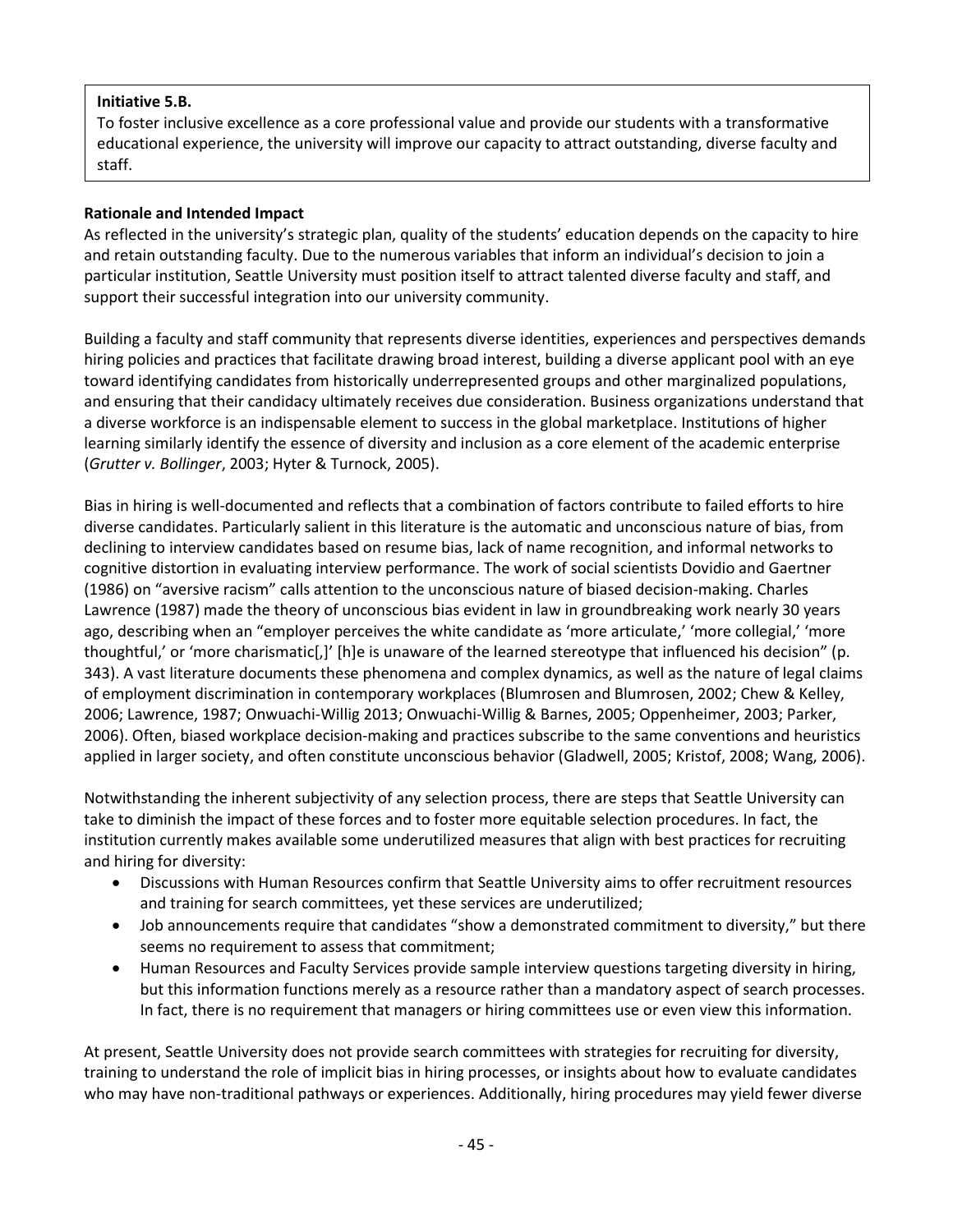candidates despite neutral formulation because they operate in a manner that screens out individuals. In reviewing the applicant data provided by Human Resources, the Task Force noted that a higher percentage of white applicants advance through the interview process than candidates from underrepresented groups. The rates at which white applicants are interviewed and hired are higher than the rate in which they apply.<sup>6</sup> There could be many reasons that our selection processes yield fewer diverse candidates, but further inquiry is needed to confirm that we utilize hiring procedures that yield more diverse pools rather than screen out viable applicants.

Of particular relevance, Campus Climate Survey respondents suggest increasing diversity of faculty and staff as one of several strategies to improve campus climate. The current demographic profile of faculty and staff does not reflect the demographic profile of our students. While 35% of students identified as Asian, Black, Hispanic, Native American, Pacific Islander, and Two or More Races, 17% of faculty and 23% of staff identified in these groups, with only 7% of faculty and 13% of staff from what the university designates as underrepresented minority groups (which includes Black, Hispanic, Native American, and Pacific Islander)<sup>7</sup>. The university should evaluate ways to increase diversity among faculty and staff in order to achieve a workforce more representative of the diversity of the student body and the community the university serves.

# **Summary of Major Actions**

- Review selection procedures across departments to assess compatibility with the university's inclusive excellence mission
- Develop guidelines and strategies for hiring with inclusive mindfulness and make available to the campus community
- Establish mechanisms for accountability by deans, managers and other related decision-making bodies with regard to hiring, promotion and salary-related decisions
- Institute training for committees managing searches, promotions, and tenure reviews
- Conduct national searches for key university appointments to mitigate limitations in generating an inclusive applicant pool due to geographic location or regional isolation
- Establish reporting requirements for hiring committees on inclusive excellence goals with a report-up mechanism from a department or unit to the Provost or Executive Vice President

# **Measurable Targets**

- Current academic year:
	- $\circ$  Establish a working group to evaluate current selection procedures and to canvas a strategic action plan for increasing diversity in hiring and promotion
	- o Make explicit available offerings and resources for search committees
	- $\circ$  Charge each department to expand hiring pursuits beyond traditional networks
- Academic Year 2016-2017:
	- $\circ$  Upon recommendations from the working group, revise selection procedures
	- $\circ$  Develop a strategic action plan for harmonizing current resources and developing new guidelines for inclusive mindfulness in recruiting and hiring
	- o Hire a professional consultant to assist in developing training for selection committees, faculty, staff, and other university leaders
- By 2021:

 $\overline{a}$ 

 $\circ$  Assess progress toward increasing the diversity of faculty and staff, including hiring from historically underrepresented groups

<sup>6</sup> Donohue, R. (2013, October 21). personal communication.

 $^7$  University Profile Data from Fall 2014 (most recent data available for faculty and staff), retrieved from [www.seattleu.edu/ir/facts/.](http://www.seattleu.edu/ir/facts/)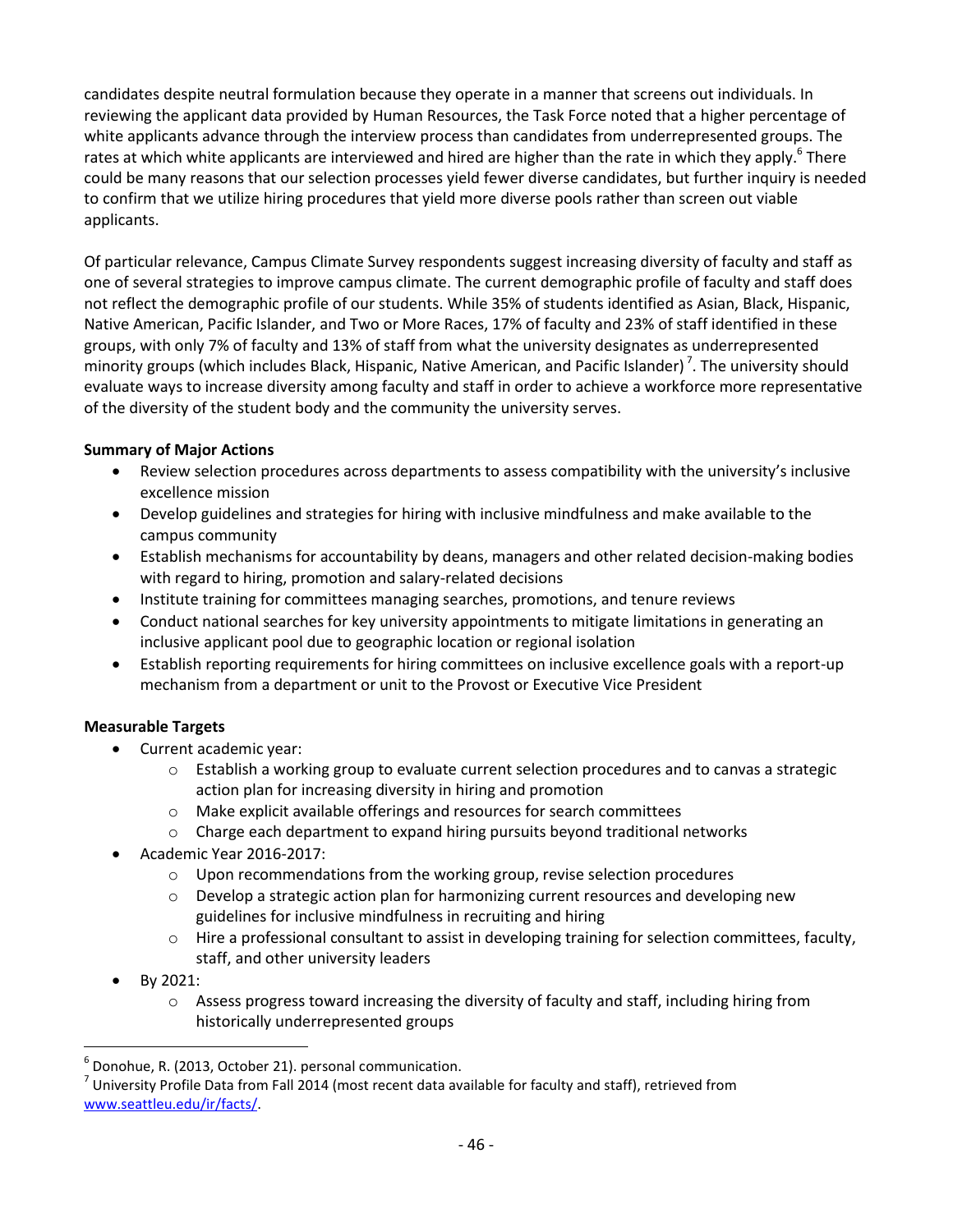$\circ$  Continue employing best practices for hiring for inclusive excellence, including educating and promoting dialogue

# **Cabinet Responsibility**

Human Resources, Provost, Executive Vice President, Finance and Business Affairs

## **Initiative 5.C.**

To enhance our capacity to retain outstanding diverse faculty, the university will improve the working conditions and climate to foster greater workplace tranquility and facilitate professional development opportunities

## **Rationale and Intended Impact**

As reflected in the university's strategic plan, the quality of our students' education depends on the capacity to not only hire outstanding faculty and staff, but to retain them. Additionally, the institution invests faculty time, resources, and institutional monies on recruitment efforts. These resources prove unproductive if new entrants do not receive tenure, leave the institution because of dissatisfaction, or abandon the academy and university setting altogether. Simply, the institution should create a culture of inclusion, not tolerance.

Creating richly diverse faculty through hiring alone is not enough. A focus on difference in the workplace demands equal attention on increasing employees' skill sets in working effectively across those differences (Reeves, 2012). Diversity amongst faculty, staff and students must be effectively leveraged in order to create collective intelligence around inclusive excellence.

There is a symbiotic relationship between effective recruitment and retention. This feedback loop becomes selfexecuting. If we hire faculty members from unrepresented groups who experience the campus climate as inclusive, we retain them. These workers will share their positive experiences and perhaps recommend Seattle University as a workplace to others from underrepresented groups. In turn, this will impact recruitment and retention efforts, as well as the overall educational experience for students. Moreover, faculty and staff of color serve as mentors or confidants for students from underrepresented groups, which further impacts retention.

Social psychological research and critical theory shows that underrepresented groups and other marginalized individuals often employ strategies to enhance their acceptance and advancement within organizations. Precisely because of stereotypes and disparate treatment, individuals from underrepresented groups will negotiate aspects of their identity to downplay or to "cover" disfavored traits like race, gender, socio-economic background, disability, or other status perceived to negatively impact workplace acceptance, respect and success. Social theorists and legal scholars capture the essence of the performative nature of identity and its influence on inter-office dynamics and workplace advancement (Barak & Levin 2002; Carbado & Gulati, 2000; Yoshino, 2006). In order to navigate their work environments, marginalized individuals may abandon authenticity and experience a lack of dignity. Significantly, these performative impression-management strategies and related phenomena often impact health, ability to thrive, and productivity, as well as create increased burdens on employees from historically underrepresented groups. Respect and dignity rank highest as factors that significantly impact job satisfaction (Society of Human Resource Management, 2015).

Faculty from traditionally underrepresented groups experience inequitable work distribution with regard to committee assignments and service responsibilities as institutions attempt to meet their own desire to reflect diversity, as well as increased demands for student advising and teaching responsibilities. These inequities reflected prominently in the Campus Climate Survey, with a significantly higher percentage of faculty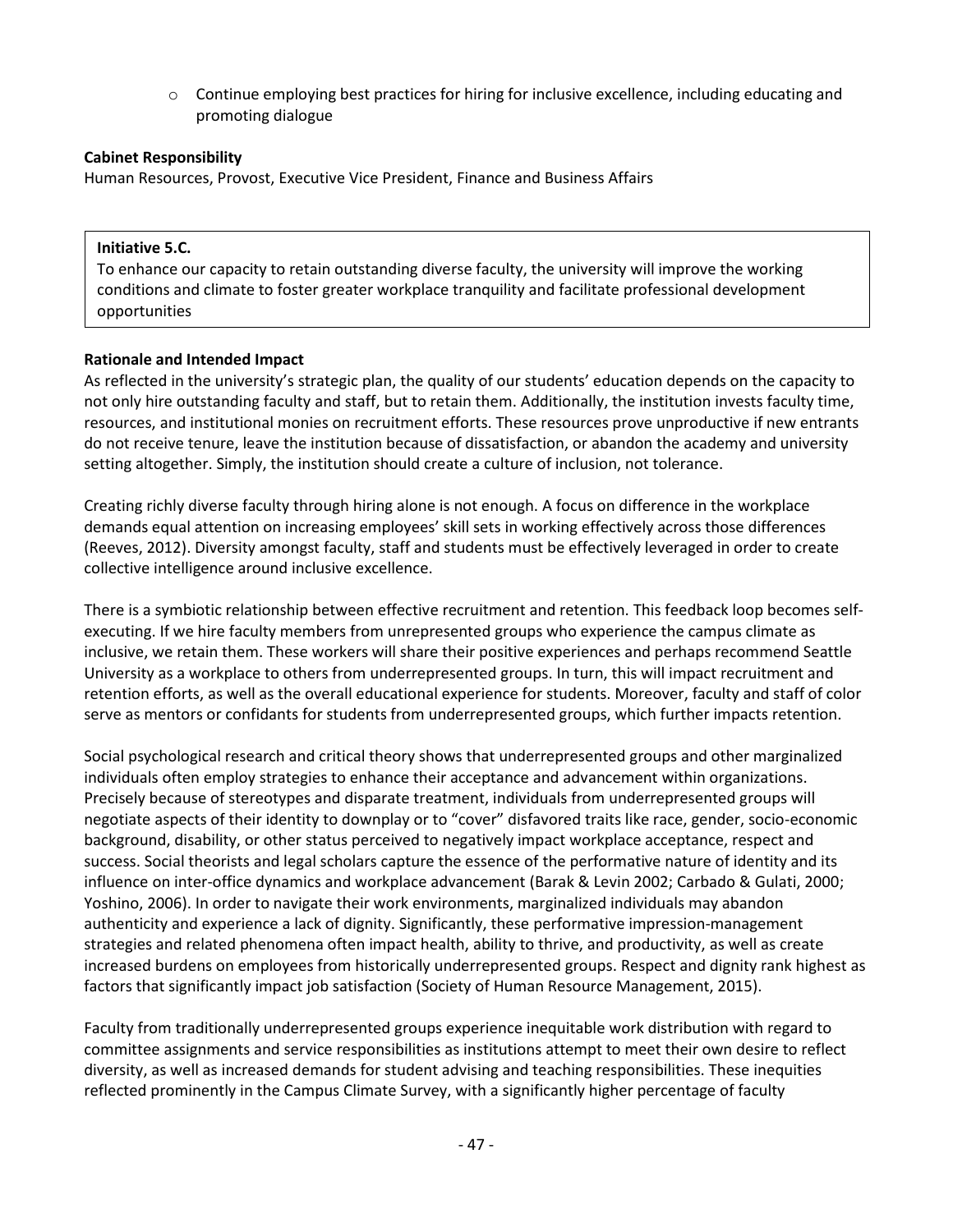respondents of color than white faculty respondents shared that they 1) performed more work to help students beyond that of their colleagues with similar performance expectations; and 2) worked harder than their colleagues/coworkers to achieve the same recognition. One survey respondent explained, "Faculty of color get called upon to do a great deal of service in terms of being the face of diversity on campus and to the external community, involvement in diversity-related initiatives, mentoring students of color, etc., but 'service' doesn't account for much in the promotion/renewal/tenure process."

Moreover, the Campus Climate Survey reflected a range of exclusionary conduct experienced by faculty and staff from microaggressions to more blatantly hostile acts. Often, individuals suffer in silence for fear of workrelated reprisal or further rejection. The Campus Climate Survey revealed that 35% of faculty respondents and 31% of staff/administrator respondents were reluctant to raise concerns for fear that it would affect their performance evaluations or tenure/merit/promotion decisions. Employees who participated in the task force Journaling Project expressed concern that participating in the endeavor and truthfully answering questions would have an adverse impact on their employment.

Due to numerous variables that inform an individual's decision and ability to remain a productive and engaged member of an institution, Seattle University must address those aspects of workplace climate that derail scholarly productivity and teaching success<sup>8</sup>, and diminish overall job satisfaction. Successful practices in faculty and staff retention include transparent and consistent availability of professional development resources, formal and informal mentoring, equity training (addressed in Goal 3), hiring in cohorts, creating opportunities for association, affinity, and communities of learning around identity and interests, exit interviews (with follow-up on concerns), and clear processes to address discrimination and bias, including implicit bias (addressed in Goal 1). The Task Force recommends that the institution pursue all of these measures.

## **Summary of Major Actions**

- Create and maintain systems of support for faculty professional development
- Review evaluation systems including student evaluation forms and workload distribution, and their use in promotion and renewal processes
- Explicitly integrate work and service advancing inclusive excellence into reward systems and assessment in hiring, evaluation and promotion decisions
- Utilize best practices with regard to retaining and supporting a diverse workforce
- Charge related campus endeavors to collaborate to make available support and mentoring for faculty from historically underrepresented groups, including the Center for Faculty Development and the Wismer Office for Faculty Diversity, Equity, and Inclusive Excellence<sup>9</sup>
- Formally establish and fund the Faculty and Staff of Color Retreat and examine opportunities for other such programming focused on creating community, cohorts, and communities of practice around identity and interests $^{10}$
- Facilitate deeper understanding of why people leave the institution

# **Measurable Targets**

 $\overline{a}$ 

 $^8$  Extensive social science literature reflects the adverse influence of race and gender in Student Evaluations of Teaching for faculty of color and women (Deo, 2015; Ho, Thomsen, & Sidanius, 2009; Reid, 2010; Stark, Boring, & Ottoboni, in press).

 $9$  It is important that several avenues are available to ensure that faculty members from historically underrepresented groups have sufficient and varied means of obtaining the support needed to succeed.

<sup>&</sup>lt;sup>10</sup> Support for faculty and staff of color, including the Annual Faculty and Staff of Color Retreat, has been coordinated through the Office of Multicultural Affairs, which is focused on student, not faculty and staff, support. The cost of the Annual Faculty and Staff of Color Retreat is approximately \$4,000/year for 18 people (\$220/person) and has been possible only through annual funding by the Endowed Mission Fund.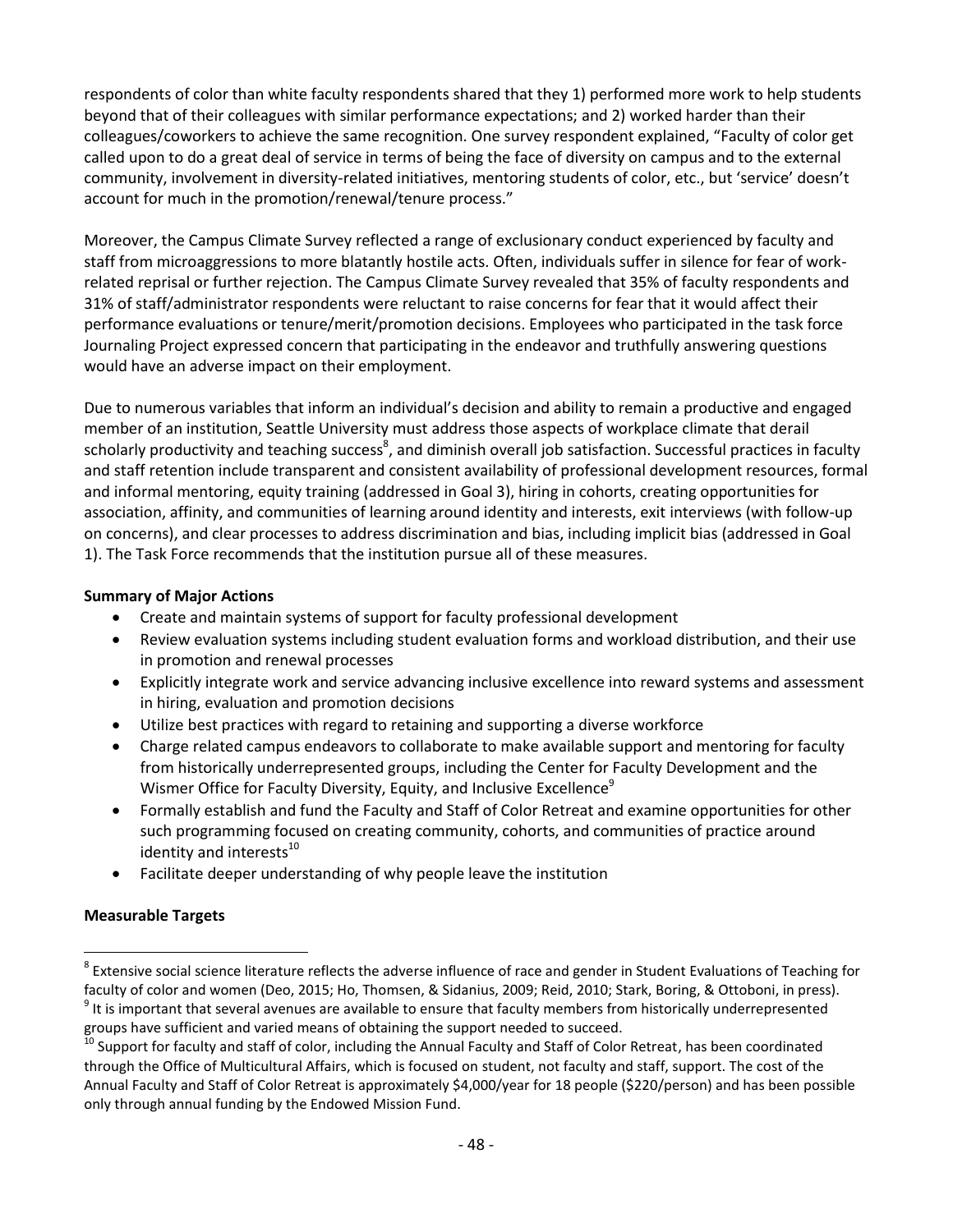- Current academic year:
	- o Establish a working group to evaluate current retention practices including evaluative structures and practices across the university
	- $\circ$  Maintain communal and financial support for faculty and staff members from diverse backgrounds (e.g., Seattle University People of Color and queer-net listservs for faculty and staff, Faculty and Staff of Color Retreat)
- Academic Year 2016-2017:
	- $\circ$  Office of the CDO and the working group on retention coordinate the development of fair assessment tools and other best practices toward achieving retention goals
	- $\circ$  Charge each department to review student evaluation forms with regard to potential bias or unfairness in their content and use in the promotion and renewal process and to make adjustments to diminish those impacts
	- $\circ$  Assess and identify needs and opportunities for affinity group support efforts
	- $\circ$  Develop a working group to create assessment tools for understanding retention and turnover within the institution, including an exit interview instrument
- By 2021:
	- o Office of the CDO's coordination with all departments toward achieving and sustaining inclusive excellence firmly underway
	- o Institute effective training and expand current options (see Goal 3)
	- o Assess each department's enhancements to and use of student evaluation forms and impact on promotion and renewal goals
	- o Assess progress toward retaining faculty and staff, including hiring and retention of individuals from historically underrepresented groups
	- $\circ$  Affinity group support efforts are in place, regularly evaluated, and enhanced as needs arise
	- o Regularize exit interviews and report findings

# **Cabinet Responsibility**

Provost, Executive Vice President, Human Resources, Finance and Business Affairs

# **Initiative 5.D.**

To enhance our capacity to retain outstanding diverse staff, the university will take affirmative steps to improve the working conditions and climate for staff

# **Rationale and Intended Impact**

The strategies and action steps noted in Initiative 5.C. address faculty retention needs, and several, including affinity programs, mentoring, training, exit interviews, and professional development, also focus the important need to retain and reward our staff. Staff employees span the range in terms of rank, seniority, and role responsibility; they also most often serve as at-will employees at the pleasure of the institution. In this way, staff employees are situated differently from tenured faculty or tenure-track faculty.

The experiences of staff figured prominently in the Campus Climate Survey and signal that the university should focus particular attention on these concerns. Staff desire greater agency in their career development and more stability. Like faculty, staff members experience exclusionary conduct and a general sense of lack of belonging. The Campus Climate Survey revealed that the major source of exclusionary conduct against staff involves other staff members. Additionally, 31% of staff respondents shared their reluctance to address the concerns due to fear of reprisal in performance evaluations and other work-related matters. A significant percentage of staff members (51%) possess a negative perception of the administration's genuine care and concern for their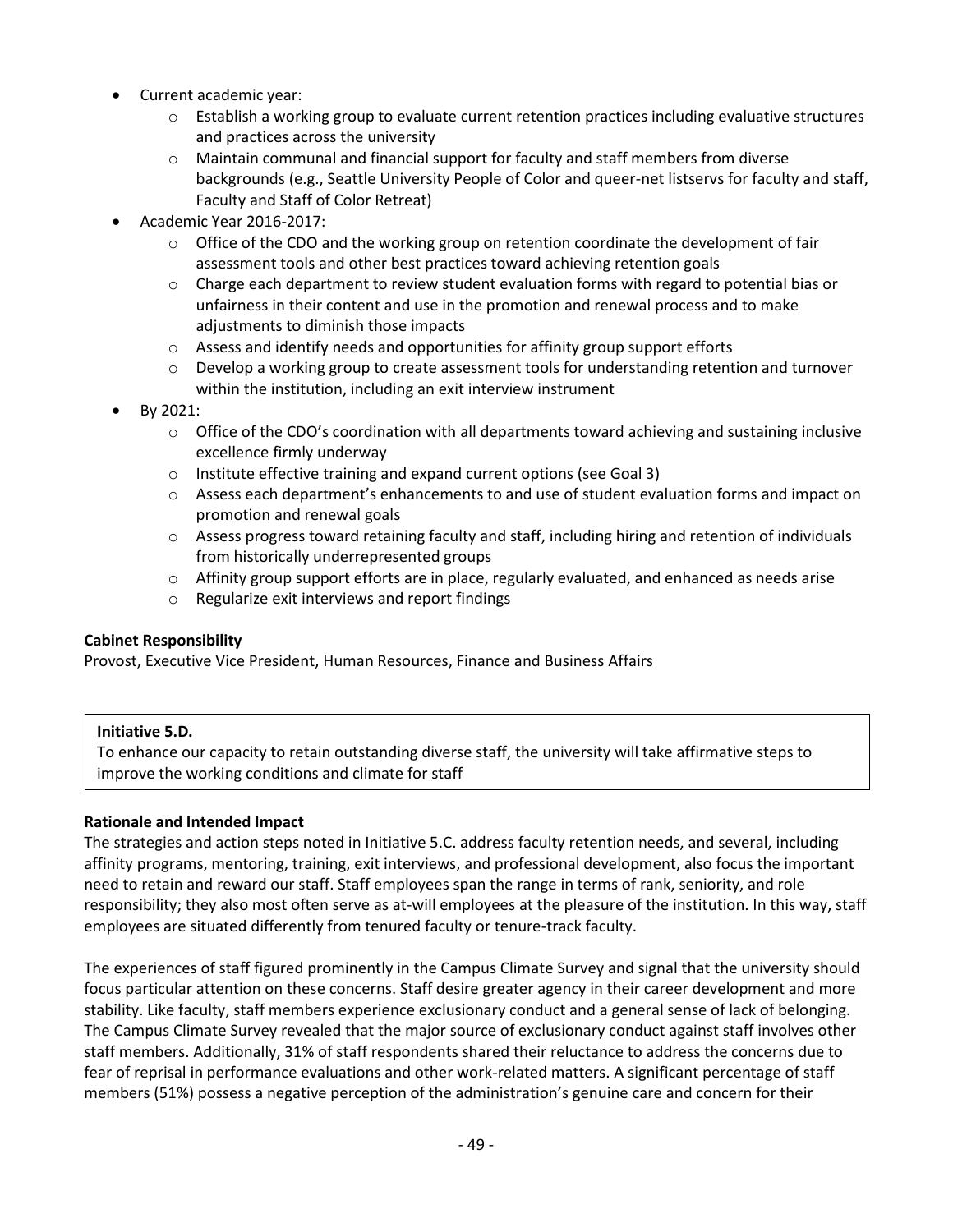welfare and fundamental aspects of their Seattle University work life. Further, workload concerns and lack of salary parity impact the climate for staff employees.

Seattle University must provide meaningful opportunities for staff to have input into university policy that affects their working conditions and professional development, as well as fosters greater sense of community.

# **Summary of Major Actions**

- Institute and adequately resource and reward service on a Staff Council
- Institute support for staff to engage in governance activities and professional development endeavors
- Provide staff ombudsperson resources

## **Measurable Targets**

- Current academic year:
	- o Develop a working group to explore staff engagement
	- o Institute the Staff Council
	- Academic Year 2016-2017:
		- o Create ombuds resources for staff
- By 2021:
	- o Assess progress toward enhancing staff relations and job satisfaction

## **Cabinet Responsibility**

Executive Vice President, Human Resources

## **Initiative 5.E.**

To enhance departmental ownership and investment in inclusive excellence, the university will identify and train departmental Equity Advisers

## **Rationale and Intended Impact**

The challenging environmental conditions reflected throughout the Campus Climate Study data and this report confirm that Seattle University must prioritize creating a work environment for faculty and staff that explicitly promotes the conditions for greater acceptance and engagement. A shift toward a culture of inclusion at the institution requires shared knowledge and responsibility across departments. A multifaceted approach of commitment from the top and collective action from the bottom-up is necessary to infuse inclusive excellence into university structure.

The establishment of departmental Equity Advisers will facilitate this pervasive approach to creating and sustaining an inclusively excellent faculty and staff community. These advisers will work through the Office of the CDO to coordinate the department's efforts toward fulfilling the university's inclusive excellence mission. Equity Advisers will serve as resident information officer within a given unit. Specifically, the Equity Adviser will understand referral resources for departmental staff, faculty, and students, and the role of the adviser will include responsibility for training departmental hiring committees, allowing institutional training resources to be distributed and utilized more effectively.

Where necessary, the Equity Adviser may serve as a neutral party to assist a faculty or staff member in coordination with the university ombudsperson (or related office) to gain support and solutions in addressing workplace concerns. The Equity Adviser will serve as strategic consultant to departmental leadership on integrating and sustaining inclusive excellence within the unit, which may include matters of policy, training,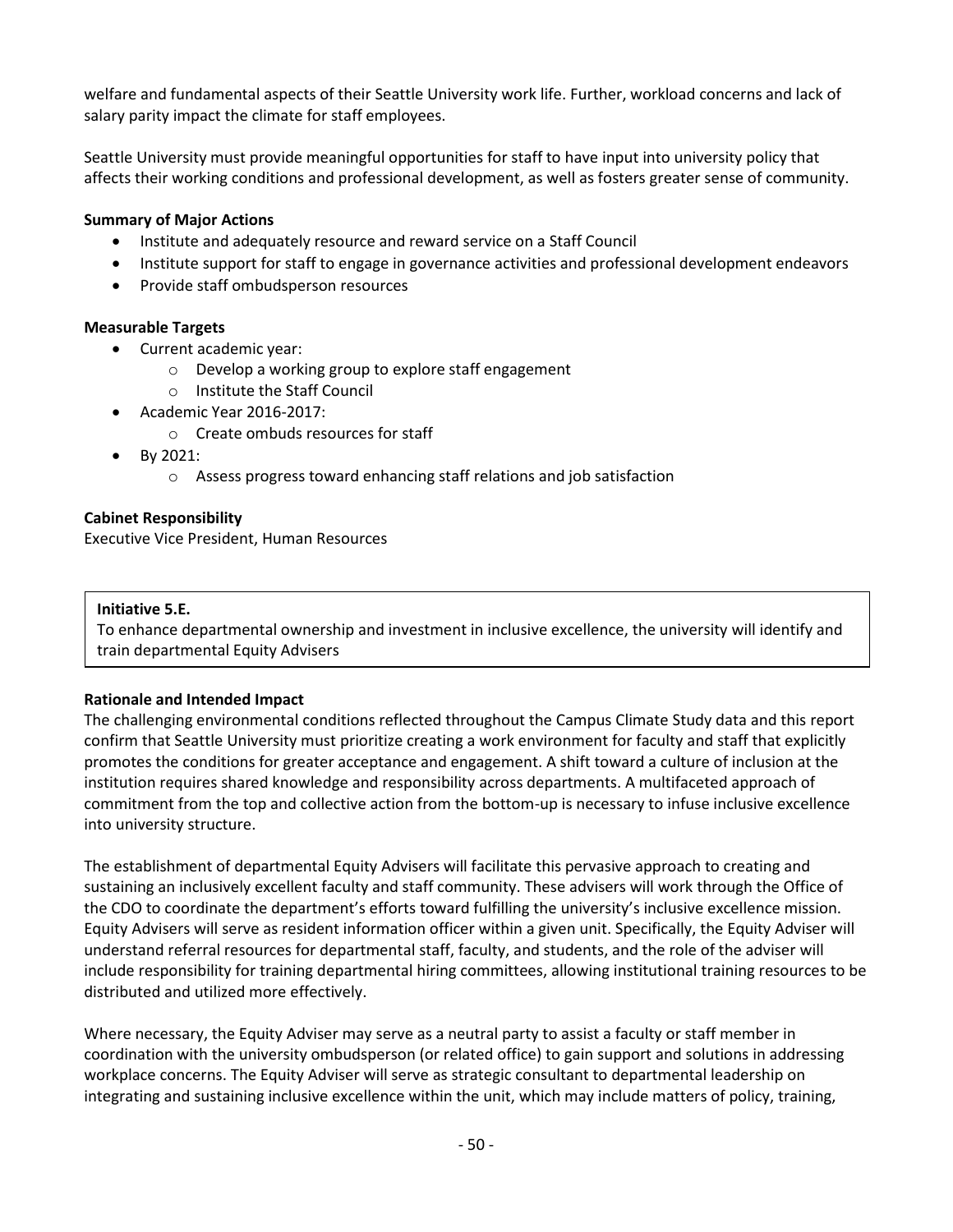climate and accountability. In this manner the Equity Adviser will coordinate a check on the actions set forth above in Initiative 5.A. to promote accountability of leadership.

Equity Advisers will serve in rolling terms for reasonable intervals set by the Office of the CDO, and service will be meaningfully recognized through evaluations, professional development, course release, and other rewards.

## **Summary of Major Actions**

- Develop the Equity Adviser position, and identify and clarify key responsibilities
- Select and train Equity Advisers

## **Measurable Targets**

- Current academic year:
	- o Develop a role description for the Equity Adviser
	- o Establish and articulate clear parameters for the role to minimize conflicts of interest
- Academic Year 2016-2017:
	- $\circ$  Charge each department to appoint an Equity Adviser along with meaningful structure for success (including course release and stipend)
	- o Develop training for the Equity Adviser role
	- o Create reporting mechanism for transparency
- By 2021:
	- o Develop Inclusive Excellence Toolkits and Resource Guides to support shared knowledge around the Equity Adviser role (see Goal 5.A.)
	- o Assess progress toward enhancing shared knowledge of inclusive excellence gaps

# **Cabinet Responsibility**

Office of Provost, Executive Vice President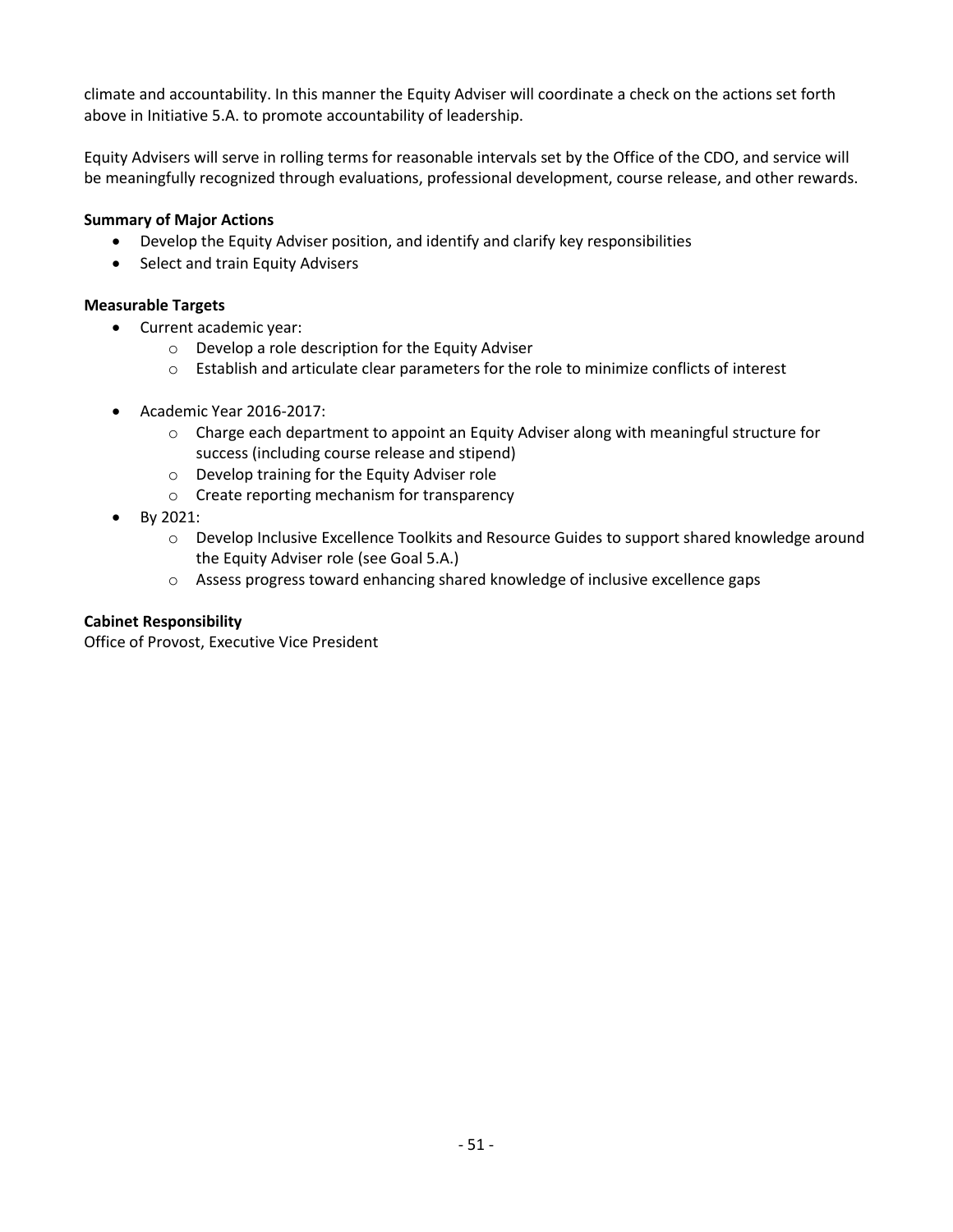#### **GOAL SIX**

# **Maximize the university's capacity for social change in the local community**

Seattle University's Strategic Plan 2013-2018 highlights among many goals and initiatives a desire to better serve the community and to develop partnerships that address the challenges of key local, regional, and global initiatives. Consistent with the university's mission of providing a transformational education rooted in Jesuit tradition and values, our attention focuses on strengthening external relationships with the surrounding community and deepening informed, community-based learning of our students, faculty, and staff. By extending our reach beyond the boundaries of the physical campus and reflecting on our role as "neighbor," we model to our students how to live, learn, and grow in partnership with others and to become change agents for the common good.

The task force has a greater appreciation for the many ways that the university seeks to make a difference in the local community and the extent to which it has strengthened some partnerships as evidenced by the work of various units across campus, including the Center for Community Engagement, Office of Multicultural Affairs, Campus Ministry, Center for the Study of Justice and Society, Center for Environmental Justice and Sustainability, College of Education, and Center for Student Involvement, to name a few. The task force engaged more extensively with the Center for Community Engagement (CCE) and the Office of Multicultural Affairs (OMA) to learn about their capacities and to appreciate lessons learned from their many endeavors to foster positive relationships with community partners and to build knowledge and skills of faculty and students pursuing social justice aims. CCE has developed a three-year strategic plan through 2018, and OMA has just embarked on a similar process.

To deepen understanding of how Seattle University is perceived by the surrounding communities, particularly with regard to accessibility, the task force conducted a survey, "Community Engagement—How are We Perceived by Our Neighbors?," and hosted focus groups with local partners. The queries centered on accessibility to the campus, information, and experiences with the university. The 18-question survey was sent to four different neighborhood council presidents who sent the survey to their council members.<sup>11</sup> Eighty-one neighborhood members completed the survey (surpassing a goal of 40 respondents), comprising constituents of varying age ranges, with 42% of our respondents reporting that they lived in the Central District and one third reporting having lived in their neighborhood for 20-plus years. Reflective of the changing demographic of the surrounding community, about 85% of the survey participants self-reported as white. The images below reflect some demographics of the neighborhoods and participants represented in the survey:



 $\overline{a}$ 

 $11$  The survey and queries are on file with the task force.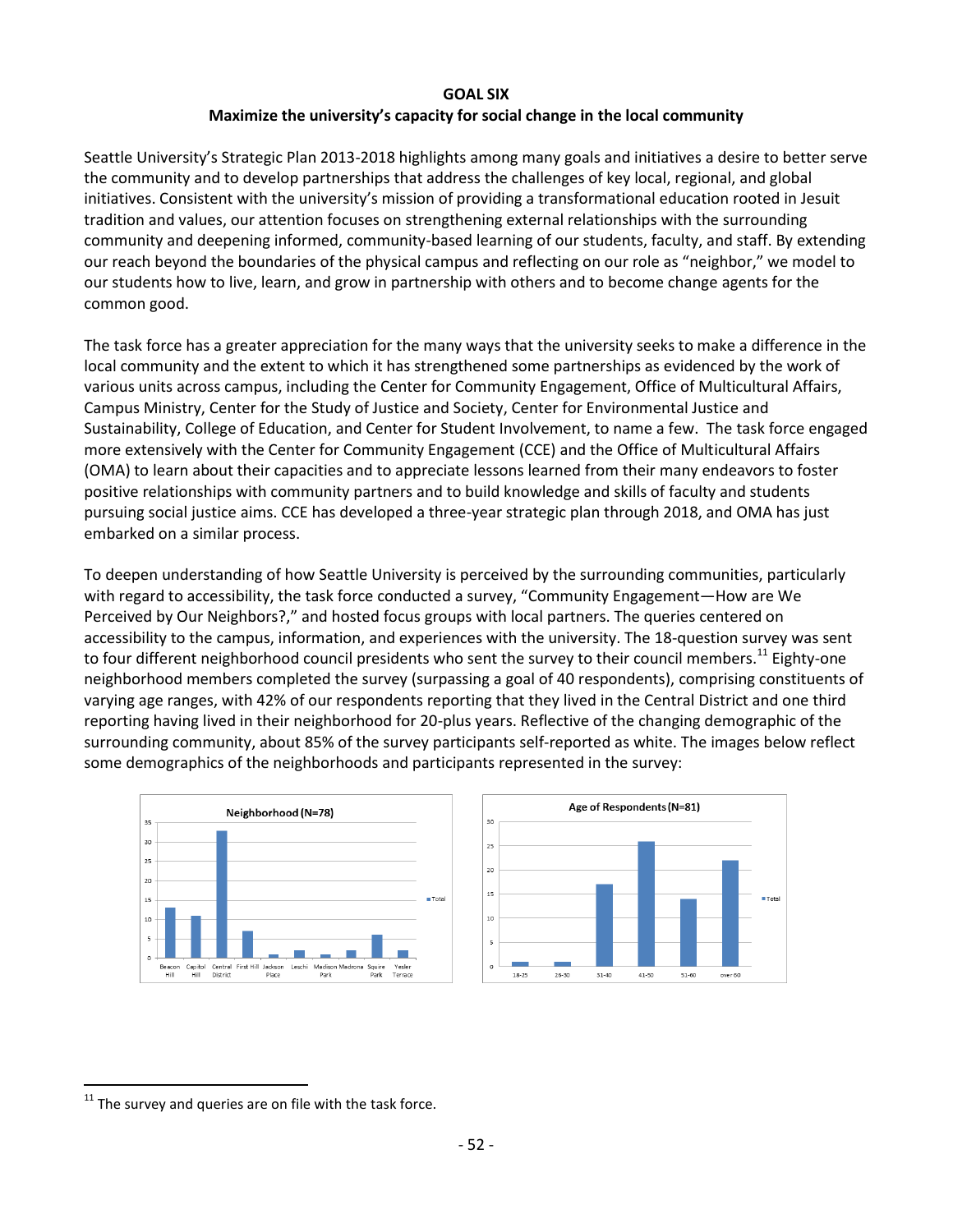

As a starting point, this survey conveys valuable information reflecting that greater investment in resources toward strengthening external relationships with the surrounding community could bear fruit for the university. Various themes emerged from this work:

- 90% of respondents believed they could access Seattle University if they so desired.
- Many experience barriers to access, with about 50% of respondents unable to locate information about campus events.
- One-third of respondents do not view Seattle University as part of their community; in fact, several respondents shared that the campus feels "walled off" and "very separate" from the community.
- Half of the respondents expressed lack of knowledge about Seattle University, highlighting the absence of direct communication with Seattle University along with feelings of frustration.
- Some respondents expressed great desire to learn more about Seattle University.

These findings point toward opportunities to enhance relations and to better manage communication flow, visibility, and access points.

There remain numerous opportunities to further instantiate the values of justice and leadership development into our educational design and to ensure that our graduates leave changed by their experiences with an orientation towards contributing to a more just and humane world. Importantly, in order to sufficiently prepare students to engage the diverse complexities of the world, we must foster greater social justice awareness and compassion among the students, faculty, and staff. Such knowledge is not achieved in a vacuum; if students are to learn and appreciate the diversity of needs, people, structural impediments, and political forces that bear on economic development and success, they along with the faculty and staff who engage them, must understand how power and privilege impact access, justice, and systemic change (McIntosh, 1989).

## **Initiative 6.A.**

To deepen student learning in alignment with our mission of educating the whole person, the university will support current campus initiatives to further student and faculty learning, engagement and commitment to social justice

## **Rationale and Intended Impact**

With greater training and skill development, we will expand the capacity of our students and faculty to engage the community in a positive and responsible manner. Perceptions become reality, and we must be thoughtful regarding the ways in which stereotypes and biases engender fear and distancing by our university community. Thus, placing greater emphasis on orienting students in a way that disrupts negative perceptions of various neighborhoods south of campus as "dangerous and scary" will facilitate deeper understanding and create opportunities for meaningful engagement. Such perceptions can contribute to students' behaviors in how they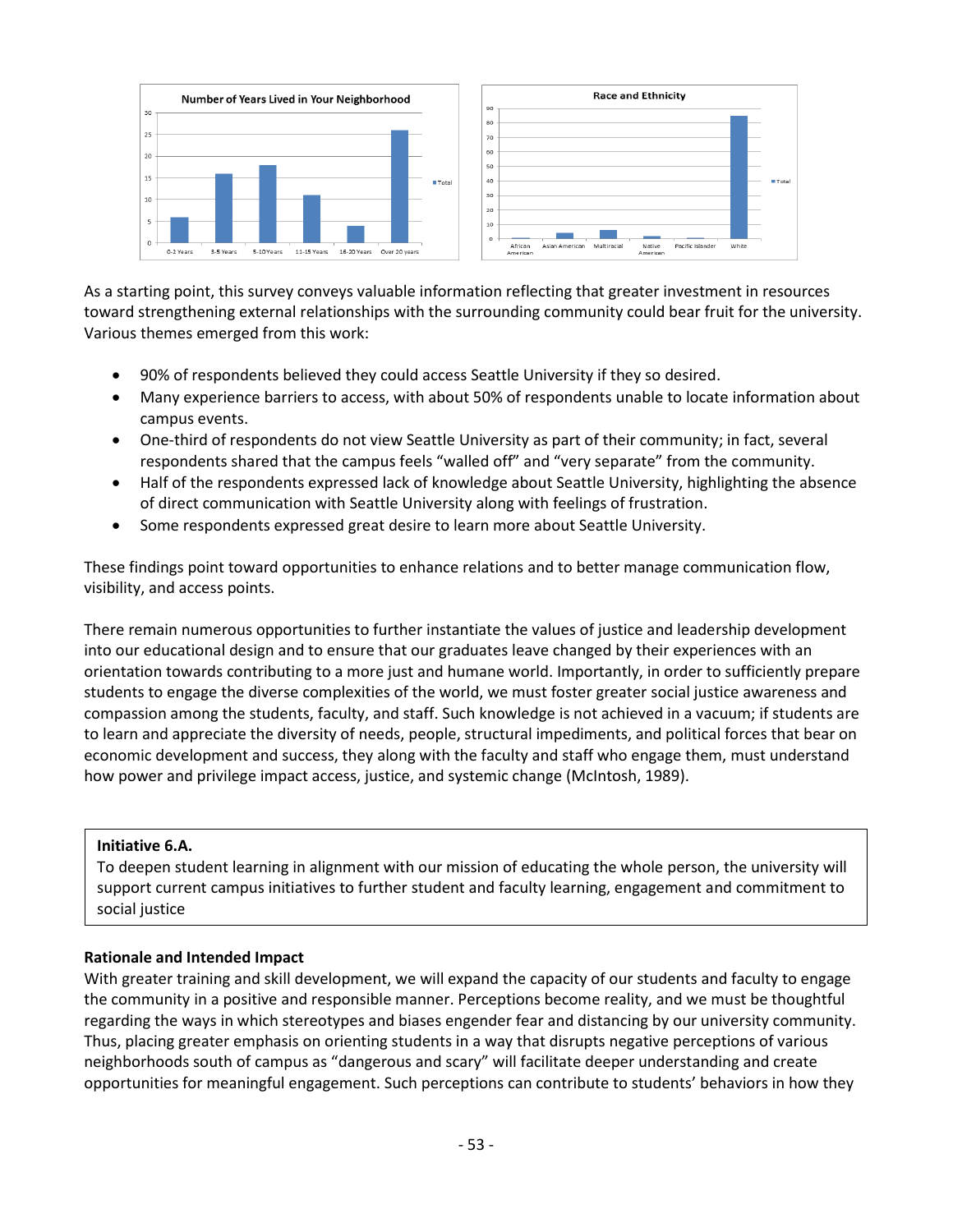engage or disengage with the surrounding community. This reflects, for example, in students only traveling south of Jefferson Street to pursue service-learning activities rather than to attend theater (Langston Hughes), go to museums (NW African American Museum and Wing Luke Museum), or dine at the many family-owned restaurants in the neighborhood.

Building student capacity from the beginning of their studies can pay huge dividends. The creation of an extended orientation program, for example, that focuses on integrating Seattle neighborhood history and providing an introduction to privilege and gentrification would begin the process of disrupting negative perceptions about "place" before they become deep-seated. A program that provides historical context of surrounding neighborhoods like Beacon Hill, the Central District, and International District, similar to information provided through a CCE-taught seminar for Seattle University Youth Initiative participants, would familiarize students with the communities around Seattle University while simultaneously framing local understanding in a broader context with regard to race, class, gender, oppression, and citizenship. Learning the history of the neighborhoods in which Seattle University is situated could help foster student understanding of place and community.

CCE is working to deepen and expand its work with students who are making at least a year-long commitment to engage in the community. This effort has required investment of staffing in recruitment, training, supporting, tracking, and providing opportunities for reflection. There exist opportunities for collaboration between CCE and other campus units in facilitating or coordinating some of these components. For example, CCE would like to pursue approaches to further mobilize and diversify student engagement and skill development. Additionally, expanding partnership with Middle College high school students to include other campus units beyond the College of Education may hold promise as well.

Many of our students' first engagement with the Seattle University Youth Initiative and local communities results from service learning courses. Investing additional resources into faculty development to prepare students for service, reflection, and learning would benefit both faculty and students. This could be accomplished in many ways, including additional faculty-centered workshops and trainings to sharpen the service-learning dimension of this mission. The task force recommends supporting CCE to develop additional faculty-centered preparatory work to incorporate service learning into their courses and beyond.

In large measure our students are open to Seattle University's approach to their education and professional development. The Campus Climate Survey reflects that 80% of student respondents were satisfied with their academic experiences, 84% with their intellectual development, and 86% reported that their academic life here has had a positive influence on their intellectual growth and interest in ideas. Overall, increased skill development in inclusive thinking creates more normative behavior and a baseline for all faculty and students.

# **Summary of Major Actions**

- Support the Center for Community Engagement's (CCE) strategic plan 2015-2018 through increased resources to strengthen its capacity to support faculty and student development
- Develop more robust programs to build student and faculty competencies around community engagement and inclusive excellence precepts

## **Measurable Targets**

- Current Academic Year:
	- $\circ$  Convene a working group to better define "best practices" in academic service-learning related to issues of diversity and inclusive excellence
	- $\circ$  Identify suitable campus units to partner with CCE to expand student service-learning experiences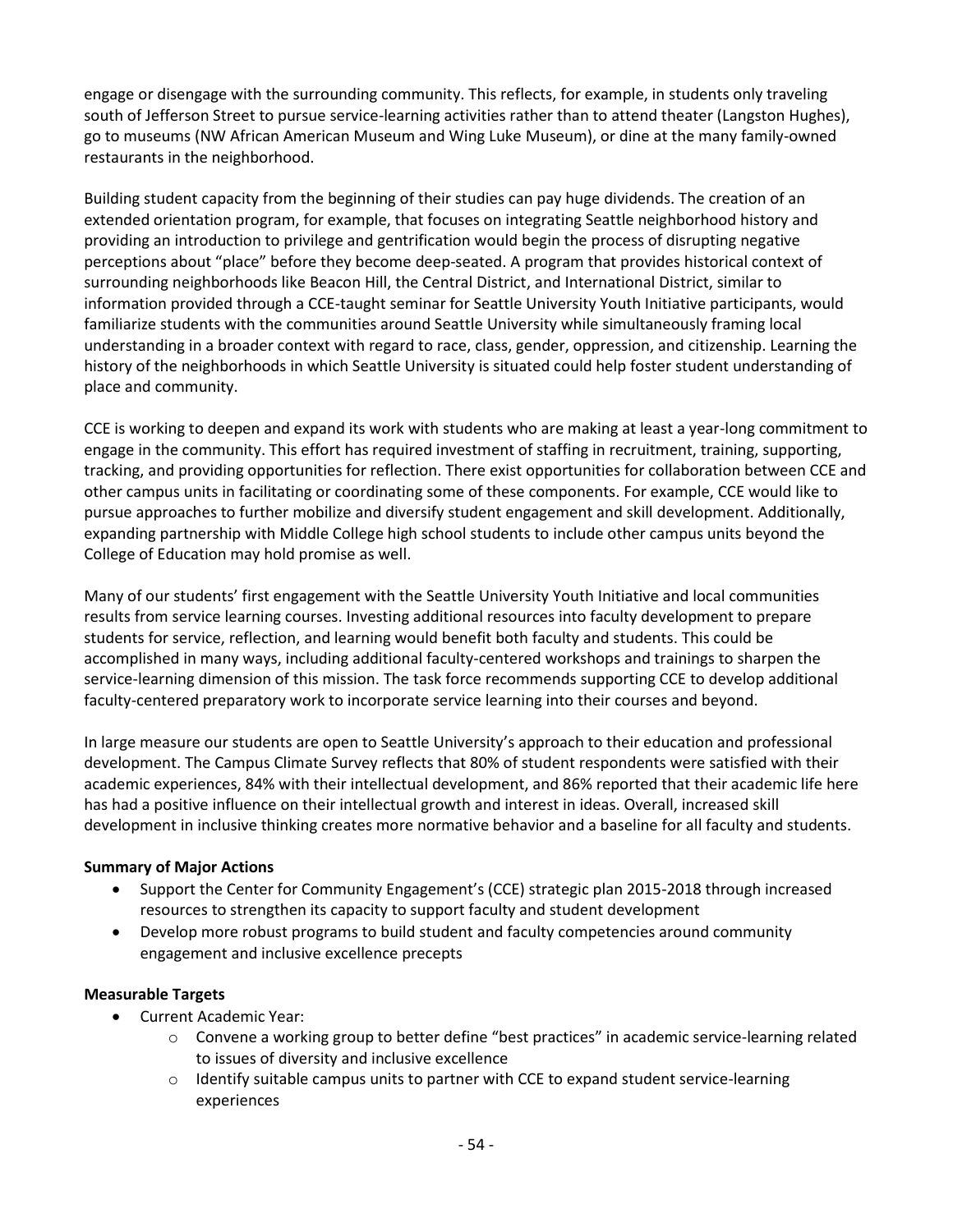- $\circ$  Convene a committee to develop a community-based Welcome Week Orientation Program
- Academic Year 2016-2017:
	- $\circ$  Begin making readily achievable adjustments to current programs in CCE, schools, and colleges based on recommendations from the working group
	- $\circ$  Develop a list of recommended courses for students to facilitate social justice awareness in undergraduate and graduate programs across campus (see Initiatives 2.A. and 2.B.)
	- o Enhance the Academic Service-Learning Faculty Fellows program (which operates through CCE) with emphasis on diversity and inclusive excellence
	- $\circ$  Implement the Community 101 Welcome Week orientation program as a pilot for new students entering in fall 2017
- By 2021:
	- o Maintain and enhance the Community 101 Welcome Week Orientation Program
	- $\circ$  Create a Diversity and Community Engagement Certificate "track" within the Core
	- o Institutionalize support for Faculty Fellows including resources for faculty stipends and training

## **Cabinet Responsibility**:

Executive Vice President, Provost, Student Development

## **Initiative 6.B.**

To expand our capacity to pursue social justice in our local community, the university will strengthen relationships with external communities to foster greater understanding of our place

## **Rationale and Intended Impact**

Extending our hand to further enhance community partnerships requires that we assess our habits of engagement, attitudes, and behaviors, as well as seek to understand the perceptions of the surrounding communities. As the neighborhood survey reflects, enhancing local community partnerships may assist Seattle University to improve relations and increase visibility. To facilitate this growth, Seattle University could more effectively partner with small minority-owned businesses and minority-run cultural organizations to have a positive economic impact on our local neighborhoods while deepening the culture of inclusive learning on campus. For example, a "dine around the neighborhood" program could feature small family-run restaurants. Learning Communities and student engagement activities could focus on attending local cultural and arts performances (e.g. Langston Hughes Performing Arts, Northwest African American Museum).

Inviting the public onto the university campus in more intentional ways will further aims to build relationships. For example, multiple units on campus (library, bookstore, athletics, theater, and many more) could more creatively engage residents from all our local neighborhoods, particularly those living in the area encompassed by the Youth Initiative, to participate in campus events and utilize campus resources. In some cases, this might require additional resources, changes in policies, and different types of outreach. Marketing and Communication could provide guidance and invest additional resources in the university's outreach to the community as well.

Pursuit of these aims to build bridges and increase solidarity with the surrounding community cannot be a unilateral endeavor. Gaining credibility as a genuine partner means that Seattle University must increase dialogue and engagement with its neighbors.

## **Summary of Major Actions**

 Increase capacity to partner with small minority-owned businesses and minority-run cultural organizations.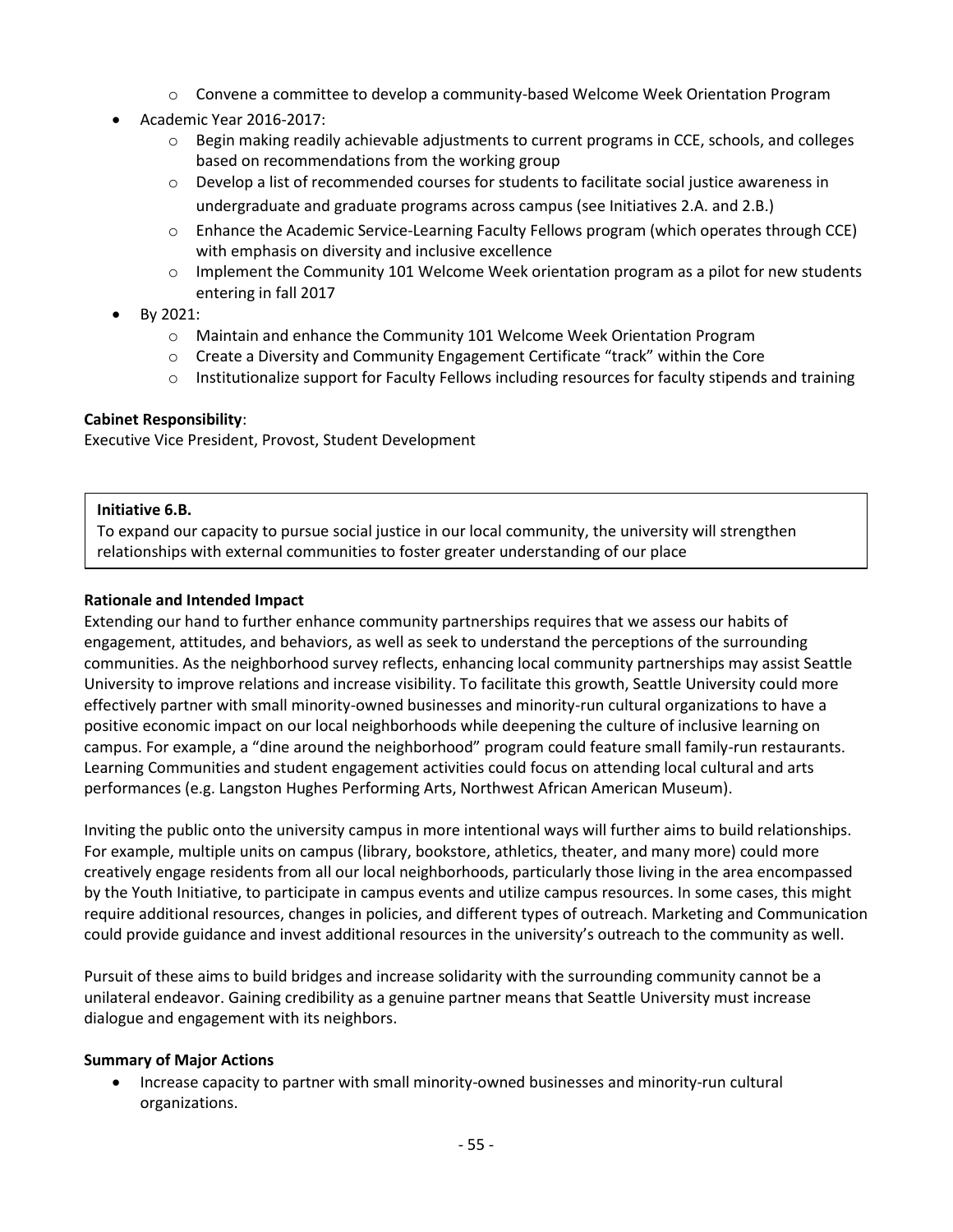Create a corollary to the university's branding campaign to include guidance for departments on sharing programs and resources with the local community

## **Measurable Targets**

- Current Academic Year:
	- o Convene a working group to focus on external community relations
- Academic Year 2016-2017:
	- o Develop a community action plan for enhancing external relations and engagement
	- o Develop a Seattle University-Neighborhood Council
- By 2021:
	- o Maintain robust engagement with the community as an equitable and ethical ally

## **Cabinet Responsibility**

Provost, Executive Vice President, Student Development, Marketing and Communications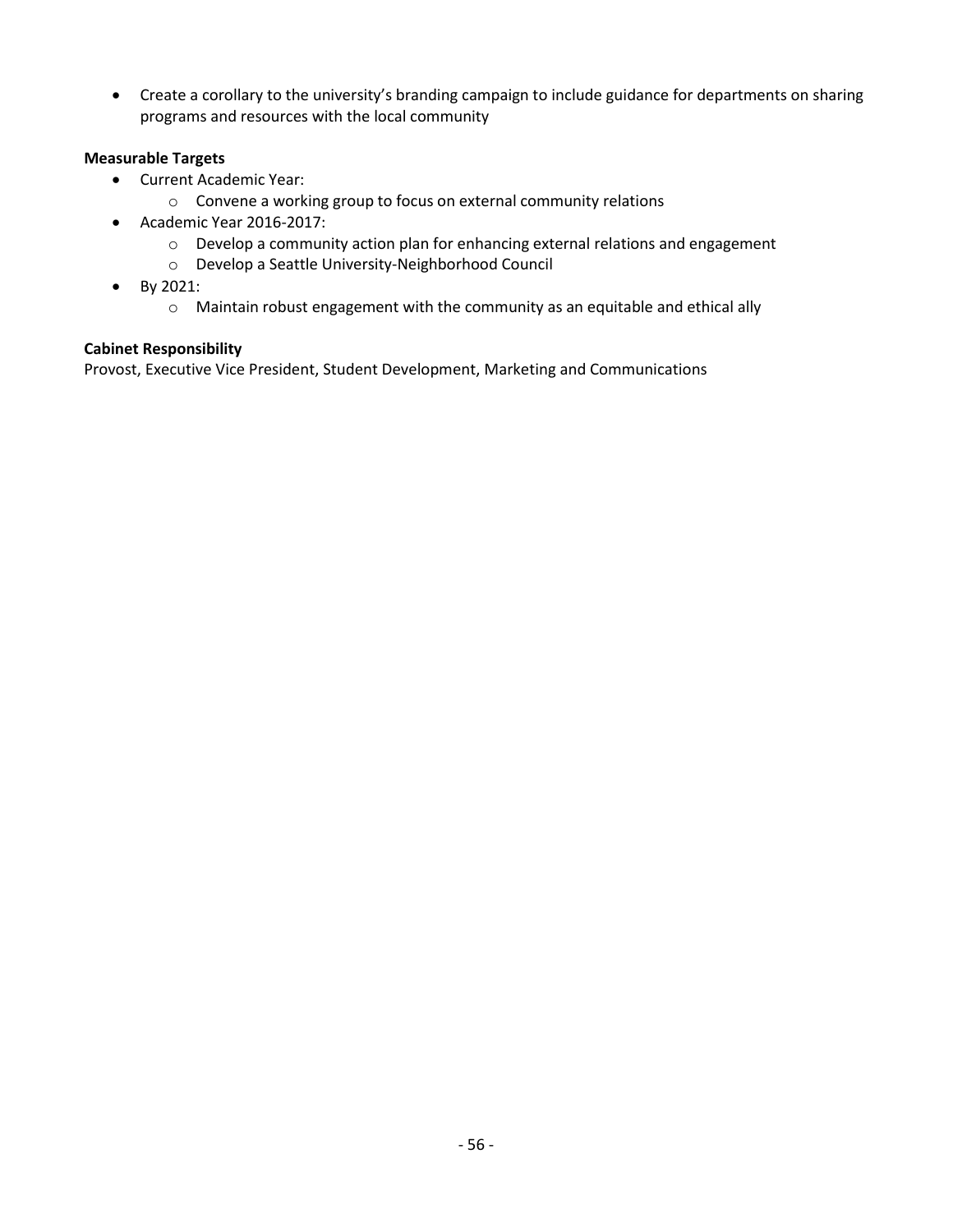#### **Conclusion**

In *The Jesuit, Catholic Mission of U.S. Jesuit Colleges and Universities* (2010), the Association of Jesuit Colleges and Universities asserts, "Our primary mission is the education and formation of our students for the sake of the kind of persons they become and their wide influence for good in society in their lives, professions, and service" (p. 4).

It is no longer enough to simply recognize these values. We must now fully embrace them with open hearts, minds, and spirits. In order to achieve the goals outlined in our strategic plan and to prepare students for the global workplace that awaits them after leaving Seattle University, we must create a campus climate and overall sense of awareness that encourages and embraces all forms of diversity. Coming closer in alignment with the Jesuit Catholic orientation toward open dialogue, acceptance, and care of the soul means embracing a deeper understanding of difference, contemporary forms of exclusion, and their impact on leveraging the strength of our diversity.

We must remain committed to the collective pursuit of excellence through awareness and genuine acceptance of individuals and ideas that may be different than our own, for these are what will continue to move this outstanding institution forward. At Seattle University, we aspire to welcome people of all ethnicities, races, national origins, ages, genders, sexual orientations, socioeconomic backgrounds, religions, experiences, and abilities. We choose to be defined by our excellence and our commitment to growth. Because diversity enriches the lives of our students, faculty and staff, it advances the institution. Therefore, Seattle University will continue its pursuit of inclusive excellence and aim to create a culture that values empathy, respect, acceptance, and equality for all. In doing so, we hope to serve as pioneers in a much larger way, paving the road for a more diverse and inclusive world, both at home and abroad.

The task force's report and recommendations have been crafted in a manner that positions the university to be action-oriented and outcome-driven, offering phased approaches for implementation, expansion of the institution's capacity to accomplish goals, which may require shifting or enhancing financial and personnel resources, as well as structural enhancements to stimulate accountability and ownership. Achieving inclusive excellence requires this level of thoughtful engagement and transparency to develop and implement measures that promote and sustain real inclusion. On behalf of and inspired by the university community, the Task Force on Diversity and Inclusive Excellence envisions an institution where there is no false dichotomy between the values of diversity and inclusion, and the goals of quality and excellence in education.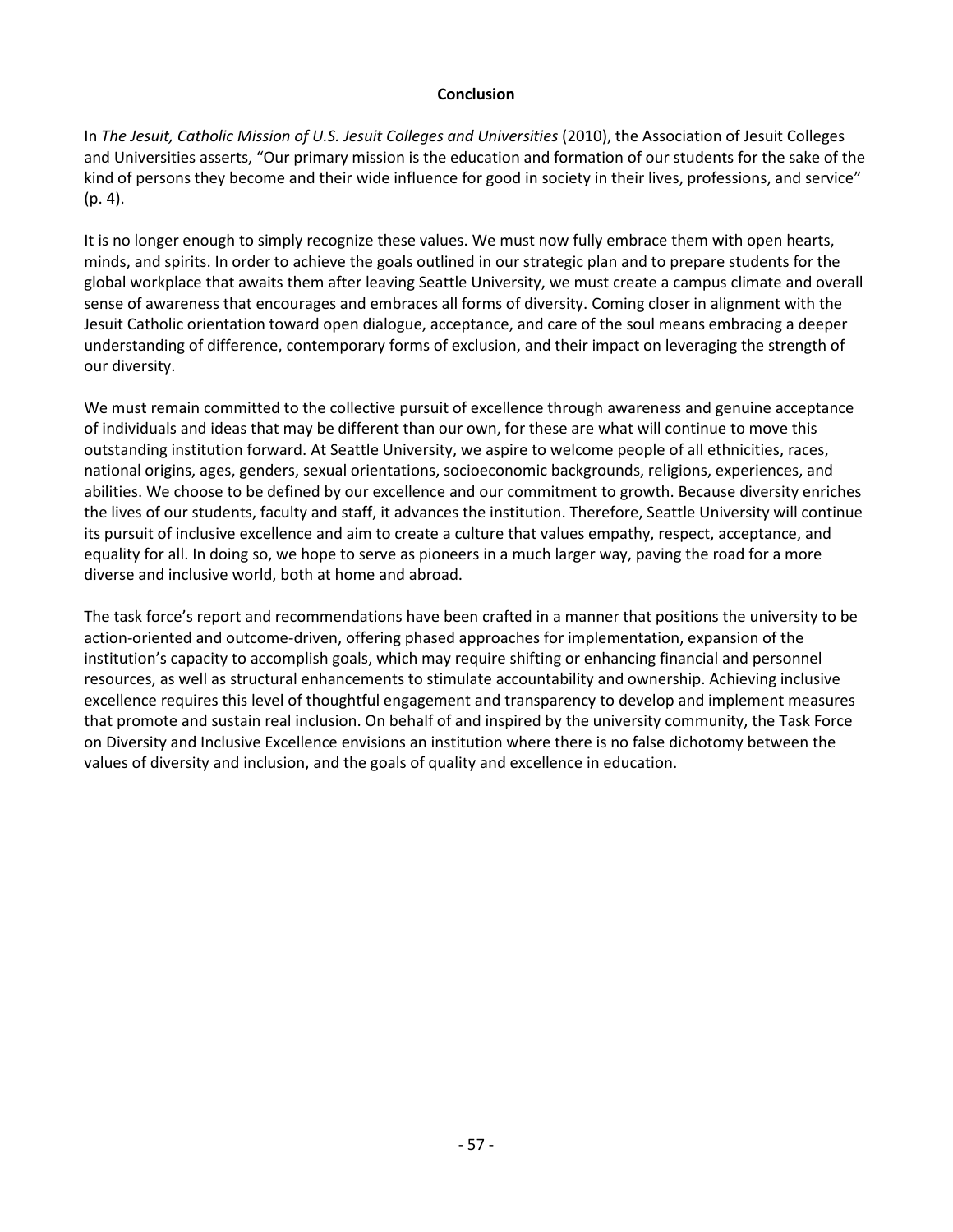#### **References**

- Association of Jesuit Colleges and Universities. (2010). *The Jesuit, Catholic mission of U.S. Jesuit colleges and universities*.
- Barak, M., & Levin, A. (2002). Outside of the corporate mainstream and excluded from the work community: A study of diversity, job satisfaction and well-being. *Community, Work and Family, 5*(2), 133-157. doi: 10.1080/13668800220146346
- Barceló, N. (2007). Transforming our institutions for the twenty-first century: The role of the chief diversity officer. *Diversity Digest: Institutional Leadership, 10*(2), 7-8. Retrieved from http://www.diversityweb.org/digest/vol10no2/Barcelo.cfm
- Blumrosen, A.W., & Blumrosen, R.G. (2002). The reality of intentional job discrimination in metropolitan America – 1999. New Jersey: Rutgers University Law School. Retrieved from http://www.eeo1.com/1999\_nr.htm
- Carbado, D., & Gulati, M. (2000). Working identity. *Cornell Law Review, 8*5, 1159-1308.
- Carbado, D., & Gulati, M. (2013). *Acting white?: Rethinking race in "post-racial" America.* New York, NY: Oxford University Press.
- Chatman, J.A., & Cha, S.E. (2003). Leading by leveraging culture. *California Management Review, 45*(4), 20-34.
- Chew, P.K., & Kelley, R.E. (2006). Unwrapping racial harassment law. *Berkeley Journal of Employment and Labor Law, 27*(1)*,* 49-110. doi:10.15779/Z38GK8M
- Crenshaw, K. (1996). *Critical race theory: The key writings that formed the movement.* New York, NY: The New Press.
- Deo, M.E. (2015, Spring). The ugly truth about legal academia. *Brooklyn Law Review, 80*(3), 943-1014.
- Dovidio, J.F., & Gaertner, S.L., Eds. (1986). *Prejudice, discrimination, and racism.* San Diego, CA: Academic Press.
- Eisenberg, D., Gollust, S.E., Golberstein, E., & Hefner, J.L. (2007). Prevalence and correlates of depression, anxiety, and suicidality among university students. *American Journal of Orthopsychiatry*, *77*(4), 534-542.
- Fiske, S.T. (1998). Stereotyping, prejudice, and discrimination. In Gilbert, D.T., Fiske, S.T., & Lindzey, G. (Eds.), *The Handbook of Social Psychology, Vol. 2* (4th ed.) (pp. 357-411). New York, NY: McGraw-Hill.
- Fiske, S.T., & Taylor, S.E. (2013). *Social cognition: From brains to culture* (2nd ed.). Los Angeles, CA: Sage.
- Gladwell, M. (2007). *Blink: The power of thinking without thinking.* New York, NY: Little Brown and Company.
- Grutter v. Bollinger, 539 U.S. 306 (2003); Brief for 65 leading American businesses as amici curiae supporting respondents at 2 (nos. 02-241 and 02-516).
- Gurin, P., Nagda, B.A., & Zúñiga, X. (2013). *Dialogue across difference: Practice, theory, and research on intergroup dialogue*. New York, NY: Russell Sage Foundation.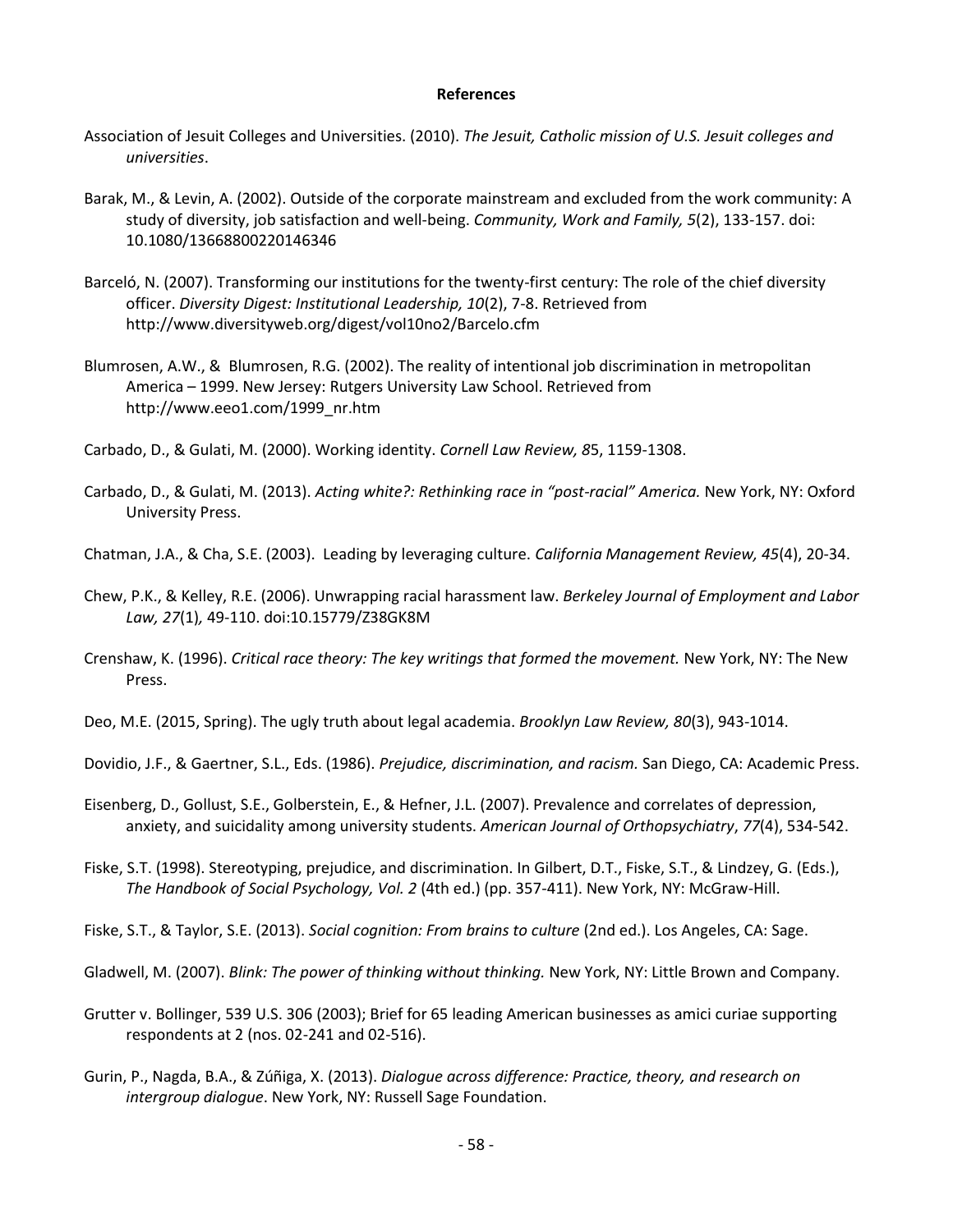- Gutierrez y Muhs, G., Harris, A.P., González, C., & Flores-Niemann, Y., Eds. (2012). *Presumed incompetent: The intersections of race and class for women in academia.* Salt Lake City: Utah State University Press.
- Heckman, S., Lim, H., & Montalto, C.P. (2014). Factors related to financial stress among college students. *Journal of Financial Therapy, 5*(1), 19-39.
- Ho, A.K., Thomsen, L., & Sidanius, J. (2009). Perceived academic competence and overall job evaluations: Students' evaluations of African American and European American professors. *Journal of Applied Social Psychology, 39*, 389-406.
- Hurtado, S., Milem, J., Clayton-Pedersen, A., & Allen, W. (1999). Enacting diverse learning environments: Improving the climate for racial/ethnic diversity in higher education. *ASHE-ERIC Higher Education Report, 26*(8).
- Hyter, M.C., & Turnock, J.L. (2005). *The power of inclusion: Unlock the potential and productivity of your workforce.* Ontario, Canada: John Wiley & Sons.
- Joo, S.H., Durband, D.B., & Grable, J. (2008). The academic impact of financial stress on college students. *Journal of College Student Retention: Research, Theory and Practice*, *10*(3), 287-305.
- Kang, J. (2005). Trojan horses of race. *Harvard Law Review, 118*(5), 1490-1593.
- Kristof, N. (2008, October 4). Racism without racists. *The New York Times*, p. WK10.
- Kuh, G. (2008). High-impact educational practices: What they are, who has access to them, and why they matter. Washington, D.C.: Association of American Colleges and Universities.
- Laird, T.F.N. (2014, Fall). Reconsidering the inclusion of diversity in the curriculum. *Diversity & Democracy, 17*(4). Retrieved from https://www.aacu.org/diversitydemocracy/2014/fall/nelson-laird
- Lawrence, C.R. (1997). The id, the ego, and equal protection: Reckoning with unconscious racism. *Stanford Law Review, 39*(2), 317-388.
- McIntosh, P. (1989, July/August). White privilege: Unpacking the invisible knapsack. *Peace and Freedom Magazine*, 10-12.
- Milem, J.F., Chang, M.J., & Antonio, A.L. (2005). *Making diversity work on campus: A research-based perspective.* Washington, D.C.: Association of American Colleges and Universities.
- Morrison, T. (1992). *Playing in the dark: Whiteness and the literary imagination.* New York: Knopf Doubleday.
- National Student Financial Wellness Study National Descriptive Report. (2014). Retrieved from http://cssl.osu.edu/posts/documents/nsfws-national-descriptive-report.pdf
- Onwuachi-Willig, A. (2013). Complimentary discrimination and complementary discrimination in faculty hiring. In Delgado, R., & Stefancic, J., Eds., Critical Race Theory: The Cutting Edge (3rd ed.) (pp. 629-641). Philadelphia, PA: Temple University Press.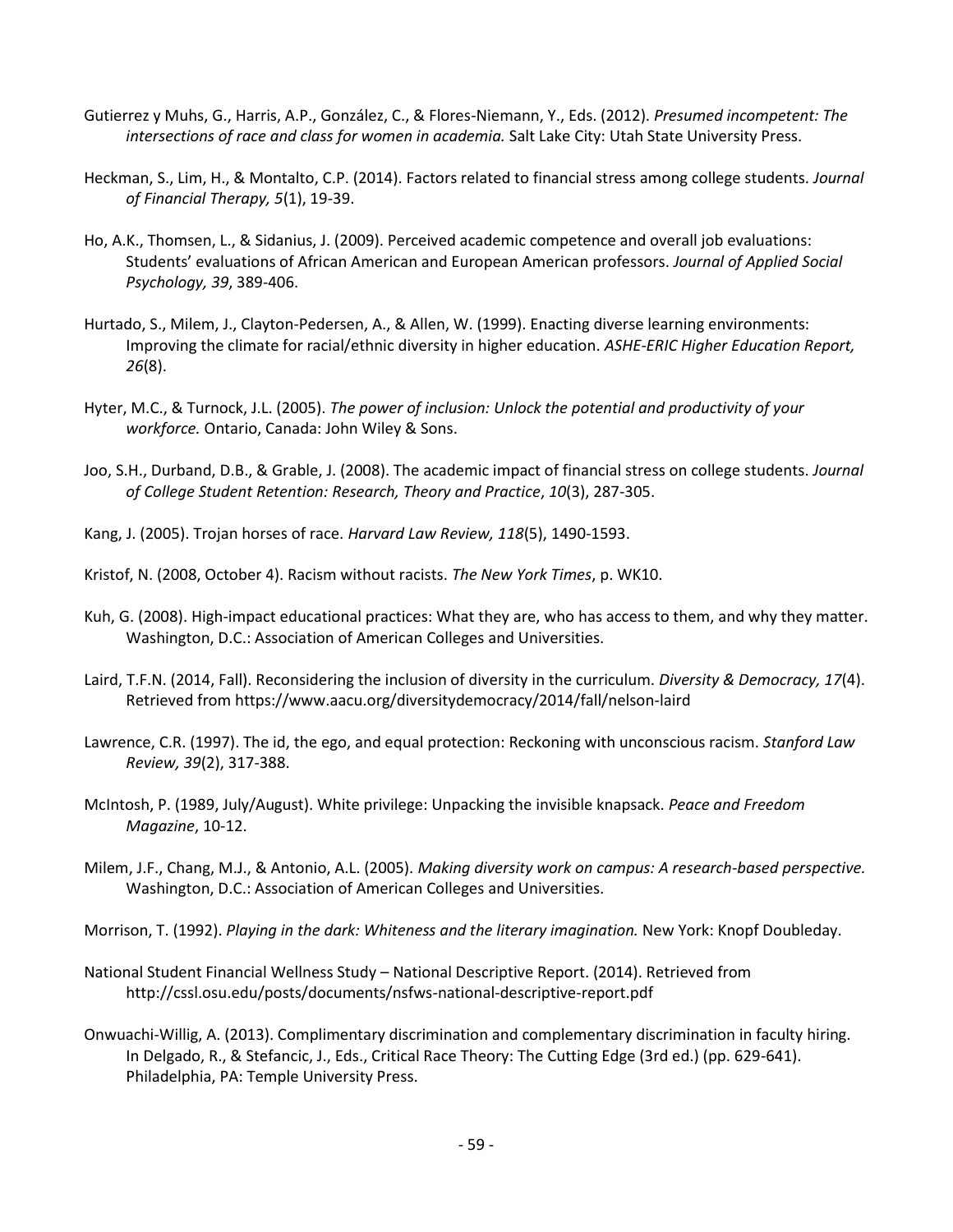- Onwuachi-Willig, A., & Barnes, M. (2005). By any other name?: On being "regarded as" black, and why Title VII should apply even if Lakisha and Jamal are white. *Wisconsin Law Review, 2005*(5), 1283-1343.
- Oppenheimer, D.B. (2003). Verdicts matter: An empirical study of California employment discrimination and wrongful discharge jury verdicts reveals low success rates for women and minorities. *U.C. Davis Law Review, 37*(2), 511-566.
- Parker, W. (2006). Lessons in losing: Race discrimination in employment. *Notre Dame Law Review 81*(3), 889- 954.

Rankin & Associates, Consulting. (2015, September). Seattle University Campus Climate Project Final Report.

Reeves, A.N. 2012. The next IQ: The next level of intelligence for  $21^{st}$  century leaders. American Bar Association.

- Reid, L. (2010). The role of perceived race and gender in the evaluation of college teaching on RateMyProfessors.com. *Journal of Diversity in Higher Education, 3*(3), 137-152. doi: 10.1037/a0019865
- Roper, L.D. (2014). Naming our ignorance in service to our diversity commitment. *Journal of College and Character, 15*(3), 207-210. doi:10.1515/jcc-2014-0025
- Ross, S., Cleland, J., & Macleod, M.J. (2006). Stress, debt, and undergraduate medical student performance. *Medical Education*, *40*(6), 584-589.
- Schein, E.H. (2004). *Organizational culture and leadership* (3rd ed.). San Francisco: Jossey-Bass.

Society of Jesus. 1995. General Congregation 34. Retrieved from www.sjweb.org

Society of Human Resource Management. (2015). Employee job satisfaction and engagement: Optimizing organizational culture for success. Retrieved from https://www.shrm.org/Research/SurveyFindings/Documents/2015-Job-Satisfaction-and-Engagement-Report.pdf

- Stark, P., Boring, A., & Ottoboni, K. (In press). Student evaluations of teaching (mostly) do not measure teaching effectiveness. *ScienceOpen Research*. doi: 10.14293/S2199-1006.1.SOR-EDU.AETBZC.v1
- Stuart, R. (2010, May). Diversity to the next level. *Diverse: Issues in Higher Education, 27*(8), 12-14. Retrieved from http://diverseeducation.com/
- Sue, D. W. (2010). *Microaggressions in everyday life: Race, gender, and sexual orientation*. Hoboken, NJ: Wiley.
- Sue, D.W., Capodilupo, C.M., Torino, G.C., Bucceri, J.M., Holder, A., Nadal, K.L., & Esquilin, M. (2007, May/June). Racial microaggressions in everyday life: Implications for clinical practice. *American Psychologist, 62*(4), 271-286. doi: 10.1037/0003-066X.62.4.271
- University of Puget Sound. Knowledge, Identity, and Power Graduation Requirement. Retrieved from http://www.pugetsound.edu/academics/curriculum-courses/knowledge-identity-and-power/

Wang, L.I. (2006). *Discrimination by default: How racism becomes routine*. New York: New York University Press.